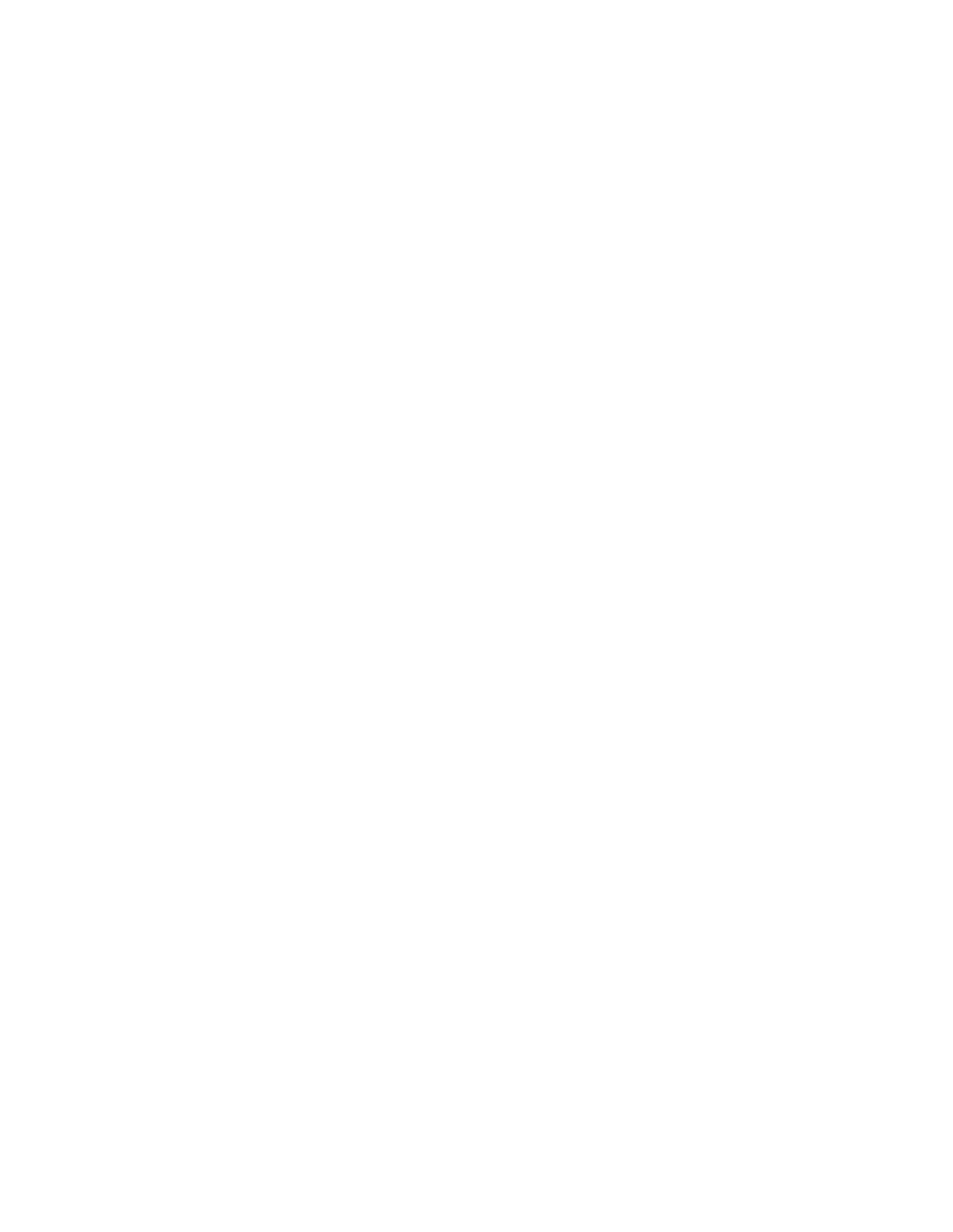# **Table of Contents**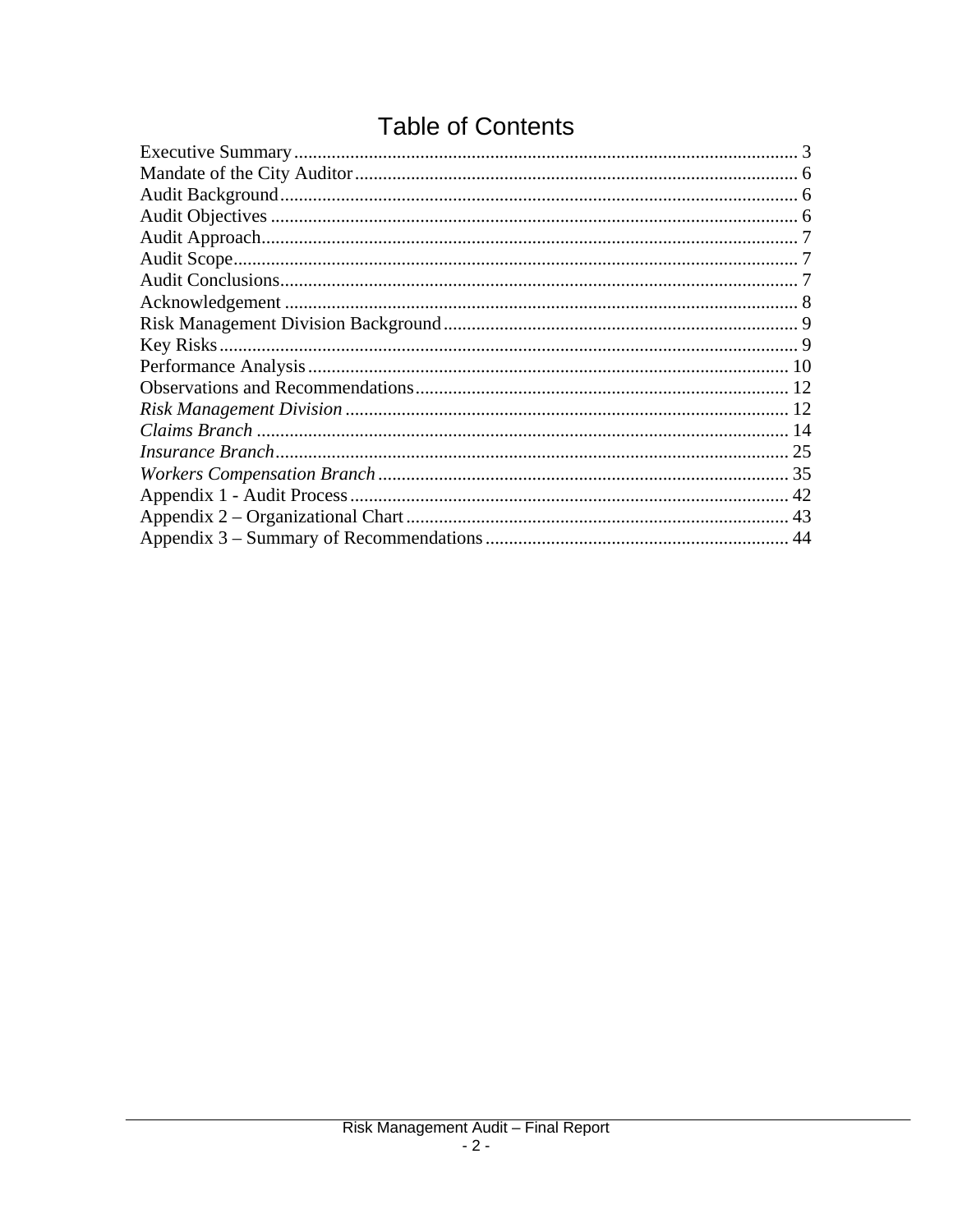# <span id="page-3-0"></span>**EXECUTIVE SUMMARY**

The Risk Management Division is part of the Corporate Finance Department. Risk Management provides an internal service to civic departments that protects the City's assets and its ability to provide services and meet its objectives by reducing its exposure to losses. Three key goals of the Division are to optimize loss mitigation activities and minimize loss payments; optimize risk financing activities to ensure the proper balance between risk retention and risk transfer costs; and optimization of workers compensation costs to the City by actively managing WCB appeals processes and the City's reserves for future mortality as a result of work related accident or sickness. The Division has a full time equivalent (FTE) complement of thirteen staff. The Division is responsible for dealing with claims made against the City by the public, purchasing insurance and setting insurance requirements for the City, risk identification, assessment and loss control. Risk Management Division is made up of three distinct branches:

- Claims Branch responsible for the management of claims and recoveries with an aim to mitigation of losses once an incident has occurred; pre-loss identification and evaluation in order to advise operational areas where incidents of loss may be prevented or reduced; and
- Insurance Branch responsible for securing and management of the City's insurance policies as well as the management of the insurance requirements of third parties that conduct business with or on behalf of the City and other risk financing measures; and
- Workers Compensation Branch responsible for the management of the City's Workers Compensation claims.

The purpose of this audit is to report to the Audit Committee and Council on the efficiency and effectiveness of the Risk Management Division. The audit was identified in the City Auditor's 2009-2010 Audit Plan and endorsed by the Audit Committee. The objectives of this audit were to:

- assess the operational performance of the Division;
- determine whether adequate systems, practices and controls are in place to achieve the Risk Management Division's goals and objectives; and
- determine the extent reported service performance results are complete, relevant, accurate, balanced and meaningful.

# **Key Observations and Recommendations**

We have made a number of recommendations to improve the efficiency and effectiveness of the Risk Management Division. A summary of all recommendations is attached as **Appendix 3**. Some of our recommendations are directed at the Divisional level and the majority are specific to each Branch as they operate autonomously.

Overall we noted that adequate systems, practices and controls are in place to ensure the Risk Management Division is able to deliver its core business of managing City's claims and recoveries and ensuring the City is adequately risk financed. Only legitimate claims are being paid and it is clear that adequate effort is made to ensure that any settlement amounts are fair to both the taxpayers and the claimant. Processes are in place to ensure the City is adequately insured at a reasonable cost. Workers Compensation claimants' files are being managed in a manner that ensures a claimant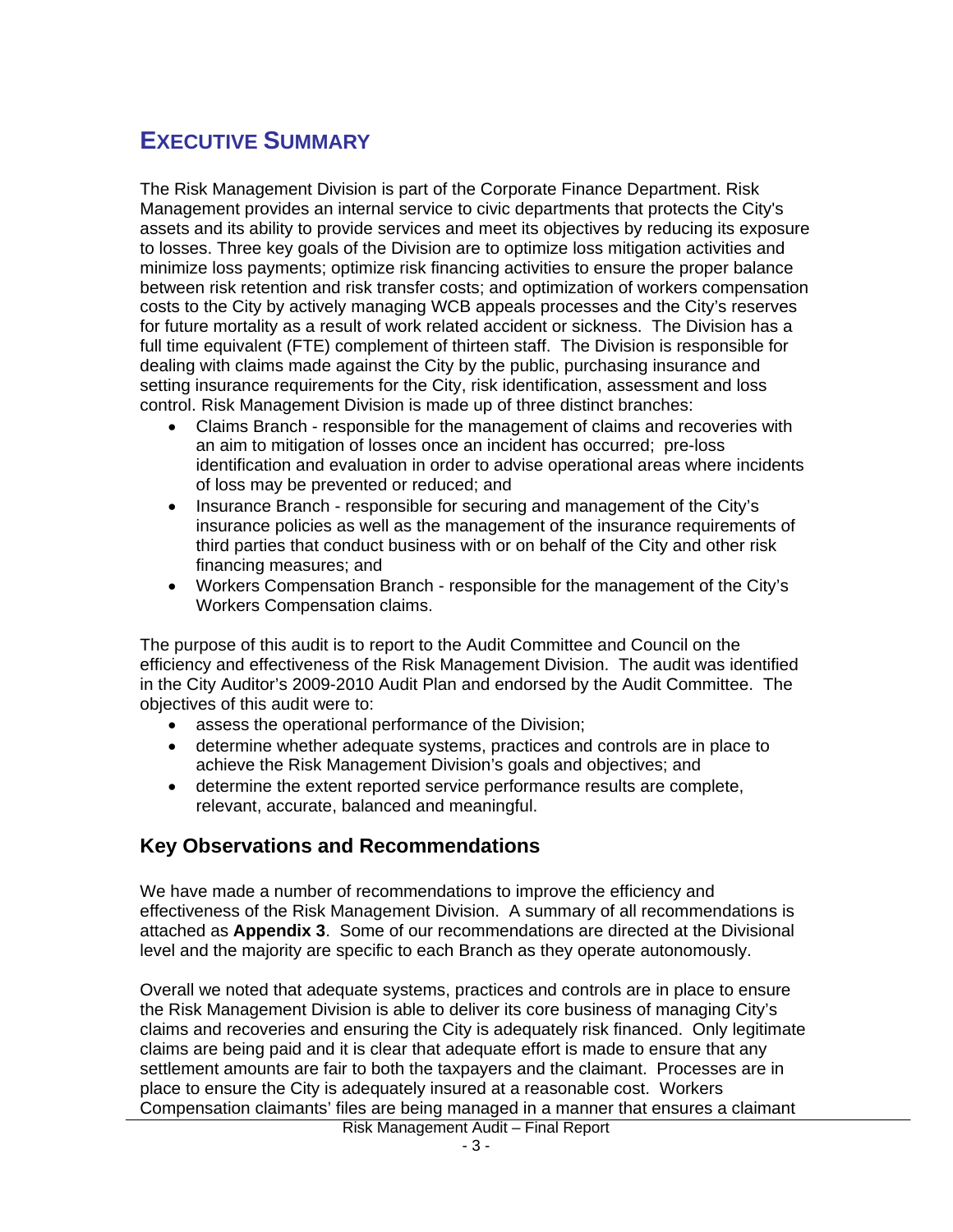is provided with adequate time to rehabilitate and is returned to active work as quickly as possible.

The Risk Management Division is lacking a formal performance management system, which is necessary for the Division to better understand the areas where service delivery could improve and areas where it is operating at full operational capacity. We believe that the performance of the Division would improve with the implementation of a performance management system. The performance management system starts with an operational plan aligned with the Corporate Finance business plan which would include a mission statement, clearly defined goals, achievable service standards based on resources currently available and performance measures. Also, a formal analysis of the Division's operational capacity and adequacy of the current level of staff to provide an agreed upon service level is required for all the branches within the Division, only then can the Division begin to strike the delicate balance of delivering a realistic service level within the current fiscal restraints.

We have summarized the key observations for each Branch below.

#### Claims Branch

The Claims Branch has a process in place to ensure that claims are recorded in a timely fashion. Processes and practices are also in place to ensure only legitimate claims are paid and decisions are fair to both parties but they need to be formally documented. The Claims Branch needs to better manage the use of overtime and external adjusters. We found controls around the processing of payments must be improved to help ensure that unauthorized payments are prevented. There is an opportunity to streamline the claims management process by revising the payment authorization limits. There also is an opportunity to enhance recoveries by ensuring that more effort is placed on managing recoveries as process enhancements free up existing resources.

# Insurance Branch

For the most part the insurance and risk financing processes are sound but the coverage and deductible level decision process should be revisited to ensure the City is adequately managing its insurable risks in a cost-effective manner. We noted a number of issues related to the management of the Insurance Reserve Fund (IRF). The responsibility for the IRF needs to be clarified. To begin with, it is unclear what the role and responsibility of each Division of Corporate Finance has with respect to the IRF. This has become a bigger issue following the retirement of the Risk Management Division accountant. We believe that the lack of clarity about roles and responsibilities has contributed to a number of issues including: The IRF balance is below the \$4.5 million recommended level; the funding formula for the Insurance Reserve Fund requiring revision to ensure that the departments who place a greater burden on the IRF contribute an appropriate amount; and the accounting practices for the IRF requiring clarification.

# Workers Compensation Branch

The Workers Compensation claims process is functioning as intended. Although, the Workers Compensation Branch is not responsible for workplace safety we did note that throughout the City efforts towards the prevention of workplace injuries must be strengthened, the City has an injury rate of approximately double the Manitoba average as reported by the Workers Compensation Board of Manitoba. A succession plan needs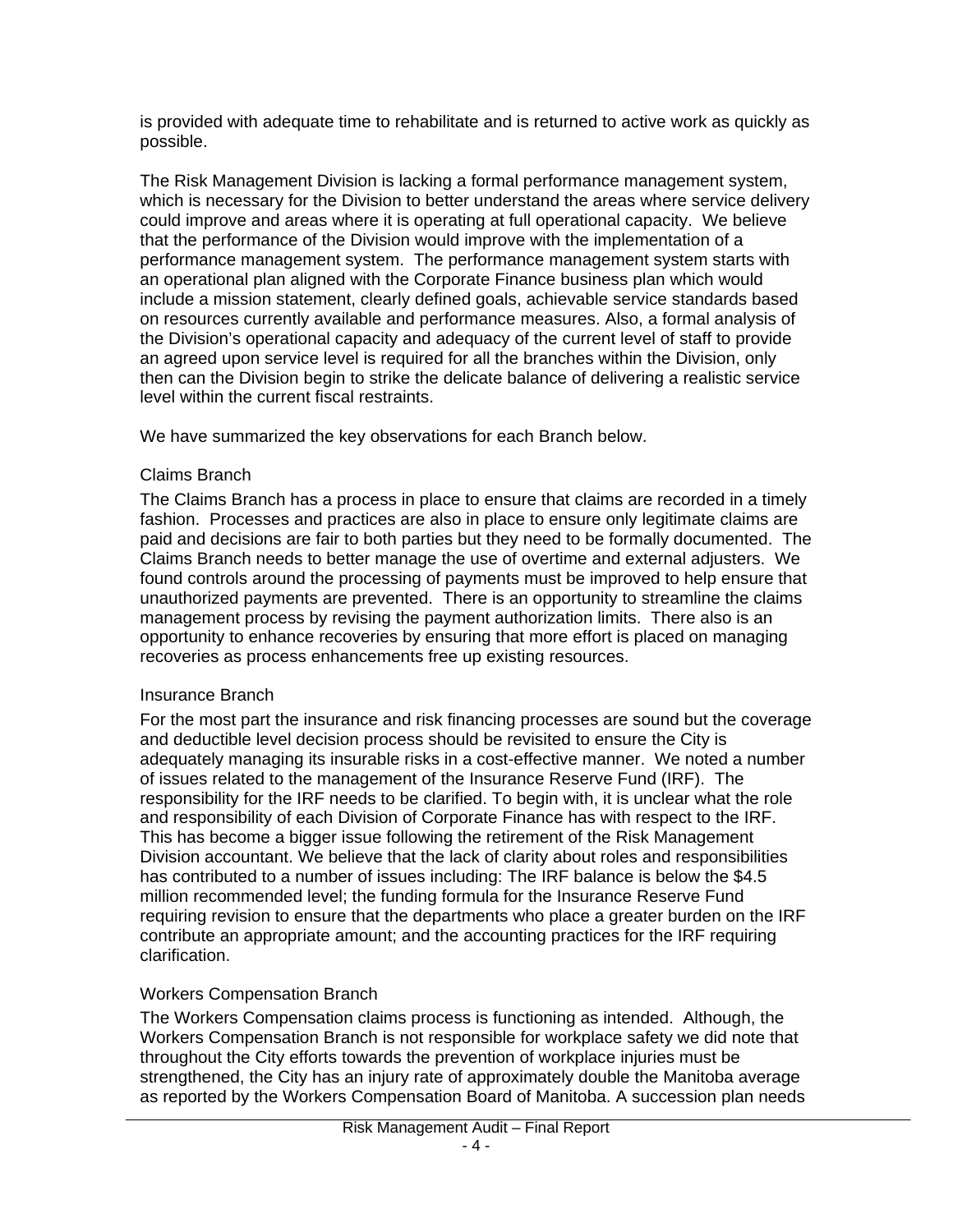to be developed for the Workers Compensation Branch, with a focus on the Workers Compensation Coordinator position to ensure continuity in the functions this branch performs. Finally, we believe the adequacy of the Workers Compensation Reserve should be revisited.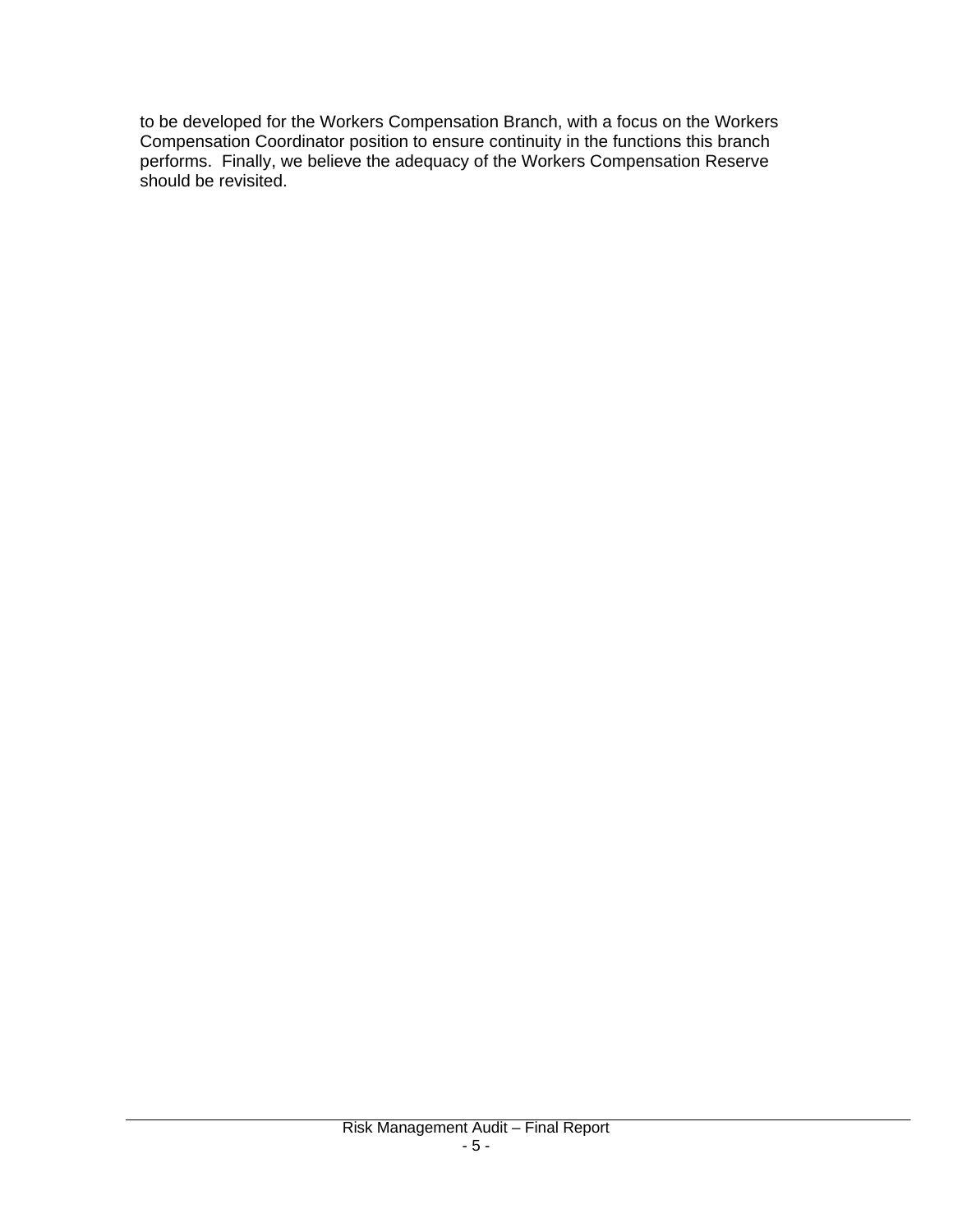# <span id="page-6-0"></span>**MANDATE OF THE CITY AUDITOR**

The City Auditor is a statutory officer appointed by City Council under the *City of Winnipeg Charter Act*. The City Auditor reports to Council through the Audit Committee (Executive Policy Committee) and is independent of the City's Public Service. The City Auditor conducts examinations of the operations of the City and its affiliated bodies to assist Council in its governance role of ensuring the Public Service's accountability for the quality of stewardship over public funds and for the achievement of value for money in City operations. Once an audit report has been communicated to Council, it becomes a public document.

# **AUDIT BACKGROUND**

The audit was identified in the City Auditor's Audit Plan for 2009 to 2010 and endorsed by the Audit Committee.

The purpose of this audit is to report to the Audit Committee and Council on the efficiency and effectiveness of the Risk Management Division.

# **AUDIT OBJECTIVES**

The objectives of this audit were to:

- assess the operational performance of the Division;
- determine whether adequate systems, practices and controls are in place to achieve the Risk Management Division goals and objectives; and,
- determine the extent reported service performance results are complete, relevant, accurate, balanced and meaningful.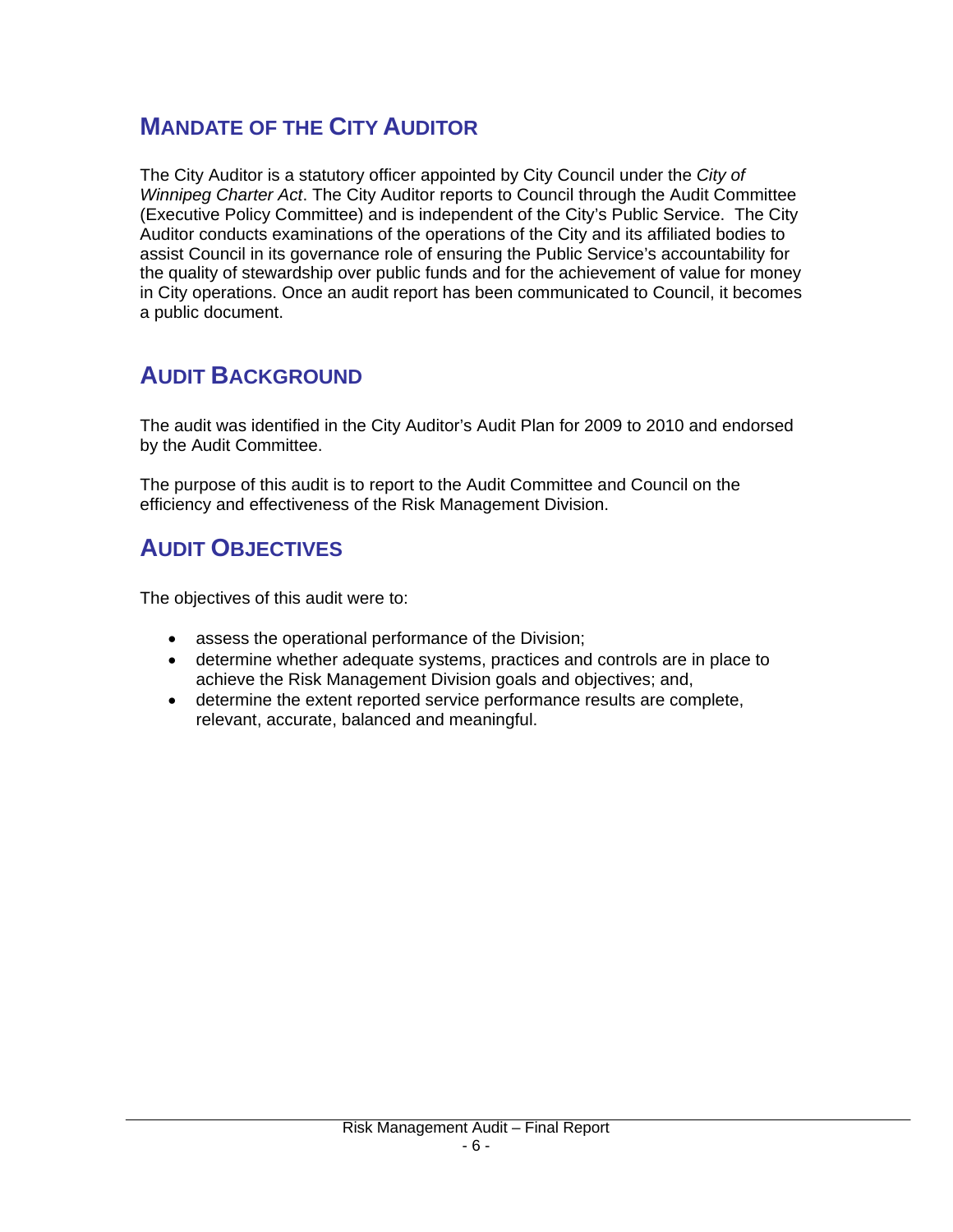# <span id="page-7-0"></span>**AUDIT APPROACH**

We have conducted the audit in accordance with generally accepted auditing standards. **Appendix 1** provides a flowchart of the audit process.

- We conducted interviews with the management and staff in the Risk Management Division to obtain an understanding of current processes and procedures.
- We obtained and reviewed financial and statistical data related to risk management operations.
- We reviewed risk management standards, procedures and other relevant background information as well as industry and other jurisdictional data to gain an understanding of risk management operations and standards within the industry.
- We conducted interviews with staff in the Corporate Support Services Department, Public Works Department, Winnipeg Fire Paramedic Service, Winnipeg Police Service, Winnipeg Transit and Water and Waste Department with respect to management practices of workers compensation claims.

# **AUDIT SCOPE**

The audit covered the period January 1, 2005 to December 31, 2009. The scope of our audit included the transactions, processes, policies and practices in place at the Risk Management Division during this period. We believe that this scope affords us the ability to analyze emerging trends without a pervasive risk of losing context in the examination due to continually changing social, environmental and economic circumstances.

We have undertaken appropriate procedures in an attempt to verify the accuracy of the information we were provided. At various times during the review, due to information system limitations, we were unable to obtain information to support our analyses.

# **AUDIT CONCLUSIONS**

The audit work performed led us to the following conclusions:

- The operational performance of the Risk Management Division requires improvement in the processing of claims and recoveries. Service standards have not been established nor has an analysis of the resources required to achieve the desired standards been performed.
- The Risk Management Division is lacking a clear set of performance goals to evaluate results against. However, aside from the noted exceptions in the Observations and Recommendations section of our report, adequate systems, practices and controls are in place to ensure the Risk Management Division achieves its overall business objectives.
- Few performance measures have been established by the Division. The Division needs to develop and report on key performance indicators for all significant areas of operations. The performance information should provide insight into whether the Division is achieving its goals and objectives.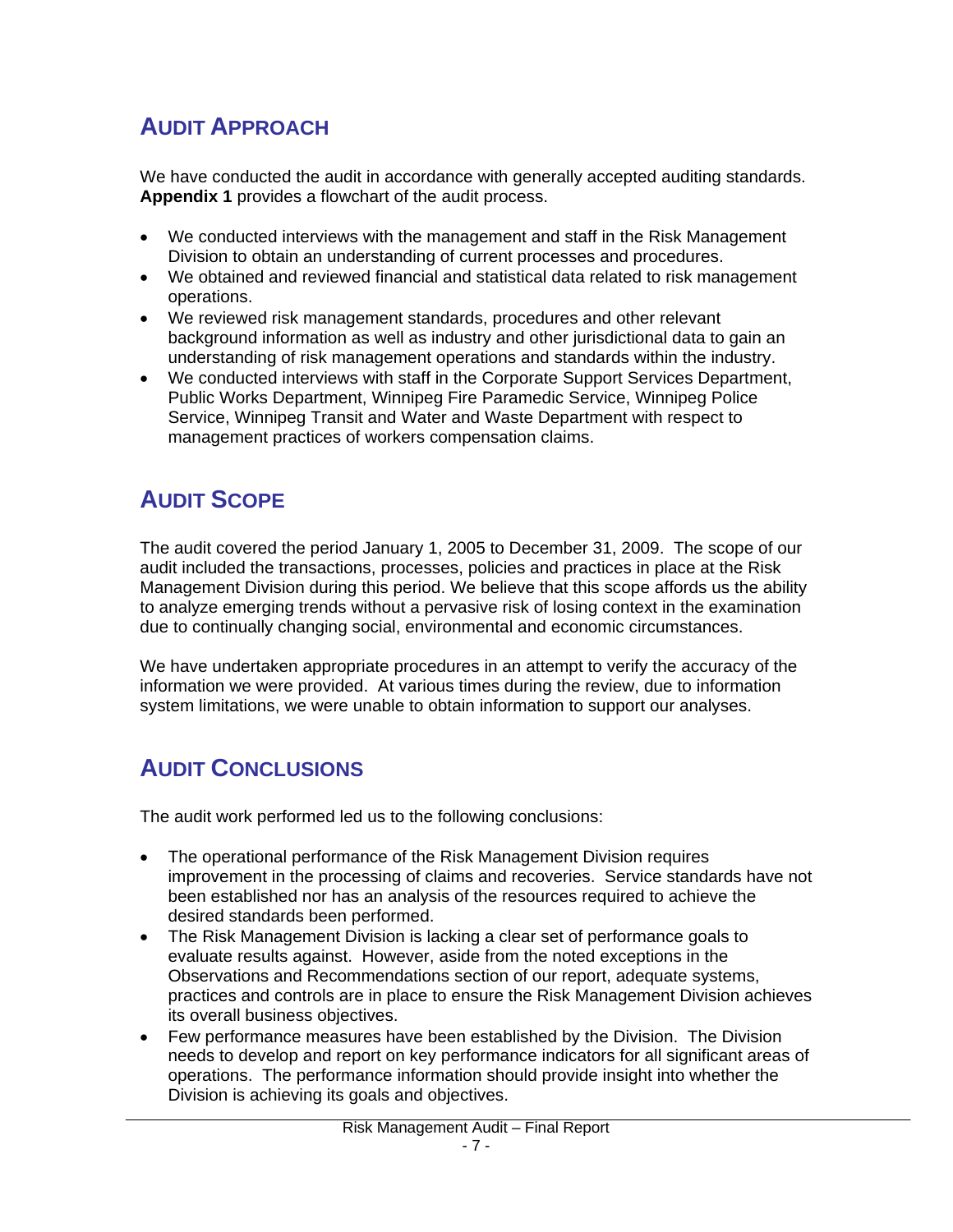# <span id="page-8-0"></span>**ACKNOWLEDGEMENT**

The Audit Department wants to extend its appreciation to the management and staff of the Risk Management Division of the Corporate Finance Department and staff of the Corporate Support Services, Finance Department, Public Works Department, Water and Waste Department, and Winnipeg Fire Paramedic Service, Winnipeg Police Service and Winnipeg Transit.



Busi With

Brian Whiteside, CA•CIA Date City Auditor

 June 17, 2011 \_\_\_\_\_\_\_\_\_\_\_\_\_\_\_\_\_\_\_\_\_\_\_\_\_\_\_\_\_\_\_\_\_\_\_\_\_\_\_\_\_\_\_\_\_\_\_\_\_\_\_ *\_\_\_\_\_\_\_\_\_\_\_\_\_\_\_\_\_\_\_\_\_\_\_\_\_\_\_\_\_*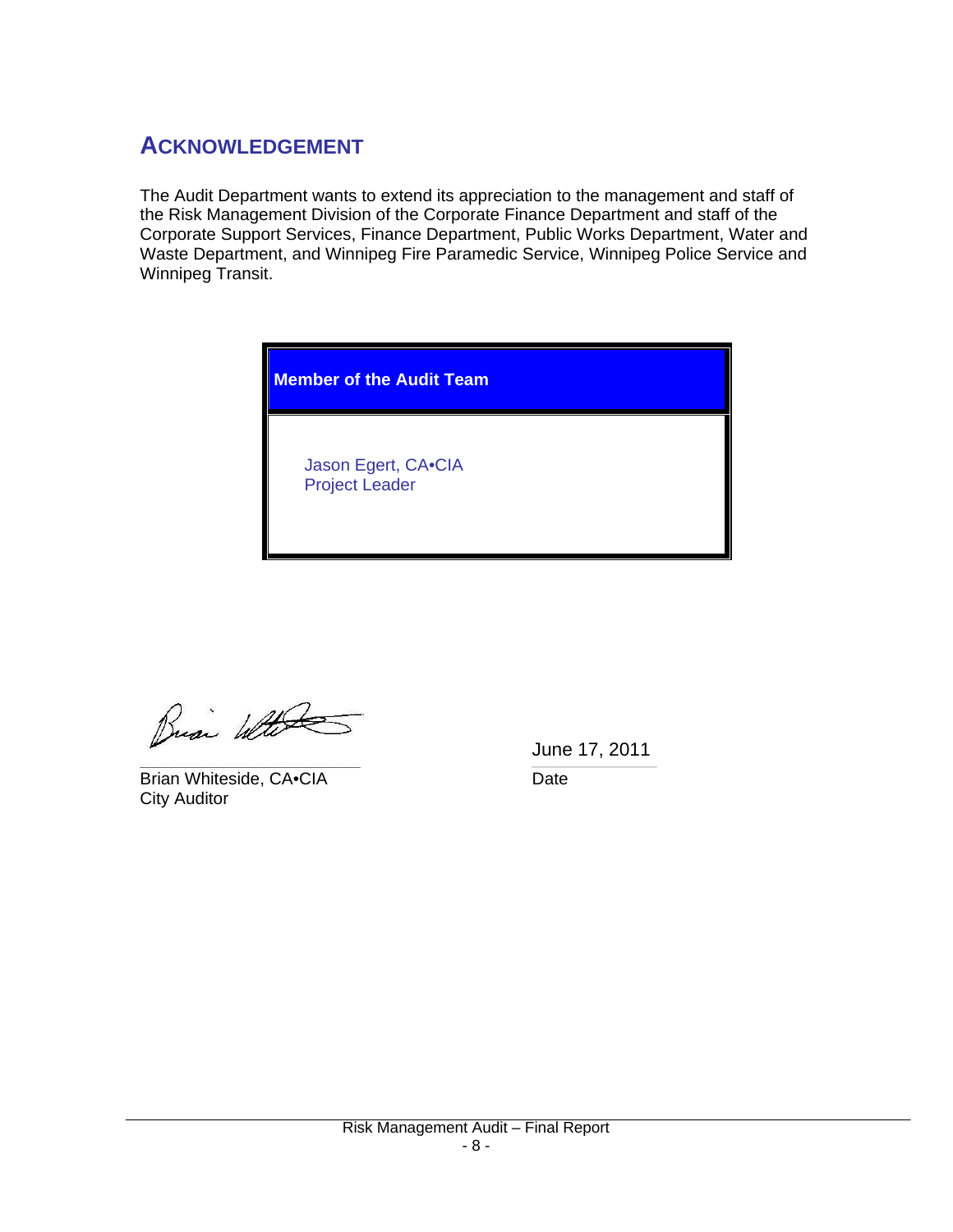# <span id="page-9-0"></span>**RISK MANAGEMENT DIVISION BACKGROUND**

The Risk Management Division is part of the Corporate Finance Department. Risk Management provides an internal service to civic departments that protects the City's assets and its ability to provide services and meet its objectives by reducing its exposure to losses through initiating or proposing:

- risk control measures aimed at loss prevention and the reduction of severity and unpredictability of losses; and
- risk financing measures aimed at achieving a strategic balance in the payment of losses (e.g. self-insurance, external insurance).

The key goal of the Division is optimization of loss mitigation activities and minimization of loss payments. The Division has a full time equivalent (FTE) complement of thirteen staff.

The Division is responsible for dealing with claims made against the City by the public, purchasing insurance and setting insurance requirements for the City, and working with departments throughout the City to ensure risk identification, assessment and loss control are in practice. Risk Management Division is made up of three distinct branches:

- Claims Branch responsible for the post-loss management of claims and recoveries with an aim to mitigation of losses once an incident has occurred.
- Insurance Branch responsible for securing and management of the City's insurance policies as well as the management of the insurance requirements of third parties that conduct business with or on behalf of the City and other risk financing measures.
- Workers Compensation Branch responsible for the management of the City's Workers Compensation claims.

An organizational chart of the Risk Management Division is included in **Appendix 2**

# **KEY RISKS**

The following potential key risks associated with the Risk Management Division were considered in the conduct of the Audit:

- Insurance cost escalation due to internal insurance requirements, external market conditions and both internal and external claims events
- Fraudulent claims
- Lack of policies and guidelines to properly direct risk and claims management
- Lack of clear accountability
- Too much reliance on self-insurance or too much reliance on insurance
- Fraud
- Inadequate number of staff to meet demand for service
- Inadequate funding to complete scope of work within acceptable service standards
- Inadequate reserves to address future claims and optimize loss mitigation strategies
- Insufficient information available to adequately determine the City's exposures to ensure the associated risks are adequately managed
- Inadequate performance information to effectively manage the Risk Management Division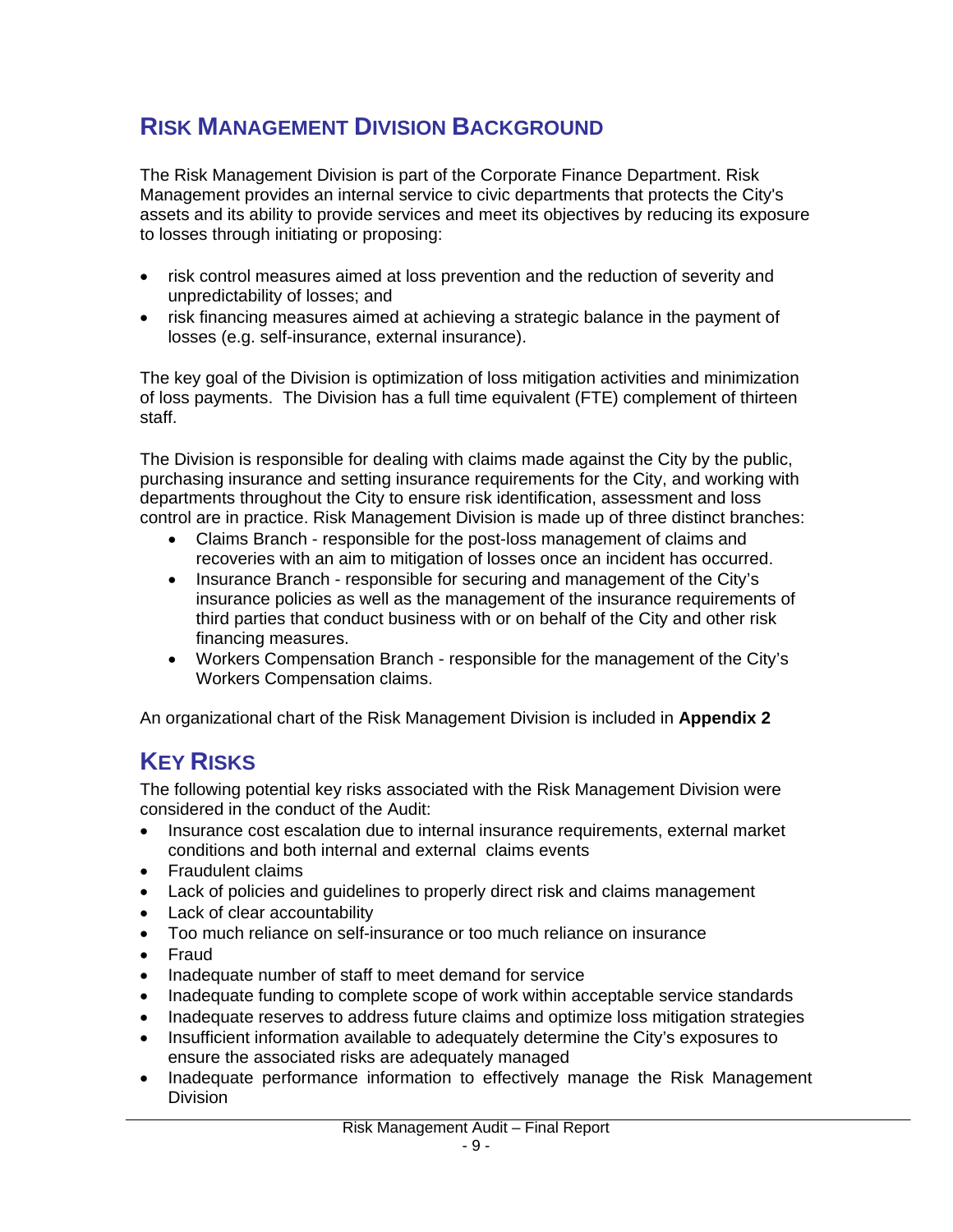# <span id="page-10-0"></span>**PERFORMANCE ANALYSIS**

Few formal performance measures have been established by the Risk Management Division to monitor the effectiveness and efficiency of risk management operations. This analysis is limited to the performance data that is regularly tracked and reported by the Division. We have supplemented these performance measures with our own analysis of the Risk Management Division's performance from the data within the systems used, primarily Risk Master and PeopleSoft supplemented with statistics that were kept on separate spreadsheets. We have included this supplementary information in the *Observations and Recommendations* section of this report to highlight the importance of establishing a broad set of key performance measures in the ongoing management of the Division.

# *Financial*

The financial results for the Risk Management Division for the years 2005-2009 are shown in Exhibits 1 and 2 below:



Exhibit 1

Risk Management Division operating expenses, not including claims settlements, have been on a decreasing trend since 2006 and have decreased 19.7% from \$1,320,512 in 2005 to \$1,060,487 in 2009. The reduction in operating expenses has been achieved primarily through the reduction in staff. As seen in Exhibit 2 below salaries and benefits expenses have decreased by 19.5% from \$1,149,144 in 2005 to \$924,522 in 2009. We will explore the effects of this strategy on service levels later in the report.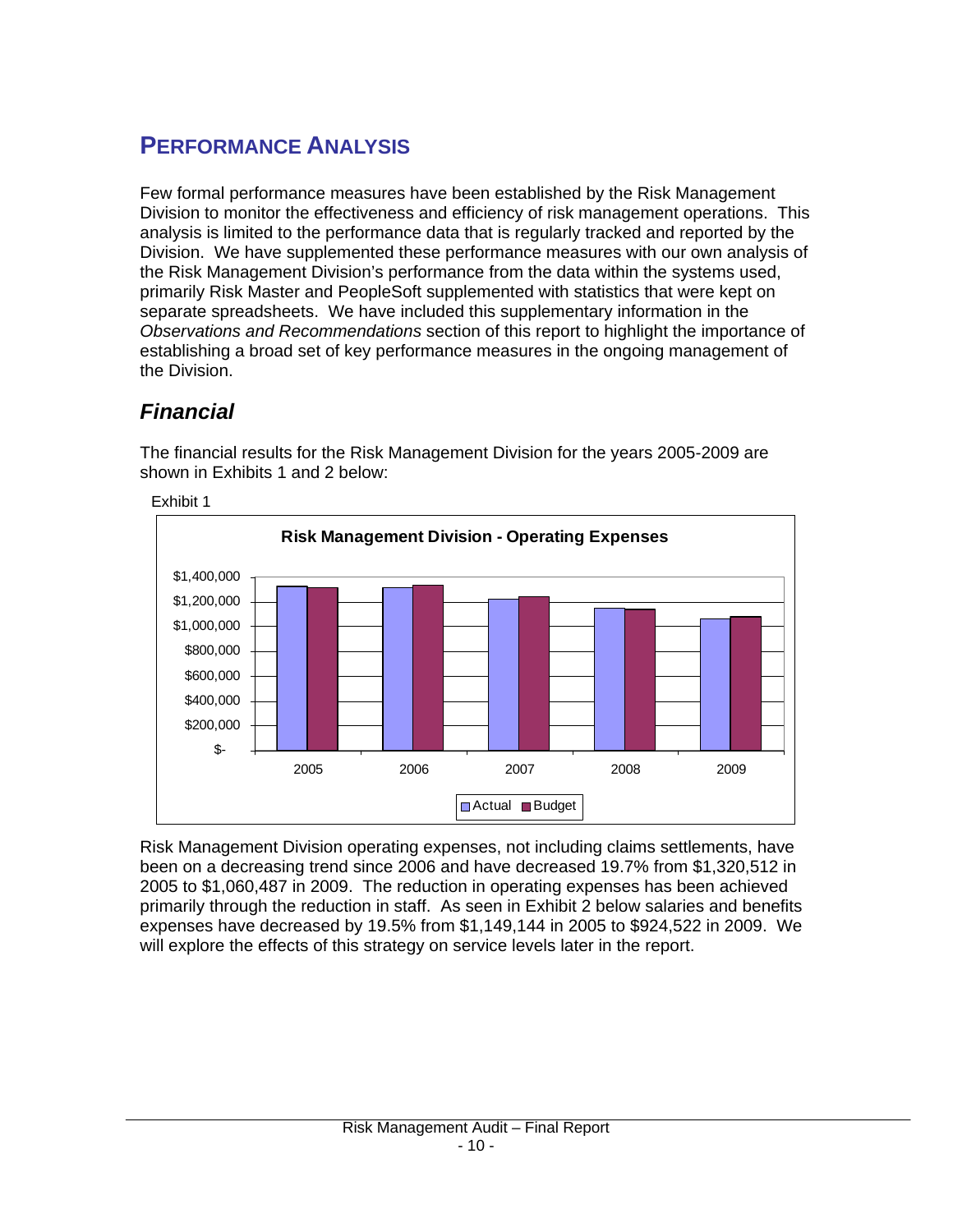



The number of Workers Compensation and Tree Root claims are reported in the Adopted Operating Budget. Exhibit 3 highlights the information as it was reported in the Adopted 2010 Operating Budget. These measures provide information on the volume of work performed in the Division. The number of Workers Compensation claims has remained relatively constant for the period 2006 through 2009. There has been a 16.2% increase in the volume of tree root claims from 2006 through 2008, with a 19.2% drop in 2009. The problem with service level information in isolation is that it does not provide much insight into the efficiency and effectiveness of operations of the respective branches. Efficiency indicators include measures such as claims processed per staff or effectiveness measures include measures such as dollar value per claim or average response time to department queries.

# Exhibit 3

# **Service Level Statistics**

|                                    | 2006  | 2007  | 2008  | 2009  |
|------------------------------------|-------|-------|-------|-------|
| <b>Workers Compensation Claims</b> | 1.057 | 1,038 | 1.038 | 1.024 |
| Tree Root Claims                   | 4.077 | 4.765 | 4.736 | 3.824 |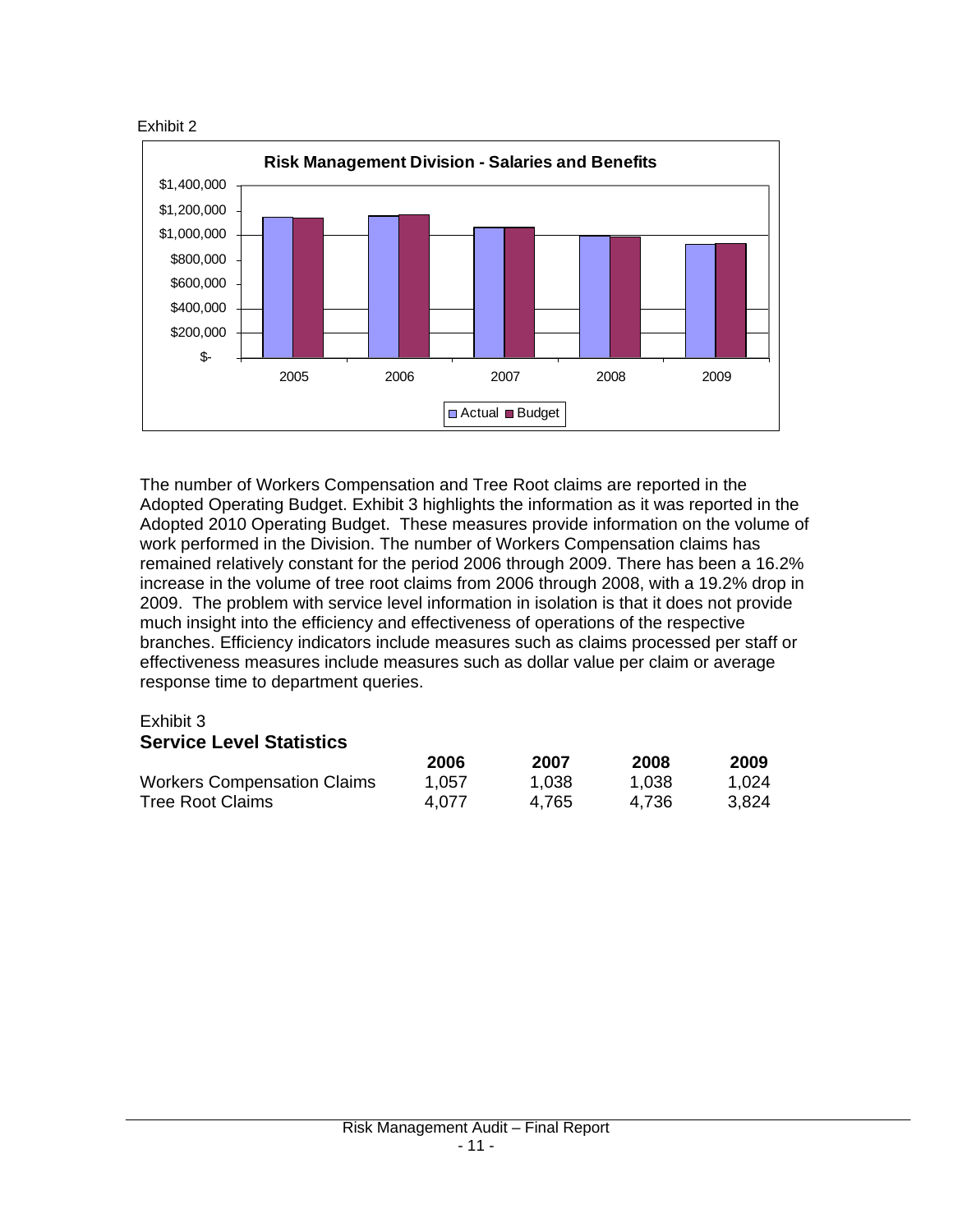# <span id="page-12-0"></span>**OBSERVATIONS AND RECOMMENDATIONS**

The remainder of this report details our observations and recommendations. We believe the issues identified are important and implementing the recommendations will assist management of the Risk Management Division in achieving better results. A complete summary of our recommendations is attached as **Appendix 3**.

# *Risk Management Division*

# *An operational plan complete with a mission statement, clearly defined goals and performance measures needs to be developed*

It is accepted best practice in all lines of business that in order for an organization to excel it must first have a clear understanding of what it wants to achieve at a high level (i.e. mission statement). Management should establish goals and strategies to outline how it intends to fulfill the mission. These goals should be clearly defined and measurable. Performance measures must be established to monitor the organization's progress in achieving the goals. The operational plan should also identify the key risks that could prevent the achievement of the goals and develop action plans to manage these risks. We noted that the Risk Management Division did not have a current operational plan. We also noted that there were no complete operational plans for the period under audit. We did find an incomplete operational plan which was dated November 6, 2007. This operational plan consisted mainly of a risk assessment concerning the Division's ability to deliver its service given the current staff complement and lacked the other key elements of a complete operational plan. Management should develop an operational plan where a mission statement is clearly articulated and goals and strategies to support this mission are established and finally the risks are identified and plans are put in place to manage these risks.

# *Recommendation 1:*

The Corporate Risk Manager needs to develop an operational plan for the Risk Management Division that includes the following:

- a clearly defined mission.
- clearly defined and measurable goals and strategies designed to fulfill the mission,
- a risk assessment to identify the key risks that could prevent the achievement of goals and strategies, and
- action plans to manage these risks.

The operational plan should be revisited and adjusted annually to reflect the dynamic environment the City operates within. We further recommend that the division hold a facilitated planning session to ensure all Risk Management staff are involved in the planning process and use this as a venue to help identify any underlying risks, internally and externally, that could impede the achievement of the Division's objectives.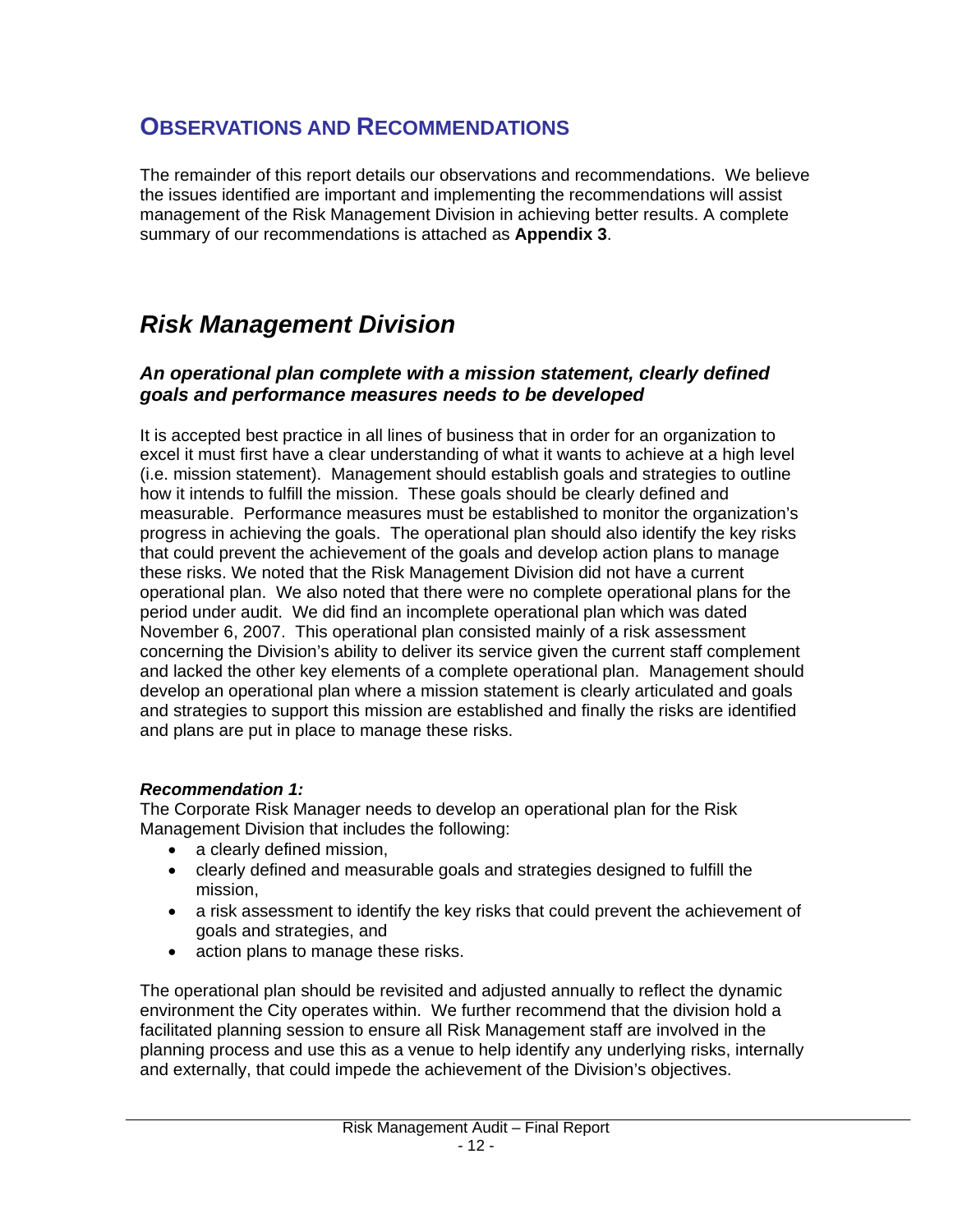#### *Management Response*

Management agrees that an operational plan is warranted. The operational plan for the Division must be consistent with the corporate direction the City chooses to take on risk management. The operational plan must ensure that the Division's mission, mandate, processes and procedures respond to the departments' requirements and employ a prudent risk strategy for the City overall.

There have been key management changes in 2009, 2010 and 2011; including the Risk Manager, Supervisor of Insurance and Risk Financing and the Supervisor of Claims and Loss Control and development of an operational plan will assist the Division prioritize the work conducted in the division. Management will establish applicable terms of reference, strategic and operational process and timelines no later than the beginning of Q3 2012.

### *Performance management needs to be improved*

Few performance measures or service standards have been established and regularly monitored and reported on by the Risk Management Division. Performance measures and service standards enable division management to monitor the effectiveness and efficiency of Division operations and to determine if the Division is achieving its goals. We were able to find two measures in the 2009 Service Based Operating Budget. They are the number of Workers Compensation claims and the number of Tree Root Claims. These measures provide information on the volume of work for these two types of claims and do not assist in the determination if the Division is performing well or meeting the needs of its clients. We did find that one service standard had been established for the initial processing of a claim (i.e. issuance of a letter acknowledging the receipt of the claim and assignment of a Claims Adjuster within ten days) is being monitored. We did not find any service standards established for the processing time for a claim or recovery. We did not find any information on the average time spent on a claim. We found that the division primarily monitors performance on an ad-hoc basis, usually in the form of inquires of the system. While this may satisfy the immediate operational needs, these ad-hoc requests do little to establish a set of agreed upon performance measures and service standards that can be used to monitor the Division's progress towards achieving its goals and manage its risks. In addition, we noted that the Division has access to considerable data within the Risk Master system. We believe that this data could easily be translated into usable performance information that would serve to assist the Division in the management of its operations.

#### *Recommendation 2:*

The Risk Management Division should develop and report on, a comprehensive set of performance measures for each key area of the business. Examples of key measures include claims processing time, staff productivity, etc. The performance information should provide insight into whether the Division is efficiently and effectively achieving its goals and objectives. The Risk Management Division should also establish a set of service standards, in particular for its Claims Branch. Ideally, service standards should be established and approved by Council as well as full consideration of resources available to the Branch.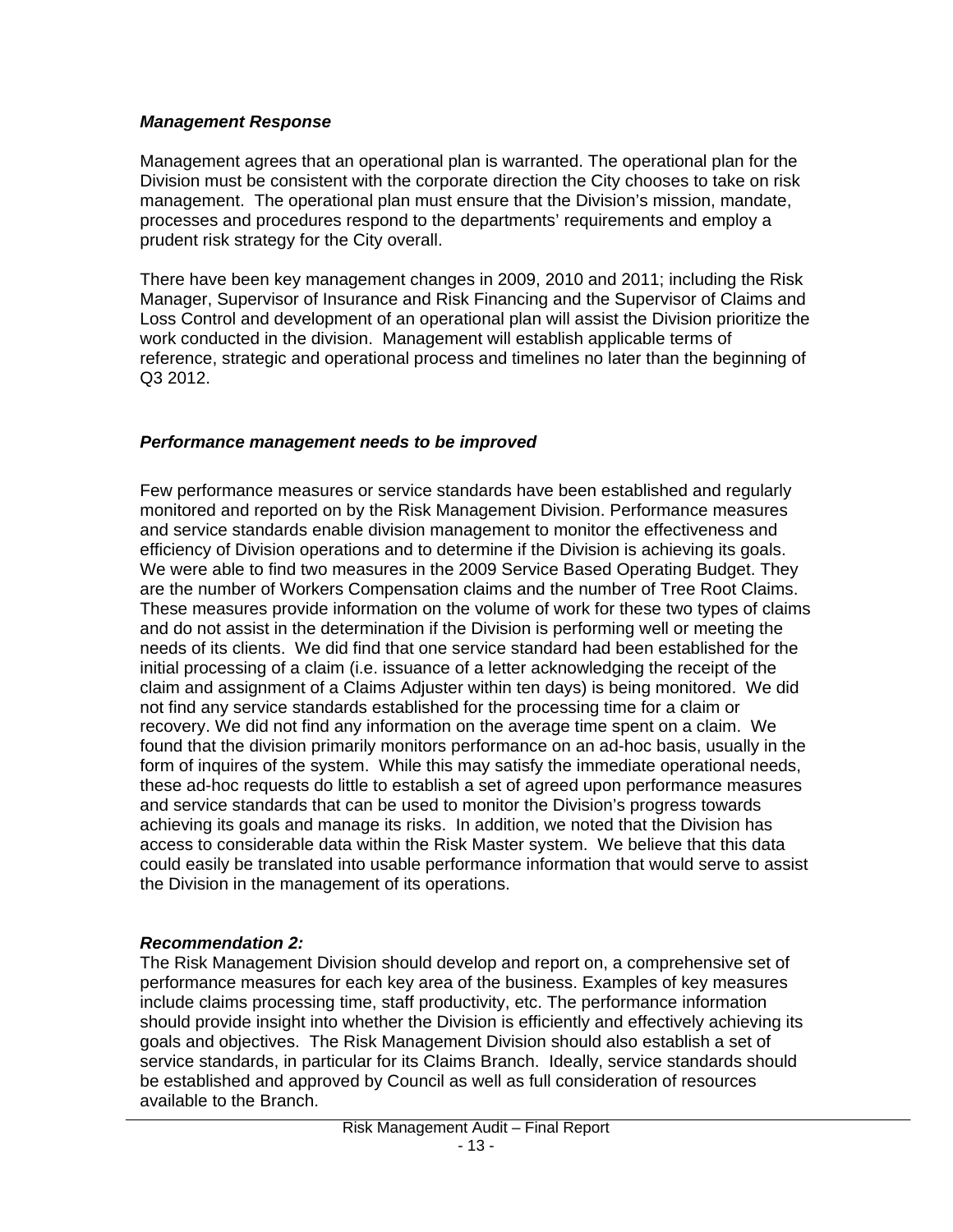# <span id="page-14-0"></span>*Management Response*

The City has recently joined the OMBI benchmarking initiative and performance measurement at the City is evolving. Any performance measurements/systems implemented by the Risk Management Division must be consistent with the city-wide approach.

In January 2011 the Division upgraded its claims management system which has enhanced functionality and improved management information which will assist in identifying and tracking key performance measures.

Consistent with the OMBI balanced score card initiative that the City is supporting, Risk Management service measures will be assessed and proposed to support the OMBI Initiative by beginning of Q3 – 2012 and targets will be developed in conjunction with the operational planning exercise.

### *Claims Branch*

The Claims Branch is responsible for the processing property claims and bodily and personal injury claims. The claims process primarily starts with the City's 311 service where the claim is reported. The claim is downloaded by the Claims Branch and is entered into the Risk Master system and is assigned to the applicable adjuster or department as required. Once a claim is assigned to an adjuster, the claimant is informed that the City has received their claim and identifies the claims adjuster assigned to the file. The service standard is to reply to a claimant within ten days of the initial 311 call. This standard has been met 100 percent of the time for both 2009 and for January to August 2010. The adjuster then adjudicates the claim, which can involve a site visit, follow-up with the claimant, follow-up with the affected department and an inquiry with the City's Legal Department. Some of the work associated with these claims, especially in periods of high volumes (e.g. significant weather events), is completed by an external adjuster. Once a claim is adjudicated, the claimant is informed of the settlement amount, if any, and they sign a release with the City and the settlement payment is processed. If the claimant is not satisfied with the decision they have three levels of appeal available to them.

The number of claims the City receives and processes has been steadily increasing since 2006 (see Exhibit 4). There has been a 9.8 % increase in the number of claims from 2007 to 2009. There are four main sources of claims: First party - licensed vehicle, General liability – property damage, Third-party licensed vehicle, and City property – uninsured (see Exhibit 5). Over the past five years these four categories represent 85.1 % of the total number of claims.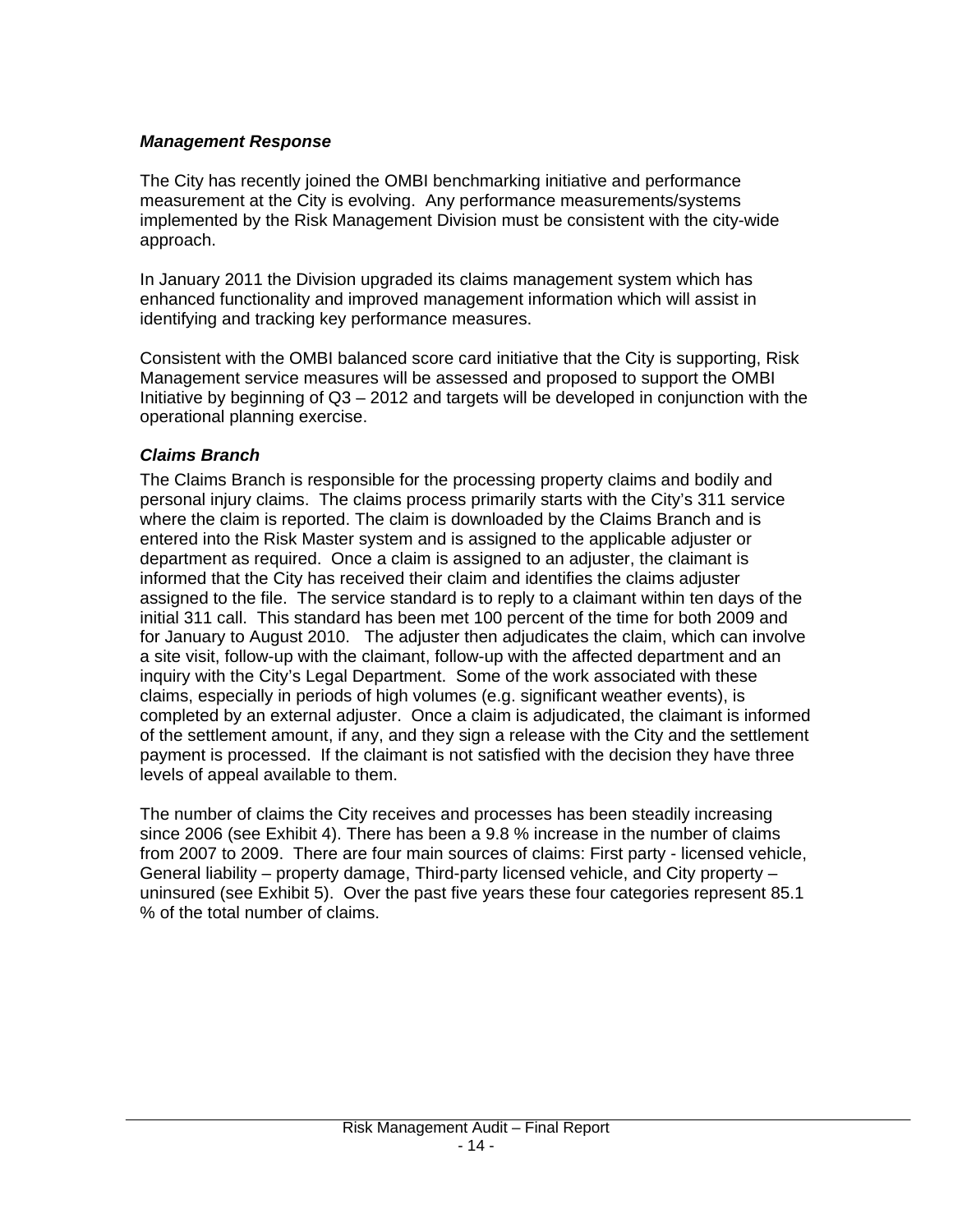#### Exhibit 4



#### Exhibit 5

| <b>Claim Type</b>        | 2005  | 2006  | 2007  | 2008  | 2009  | Total  |
|--------------------------|-------|-------|-------|-------|-------|--------|
| City Prop - Uninsured    | 869   | 698   | 818   | 873   | 610   | 3,868  |
| Gen Liab - Prop Damage   | 1.807 | 1.200 | 935   | 727   | 1.097 | 5,766  |
| Licensed Veh - 1st Party | 1,230 | 1.214 | 1.711 | 1.687 | 1.761 | 7,603  |
| Licensed Veh - 3rd Party | 348   | 535   | 492   | 594   | 633   | 2,602  |
| Other                    | 568   | 528   | 662   | 751   | 970   | 3,479  |
|                          | 4.822 | 4.175 | 4.618 | 4.632 | 5.071 | 23,318 |
|                          |       |       |       |       |       |        |

#### *Service standards for claims processing times should be established*

We could not conclude on the timeliness of the processing of claims because no service standards have been established for the completion of a claim. Our analysis on page 17 of this report found that while the number of files being completed within 30 and 90 days has improved, the number of open files has almost doubled (see Exhibit 6). We understand that although each claim has unique components making it difficult to determine exactly how long each claim will take to process. We believe that the vast majority of claims are routine in nature and that service standards could be established for "routine" claims. These service standards could be used to better measure and manage Branch performance. We also understand that the establishment of service standards may not be possible for complex claims such as some bodily injury claims. But this should not limit the Branch from establishing service standards for the other more routine claims. Without realistic service standards, based on the resources available to the Branch, there is no basis on which to evaluate the performance of the Branch. The lack of service standards can lead to misperceptions from the public on how fast a claim can be completed. This can result in staff feeling undue pressure from the public to meet the public's differing expected service standards. A clearly communicated service standard serves to set realistic expectations on behalf of the public as to what level of service the City can afford to provide. The claims are processed by the Claims Branch on behalf of city departments and as such the city departments play a vital role in the delivery of this service. The Claims Branch's ability to deliver a certain service standard to the public is reliant on the respective city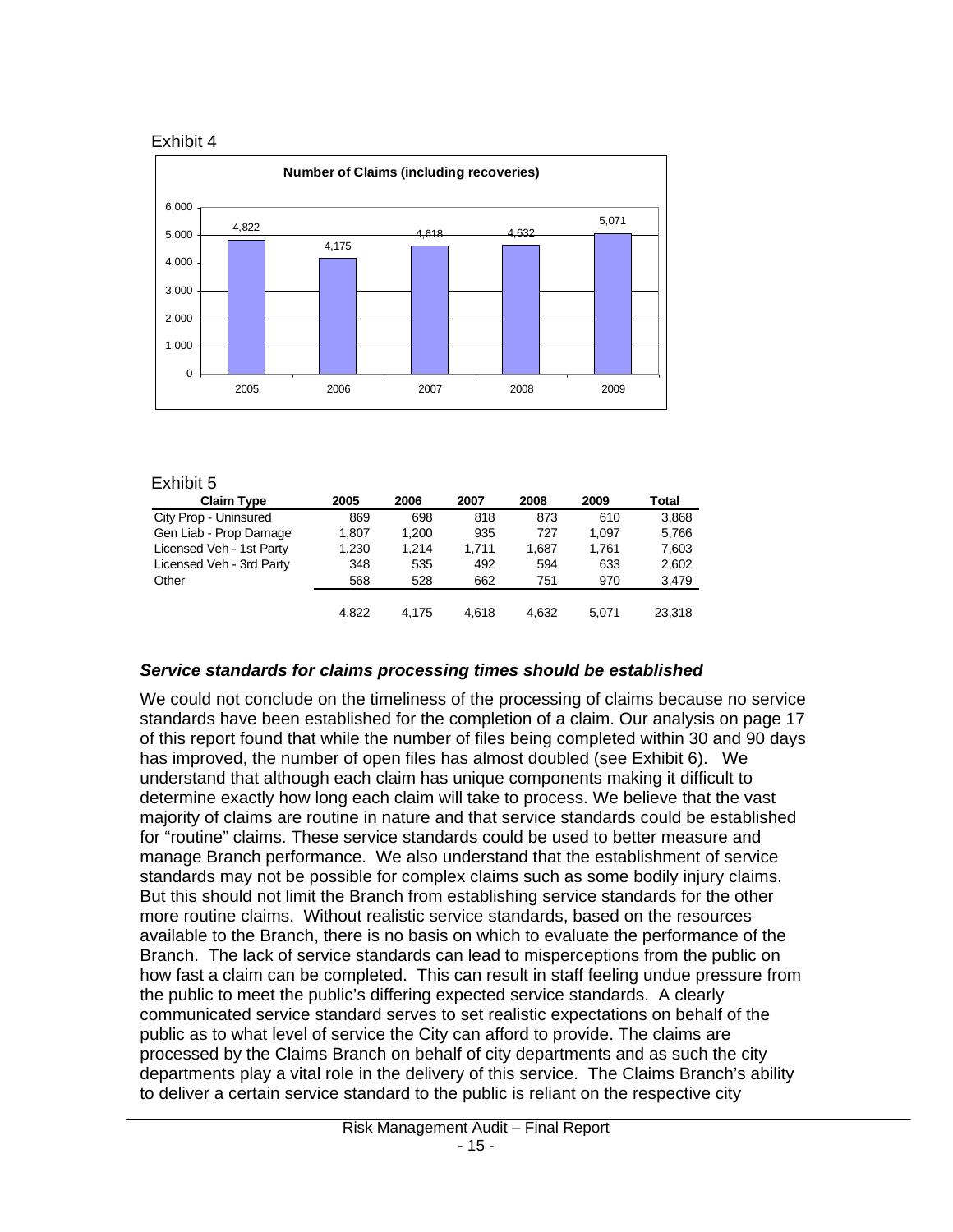department's ability to provide the necessary information to process a claim in a timely manner. Therefore, we believe a formal service level agreement between the city departments and the Claims Branch may be necessary to outline the service level expectations the Claims Branch requires from city departments in order to meet the Claims Branch's service standards to the public. A formal recommendation addressing the establishment of service standards and performance measures is provided in Recommendation 2 as it is applicable to the entire Risk Management Division.

# *Human Resources*

# *Staff workloads and workflow should be reviewed and potential staff shortages that effect the desired level of service should be addressed*

We found that the Supervisor Claims and Risk Control (the Supervisor) is required to spend a large portion of his time on operational related issues, such as handling problem claims, drafting briefing notes and reports to the CFO for approval to settle claims over \$5,000 and \$10,000 respectively, transferring the claims data from the Lagan system from 311 centre to Risk Master, administering recovery claims and signing the cheque requisitions for all claim settlements up to his authority level (\$5,000). This allows limited time to perform key management responsibilities such as performance management or mentoring, general financial management or strategic planning. For supervisors and managers to be effective, time must be allocated for key responsibilities such as performance management, financial management and strategic planning and establishing formal policies and procedures. When management and supervisory positions are performing "the work" the experience and competencies of the person in the position are underutilized and "the work" is not being performed in an efficient or cost effective manner.

We also found that the number of Claims Adjusters have been reduced from four positions to two positions in 2008. According to a high level analysis performed by the Supervisor this has resulted in an increase in the total number of open claims handled by the two adjusters. The total number of open claims had risen from 461 as of September 2008 to 965 in April 2009 and had dropped to 896 in March 2010. This is approximately a doubling in the number of open files. However, a portion of this increase can be attributed to the extraordinary flood events during the period under audit review. Some of these claims are time consuming to process due to the nature of these events. Under normalized conditions, the level of staffing may be appropriate. Although the time it takes to process a claim was not actively tracked by the Branch, we measured the time from the opening of file to the closure of a file.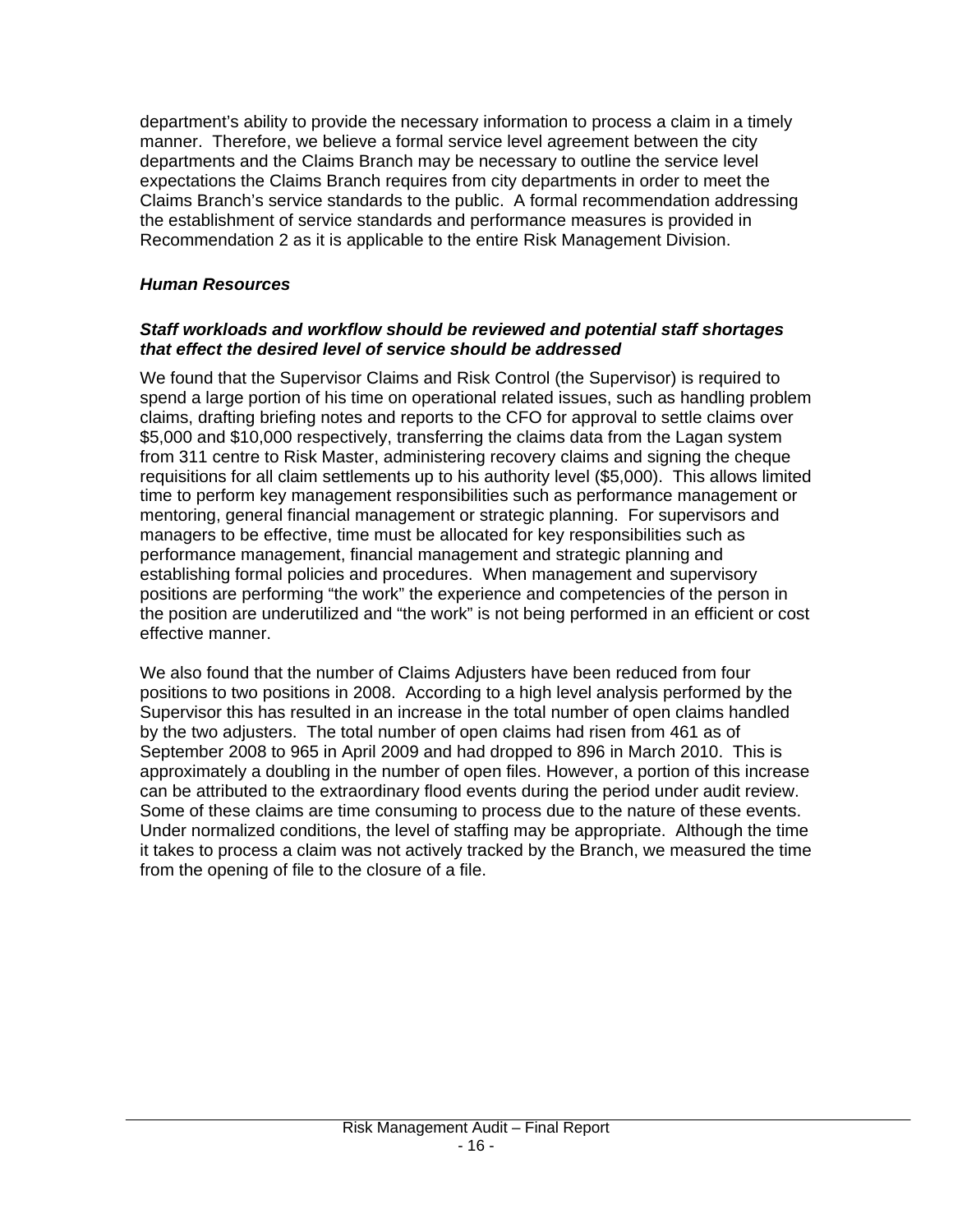

We found that the number of files being completed within 30 days and 90 days has actually increased relatively constantly despite a loss of two Claims adjuster positions in 2008 (see Exhibit 6). This indicates that productivity has improved over this period. However, of greater concern

from a service delivery standpoint is that the number of open files has increased significantly from 688 in 2008 to 1,352 in 2009 which supports the Supervisor's high level analysis. This increase in open files demonstrates that the increase in productivity is not enough to offset the loss of half of the Claims Adjusters.

In the fall of 2009, overtime for Claims Adjusters was approved to address the file backlog in the short term. In addition, the Branch had the ability to contract out files to an external adjuster. Since the fall of 2009 the Claims Adjusters have worked on average 1.2 hours overtime per day in 2009 and 0.85 hours overtime per day in 2010. We noted that the external adjuster has not been used extensively to date. No claims were referred to the external adjuster in 2009 and only 56 claims were referred up to June 2010. To date, the use of overtime has resulted in Claims Adjusters just being able to keep up with the increase volume in claims and has had limited impact on alleviating the backlog.

We understand that two Clerk B positions were transferred to the 311 Contact Centre in 2009 to reflect the transfer of the taking of reports from claimants to the 311 Contact Centre. Staff interviewed stated that this work actually only represented 25% of the four Clerks total workload, so the workload of the two remaining Clerks was effectively increased by 25% through the transfer of the two positions. Note that no detailed analysis has been performed by the Claims Branch to confirm this. Since the 311 Contact Centre has been operating for more than a year it may be a good time to perform a job analysis for the Clerk Bs to determine if the Division has adequate staff resources for effective and efficient service delivery. These positions require considerable knowledge of claims processes and are a valuable resource in ensuring a claimant has provided adequate information to the City to efficiently process their claim. Ensuring this position is adequately staffed and that 311 staff dealing with claimants are adequately trained in obtaining the necessary information to efficiently process a claim is important to the quality of the service being delivered to the public.

# *Recommendation 3:*

The Corporate Risk Manager should conduct a workflow and workload analysis for the positions within the Claims Branch and prepare a formal operational plan on how to address any potential staffing shortages affecting service delivery.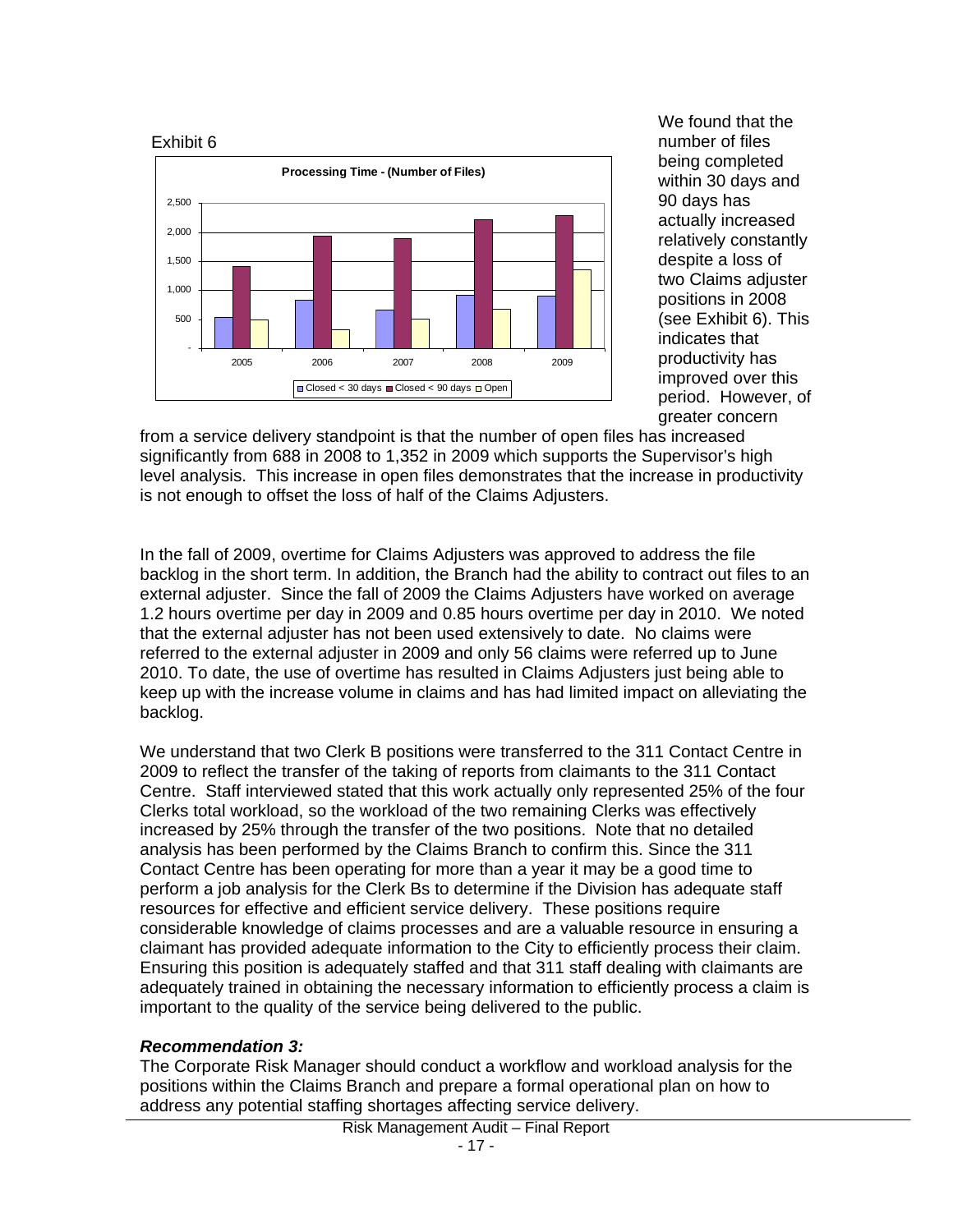### *Management Response*

Significant staff changes, both in supervision and service delivery within the Claims Branch requires that a workload/workflow analysis be undertaken to address the current and ongoing levels of claims.

The Division recently completed a comprehensive review of the external advisory consulting services and a Request for Proposal for provision of insurance and related risk management services was closed and awarded in January 2011. The division will seek advice from the approved suppliers on best practice claims management service processes and will be asked to provide feedback on the operations of the City's Claims Branch. The Division will review staffing levels, workload, workflow, service standards and use of external adjusters to ensure value for the citizens of Winnipeg. This analysis is targeted to be completed by the beginning of Q2 - 2012.

### *Overtime and use of external adjuster need to be better managed*

As reported in the preceding section, overtime and the use of an external adjuster was approved in the fall of 2009 to address the backlog of open claims. We found that there was only verbal authorization from the CFO to proceed with the use of overtime and an external adjuster. The 2010 operating budget, included an overtime budget of \$2,000 and no budget for an external adjuster. We found for 2009 that the actual overtime expense was \$7,383 and there was no use of an external service provider to address the backlog at that time. For the first 25 weeks of 2010, overtime costs are \$10,537 which already exceeds the 2010 budget five fold. Extrapolated to the end of 2010 this would be \$21,917 which is \$19,917 over budget and ten times the approved budget. We found that there is no specific requirement for supervisory approval prior to the overtime being worked making it difficult to manage the amount of overtime worked over the year.

We also noted that for the first 25 weeks the claims adjuster had assigned 56 files to an external adjuster. From a review of the two invoices received to date the adjuster charges approximately \$250 per file which translates to \$14,000 year to date. An anticipated expense of this magnitude should be planned and budgeted for. We also noted that there is no contract in place for the external adjuster and the external adjuster was directly assigned outside of a competitive process. We would expect to see a standard contract and a pre-qualified Claims Adjuster listing in place for external adjusters that would outline the service level expectations and the rate of remuneration. We also noted that the files provided to the external adjuster were only formally tracked by one of the Claims Adjusters using a spreadsheet. Risk Master does have a field for a secondary adjuster so that the external adjuster's name could be entered and the files sent to external adjuster could be tracked through Risk Master. Without formally tracking the files the external adjuster is assigned it is difficult to manage their performance to ensure they are providing their service on a timely basis. It also makes it more difficult to review the accuracy of the invoices submitted for services rendered. We did note that the Branch has good practices in place to ensure that external adjusters are only paid for work they perform because before an invoice is paid the external adjuster must have submitted a claim report that is electronically attached to the claim. Given that the backlog of open claims is still high the use of overtime and external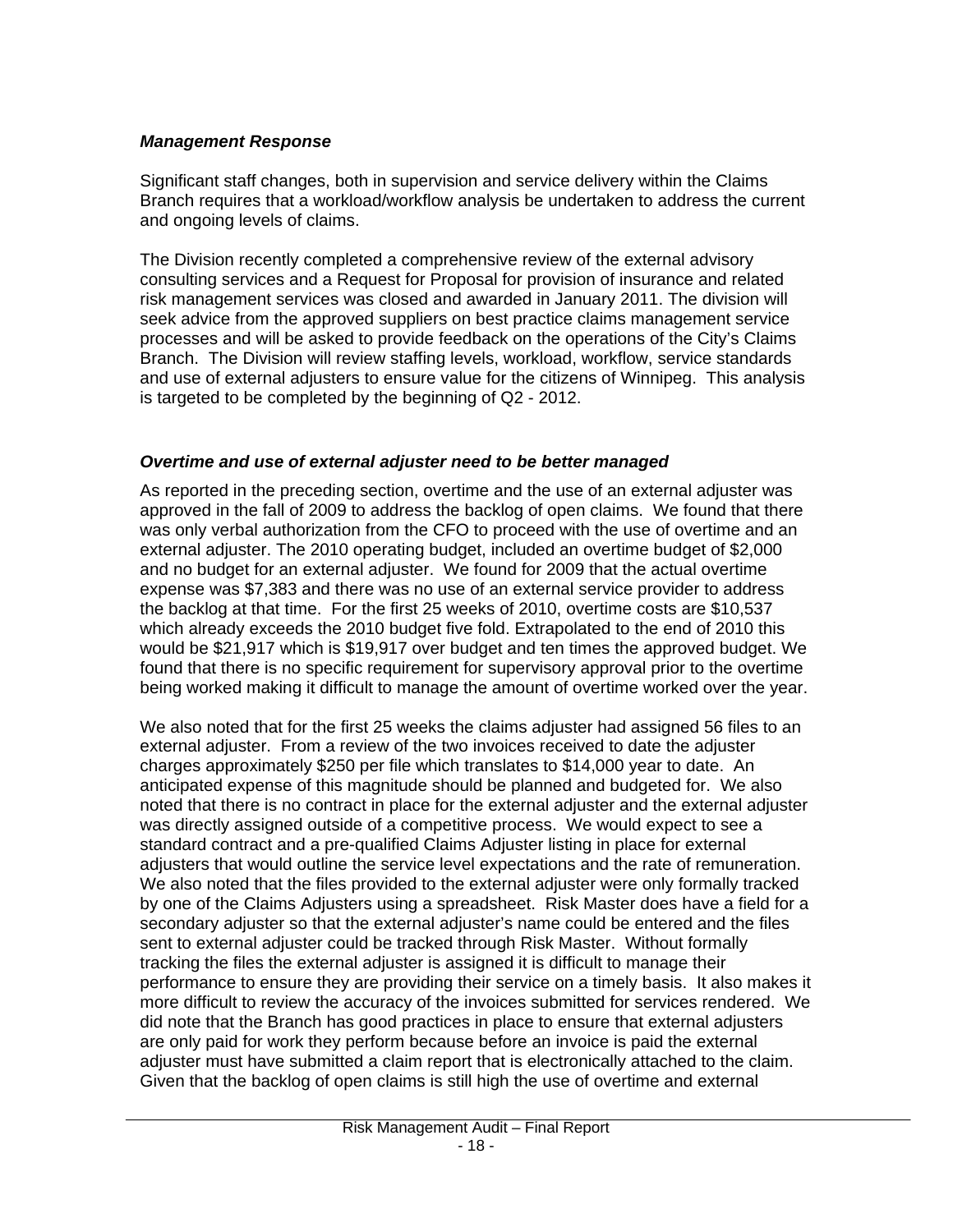adjusters will likely increase so better processes should be in place to effectively manage these resources.

# *Recommendation 4:*

The Corporate Risk Manager should ensure there are adequate processes in place to manage the use of overtime and the use of external adjusters. These processes should include, at a minimum, formal approval of overtime, managing to the budget and a standard contract for adjusters and a pre-qualified contractor listing for external adjusters.

# *Management Response*

The use or potential use of external adjusters is loss event driven and is therefore unpredictable. Having acknowledged this uncertainty, the Corporate Risk Manager will review the average use of external adjusters, reasons for their use and develop a budget going forward based on expected usage. The use of Risk Master to track external adjusters will commence by Q4 2011.

With respect to overtime, its use is again loss driven with weather events being a major driver of loss activity. Additionally, staff changes have had a significant impact on claims service delivery and the Risk Manager is reviewing the cost-benefit of using external/internal adjusters in conjunction with service standards. The Risk Manager is now pre-approving overtime and will monitor usage and cost through the City's operating forecast process and monthly reviews.

# *A process is in place to ensure that claims are recorded in a timely fashion*

The first contact that a claimant makes with the City is typically through the 311 Contact Centre. Claim information is recorded by the 311 Centre and forwarded to the Claims Branch. A service standard was established through the 311 Initiative that requires that a claimant receives a letter acknowledging the claim, the assignment of a Claims Adjuster and the provision of a direct contact number within ten days of reporting the claim. In 2009, this standard was only missed four times out of 1,412 and two times out of 1,269 from January 1, 2010 to August 31, 2010. An investigation of the six incidents found that communication to the claimant was within ten days of receiving complete information from the claimant. So essentially the service standard has been met 100% of the time. We noted from our discussions with staff that at times there may be a misunderstanding of what the 10 day service standard encompasses. Some claimants believe that their claim will be adjudicated within the 10 days which results in frustration on the claimant's behalf when they discover that it only refers to the issuance of an initial contact letter. This expectation gap can result in unnecessary calls to management or Councillors about the service standard There is an opportunity for the 311 Contact Centre to review its practices to ensure the claimant clearly understands that all they should expect within the ten days is the initial contact letter.

#### *Processes and practices are in place to ensure only legitimate claims are paid but needs to be formally documented*

A key objective of the Claims Branch is to ensure that only legitimate claims are processed and that the losses to the City are minimized. We reviewed forty claims and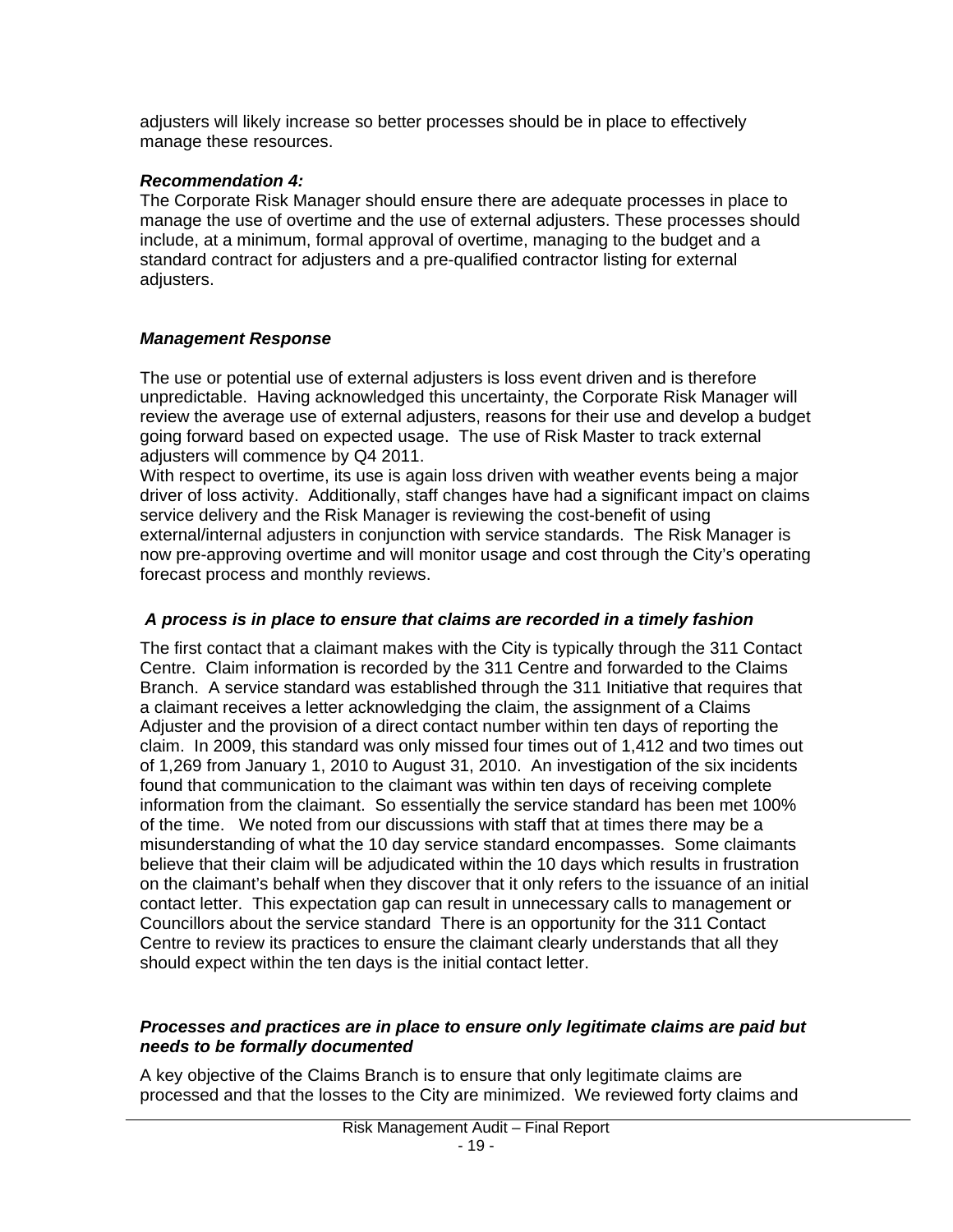recovery files and found that in all instances the claims and recovery process is working to the extent that only valid claims are considered and adequate evidence is on file to support a claim and a claim settlement. We found evidence on all files of a thorough review by a Claims Adjuster, where applicable. We found notes on file outlining physical inspections when deemed necessary to support the claim. We found proof of damage or injury on all applicable files. We noted that for tree root claims the system is designed to only allow a payment to the same address or person once every year which is consistent with the Council policy with respect to reimbursement for tree root claims. Tree root claimants are required to provide an invoice and the invoice must indicate that tree roots were discovered in order to be claimed. However, despite good processes and practices in place we found that there is no current formal documentation of the claims processing practices and procedures. These practices and procedures are known by the staff and expose the Division to the risk of these practices and procedures not being applied uniformly or potentially losing this knowledge of the practices and procedures when an employee leaves.

#### *Processes and practices are in place to ensure settlements are fair to both parties but should be improved and documented*

A key objective for the Claims Branch is that claims are settled in a manner that is fair to both the City and the claimant. We found appropriate evidence of a negotiation of a settlement on file. We found evidence of the City taking the lower of the two required quotes for repairs where applicable. However, we did not find a current set of policies or procedures that were to be followed when adjusting a claim. The Loss Procedures Manual on file did not reflect the current practices, procedures and technology in place. Instead the claims adjusters relied on their experience and the guidance provided by the Legal Department.

We also found that there were no established guidelines for the settlement of claims; this too was left to the discretion of the Claims Adjusters, Supervisor Claims, the Legal Department and the CFO within their established settlement authority limits. Through observation and a review of the files it is evident that the amount of time that is spent on a file is at least partially affected by the amount of the claim, with smaller claims receiving less effort. So Claims Branch staff have some internal guidelines as to the amount of work they should spend on a file based on the claim amount sought. This is logical; you would not expect the City to spend \$500 in resources to adjudicate a \$100 claim. The potential problem with the current state, where no guidelines are established, is that the amount of work that should be expended is left up to the Claims Adjuster and as a result may differ for each adjuster. Our analysis of claims paid from 2005 to 2009 indicated that there were 3,945 claims paid under \$500 for a total of \$1,120,760. This represented 59.8% of the total of 6,600 claims that were paid during this period and only 7.7% of the total amount of \$14,608,941 paid. We believe that by establishing guidelines and possibly fast tracking the adjudication process for the high volume, low dollar amount claims some of the backlog of open claims may be reduced. By establishing settlement guidelines the Claims Branch will help ensure that claims are adjudicated efficiently and consistently. The guidelines also serve as a tool to evaluate the effectiveness of the process and the performance of staff involved in the claims settlement process.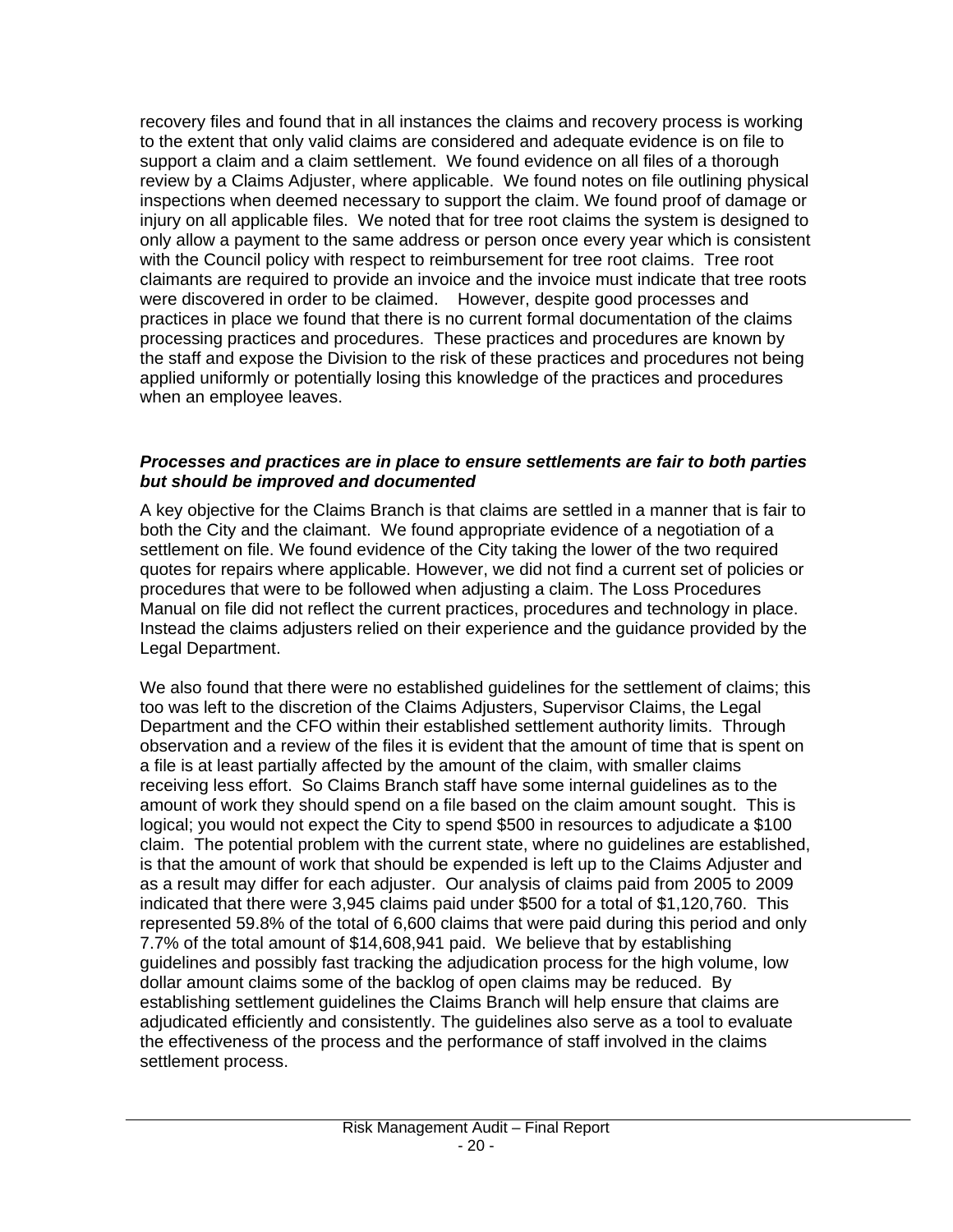#### *Recommendation 5:*

The Corporate Risk Manager should ensure that the key practices, procedures and policies for the Claims Branch are updated in the Loss Procedures Manual. The Corporate Risk Manager should review the feasibility of establishing settlement guidelines by type of claim and by the amount of the claim where possible with an aim to streamline the claims adjusting and settlement process.

### *Management Response*

As part of the Claims Branch workload analysis and process review, the Corporate Risk Manager will have the Loss Procedures Manual updated in order to provide a guideline for handling various types of claims. This will be completed by beginning of Q2 – 2012 and is consistent with the response to recommendation 3.

# *We found controls around the processing of payments needed to be improved*

We found a lack of segregation of duties for the processing of payments through Risk Master and the PeopleSoft system in Corporate Finance. We found that the same person can set up a claim file, set up a payment, change the payee name, process the interface file to be sent to PeopleSoft for processing and reconcile Risk Master with the PeopleSoft interface file. This is a serious lack of segregation of duties, brought on in part by the limited number of staff in Risk Management. This set-up could result in unauthorized payments without detection. Segregation of incompatible duties is a control element designed to prevent errors and misappropriation. At a minimum, individuals should not have responsibility for all three components of a transaction cycle: initiation, processing and reconciliation/review. Where staffing levels permit, it is preferable to segregate all three components. The Corporate Risk Manager was immediately made aware of this situation and has taken steps to correct the situation. As a follow-up to this we did perform limited audit procedures to determine to the extent possible if any payments were made to unauthorized parties. We did not detect any such transactions.

#### *Recommendation 6:*

The Corporate Risk Manager should ensure there is adequate segregation of duties for the processing of payments to claimants.

#### *Management Response*

Management has implemented workflow changes so that adequate segregation of duties is now in effect.

#### *Payment authorization limits should be revised*

The Claims Settlement By-law 3349/83 requires that the Supervisor of Claims and Risk Control Services or the Corporate Risk Manager must authorize all claim settlements for payments up \$5,000.The City Solicitor has a limit of \$10,000; EPC has a limit of \$250,000 and delegated a portion of its authority (up to \$100,000) to the Chief Administration Officer who then delegated this full authority to the Chief Financial Officer. These limits have not been revisited since 1993 and are low in comparison to the purchasing limits of most City Department Heads that can enter into consultant contacts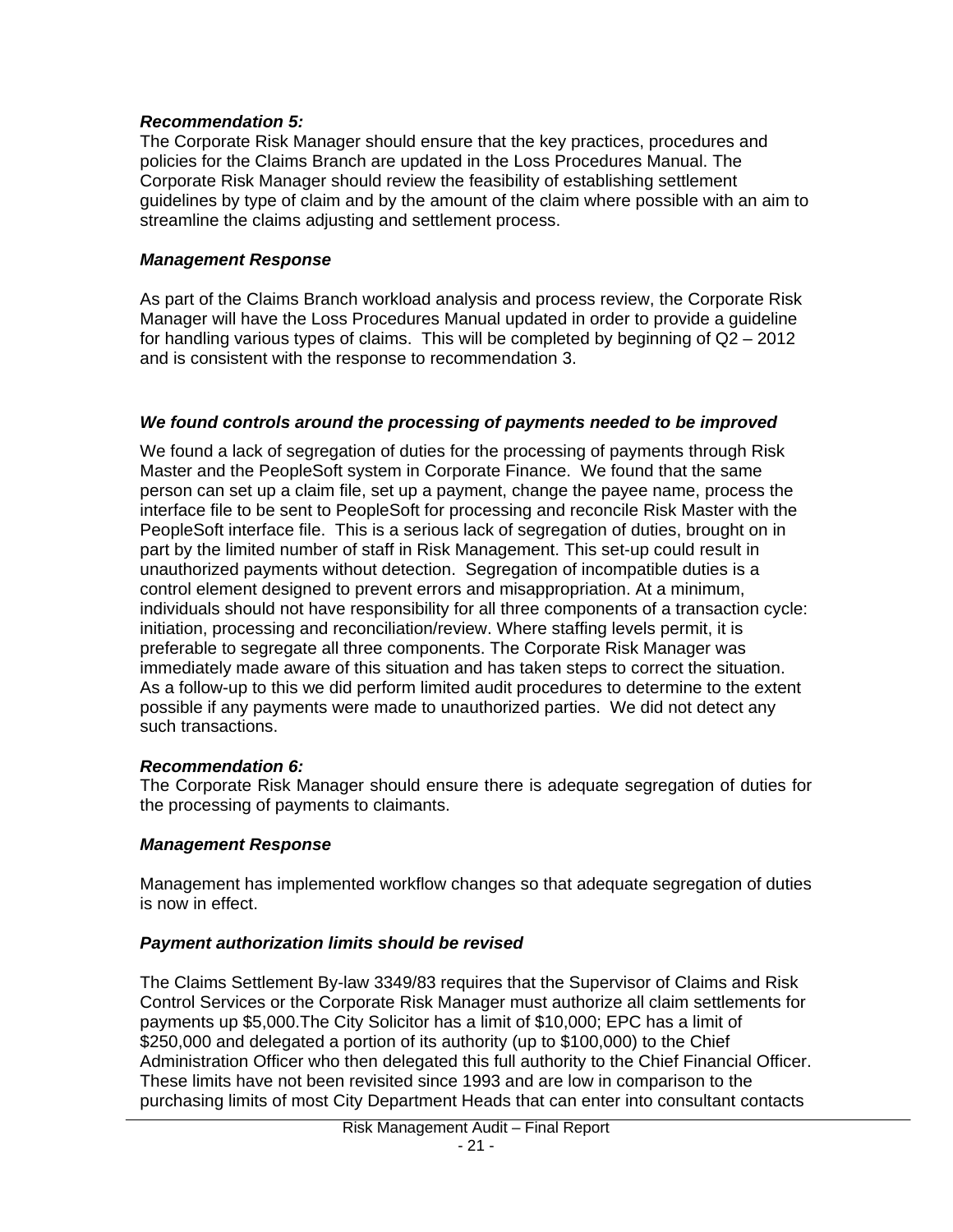up to \$100,000, with some being able to enter into contracts up to \$2,000,000. These low limits have resulted in onerous reporting requirements in order to receive approval from the Chief Financial Officer (CFO). Currently a Briefing Note to the CFO with Legal input must be submitted to the CFO for approval on all settlements between \$5,000 and \$10,000, and a formal Report to CFO with Legal input is required for all settlements greater than \$10,000. We found for the five year period 2005 to 2009, 169 Briefing Notes and another 219 Full Reports, were prepared for CFO review and approval. This translates to approximately 78 reports per year. If the authorization limit were increased to \$25,000 during this period, it would have reduced the total number of reports required to 79, a reduction of 79.4% and would have still covered 45.7% of the total dollar value of the transactions for that period. In order to effectively and efficiently process claims a balance has to be struck between management review and delegation of authority. Given the expertise in the Risk Management Division and the Legal Department we believe a revision to the current authorization limits is warranted and that a further delegation of authority to settle claims is warranted.

### *Recommendation 7:*

The Chief Financial Officer (CFO) should revaluate the claims settlement authorization limits with a mind to further delegating some of the CFO's authority to the Corporate Risk Manager and City Solicitor. We further recommend that the Corporate Risk Manager authorization limit should be increased to at least \$25,000. The Corporate Risk Manager should reevaluate claims settlement limits within the division with a mind to further delegating a portion of his settlement authority to the Supervisor Claims The CFO should take the necessary actions to affect these changes.

#### *Management Response*

Management agrees that claims settlement limits could be further delegated to the Risk Manager. This would require revision to the Claims Settlement Bylaw #3349 and will be completed by Q1 2012.

The Public Service will recommend to Council that the Corporate Risk Manager claims settlement delegated authority be increased to \$10,000. The Risk Manager would then submit a quarterly report to the Chief Financial Officer that would summarize all settlements based on claim type and value. One year after implementation Management will determine if any further delegation is warranted.

# *Claims appeal process is not timely*

All claimants are informed of their right to appeal a decision or present new evidence in the settlement letter. A claimant has three avenues for appeal: first to Corporate Risk Manager, second to Chief Financial Officer and third to the Ombudsman. Aside from that some claimants do attempt to circumvent the system through direct appeals to their Councillor or the Mayor. Through our interviews with the Corporate Risk Manager and the Supervisor Claims and Risk Control Services we found that this process can take months. Management indicated that this was primarily due to the current workload on Risk Management staff. Management also indicated that decisions are rarely overturned unless significant new information is presented. This is due, at least in part; to the fact that claims adjusters have no claims settlement authority so all settlements are reviewed by the Supervisor Claims or the Corporate Risk Manager. The number, status and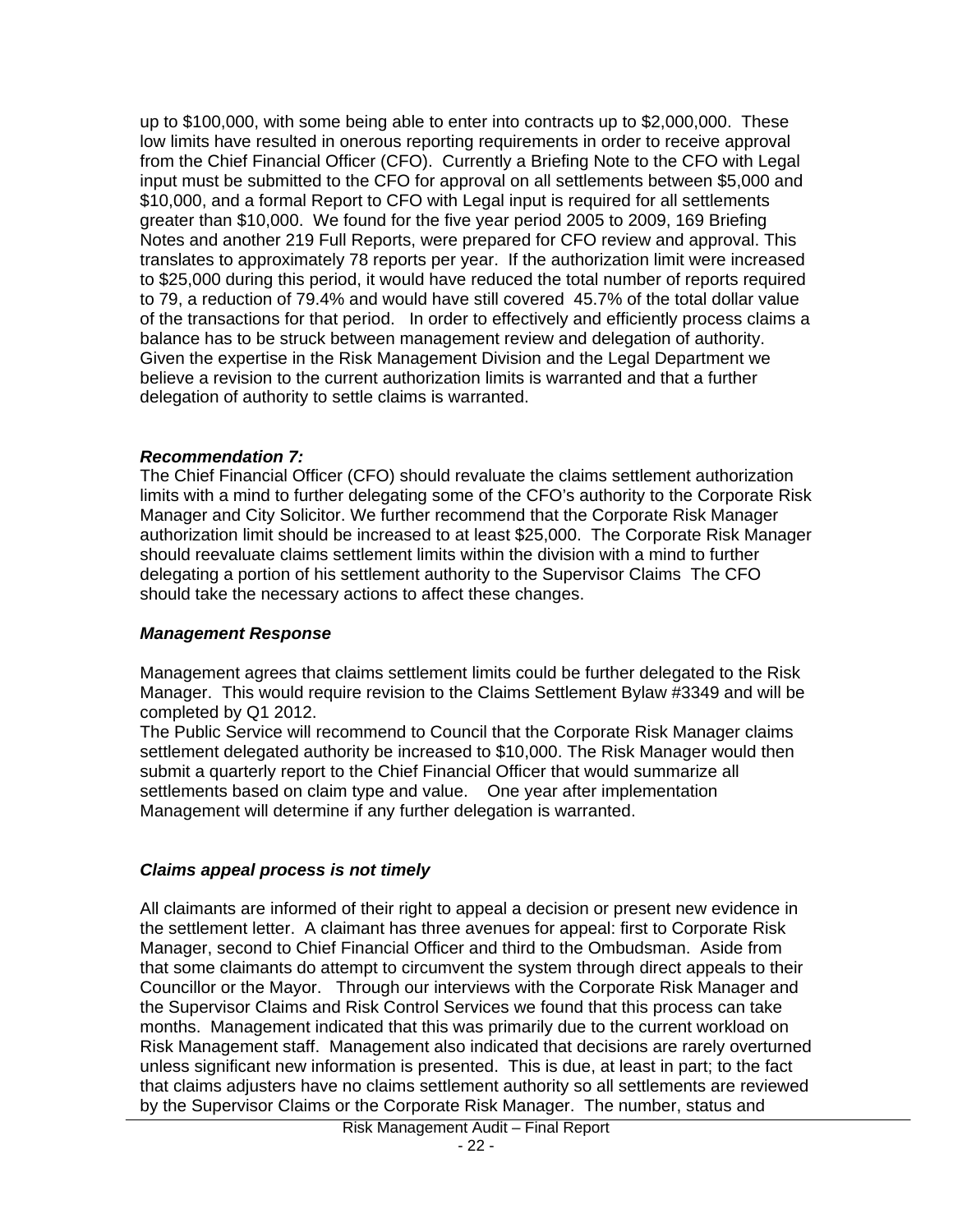outcome of appeals is not being formally tracked or reported on. We believe that the status of appeals needs to be monitored better and reported to the CFO on a periodic basis to ensure that appeals are dealt with in a timely fashion and to highlight some of the reasons for delays so that they may be addressed.

#### *Recommendation 8:*

The Corporate Risk Manager should ensure that a process is established to track and report on the handling of appeals. At minimum, the number of appeals, the type, the result and processing time to resolution of each appeal should be monitored.

#### *Management Response*

Management agrees that the current appeals process is lengthy given the number of actual appeals each appellant is allowed to make. A more streamlined approach will be proposed to the CFO with target implementation of Q1 2012.

The Corporate Risk Manager will establish both a tracking mechanism and establish maximum timelines for response (at each level). In addition, the Risk Manager will report to the CFO on a semi-annual basis on outstanding appeals. These will be implemented by end of Q1 2012.

#### *Recoveries should be better managed*

The Claims Branch is also responsible for recoveries, even though some of the work associated with recoveries is performed by staff outside the Branch. Recoveries represent approximately \$1,000,000 annually (see Exhibit 7)*.* In 2008, recoveries were considerably higher due to the recovery from our insurer regarding the St. James basement flooding claims. Recoveries usually involves ensuring the City receives the payments for insured losses (mostly related to Manitoba Public Insurance) and that the City only pays for the portion of the loss, if any, that the City is responsible for (primarily related to accidents involving the City's vehicles). Recoveries from Manitoba Public Insurance represent a significant portion of all recovery claims (see Exhibit 8 and Exhibit 9). Except for 2008, Traffic Signals Asset Management (Public Works), Winnipeg Police Service and Winnipeg Transit account for the majority of the recovery claims, with Traffic Signals representing the largest portion (see Exhibit 10).

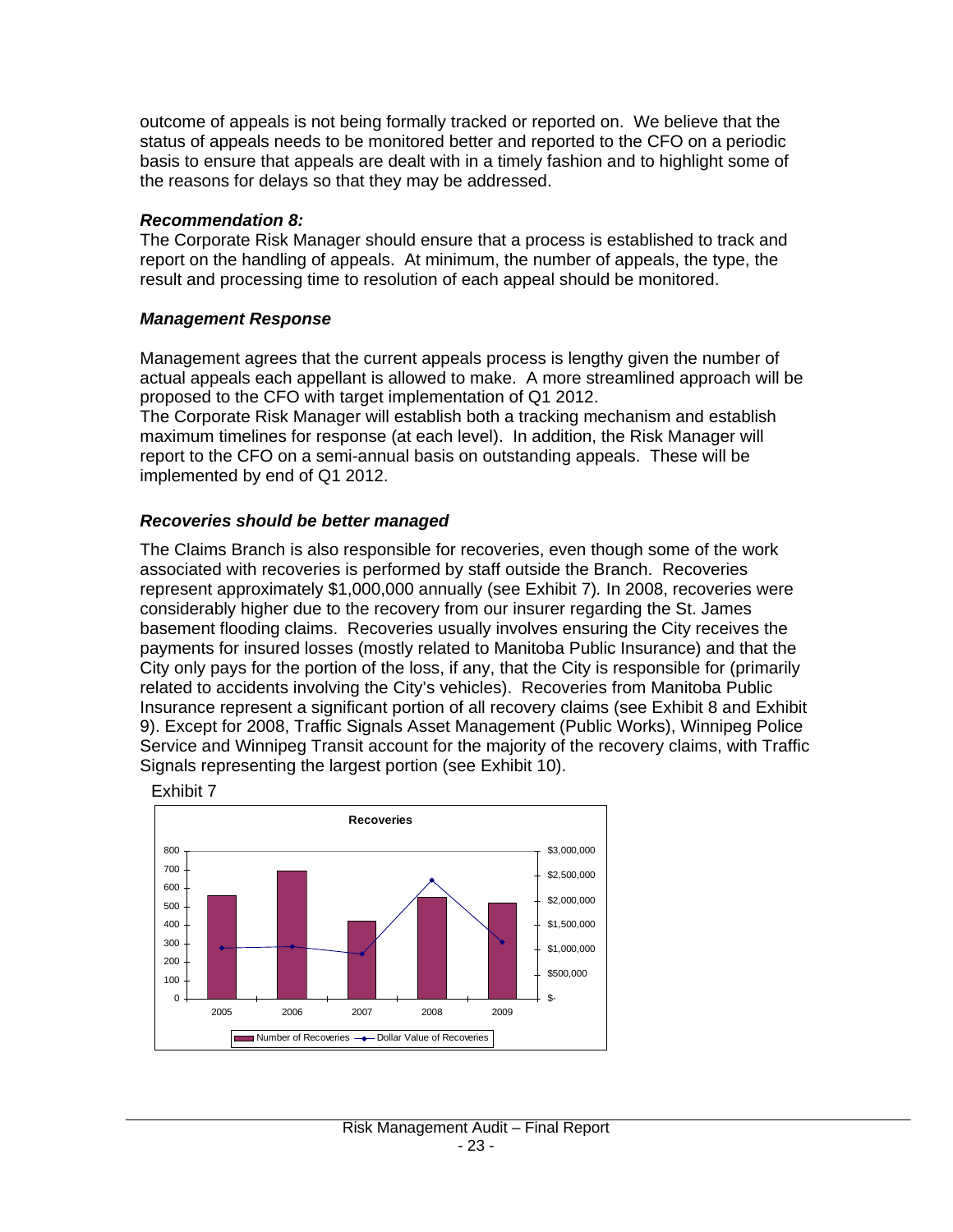







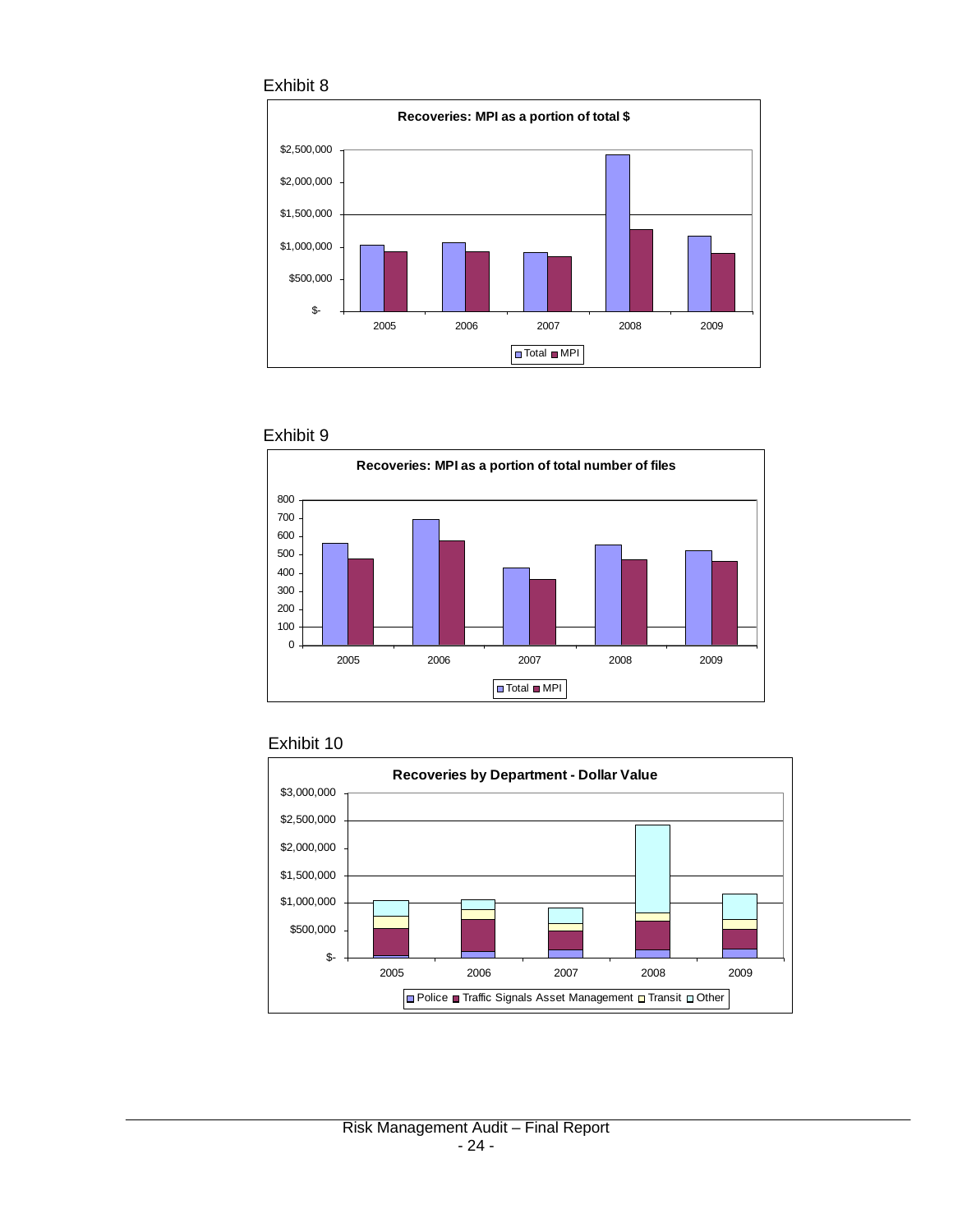<span id="page-25-0"></span>Over the past five years the Branch has lost all three of the dedicated recovery positions and has shifted this work to several people within the Risk Management Division as an add on to their existing duties. This has resulted in a lack of focus on recovery efforts. We found in our *Traffic Signals Branch Performance Audit* that there is a backlog of six to eight months with respect to entry of MPI recovery claims into the Risk Master System. The backlog coupled with an inability for Claims Branch staff to devote sufficient time to follow-up, let alone enter these claims has resulted in a large number of recoveries not being followed up by the Claims Branch and simply being closed for lack of support (usually the result of missing vehicle identification). Our report highlighted the fact that Traffic Signals wrote off \$328,600 in receivables from potential recoveries in 2008 and \$424,600 in 2009. Since this issue was raised during the course of this Audit, Claims Branch staff have met with MPI and MPI has agreed to receive all claims and will attempt to match them with claims at the same location made by motorists. Workload requirements and priorities need to be reviewed so that recoveries are processed in a timely fashion and that the recovery of reasonably supported City claims is pursued.

#### *Recommendation 9:*

The Corporate Risk Manager should ensure responsibility for recoveries is assigned and the process for managing recoveries is reviewed and communicated to staff involved in the process.

### *Management Response*

As stated many outstanding recoveries are associated with MPI claims where the City or Winnipeg Police Service have no record of plate number or in some cases even a Police Report. In 2010, the Corporate Risk Manager arranged meetings with MPI management to see if it would be possible to have MPI match their claims adjusting information with dates of incidents. To date, this process has shows a higher level of recoveries from MPI.

The Corporate Risk Manager, along with the Supervisor, Claims and Risk Control will review the outcome of the recovery program with MPI by June 2011 – when the program has been in place for approximately 1 year. The Corporate Risk Manager will assess to the cost-benefit of this initiative to determine if it is feasible within the existing resources to assign a dedicated resource to manage recoveries. This analysis will be completed by the beginning of Q1 - 2012.

# *Insurance Branch*

The Insurance Branch is responsible for ensuring the City has adequate insurance coverage for the risks that are insurable. The Insurance Branch is also responsible to ensure the people and businesses that contract with the City also have and maintain adequate insurance. Within this broad description of responsibilities the Insurance Branch employees are responsible to carry out a variety of tasks to ensure the City and groups conducting business on City property are adequately insuring their risks and are maintaining adequate insurance. The work involves the storage and organization of large volumes of information ranging from ensuring asset listings are maintained and up to date to verifying insurance coverage held by contractors is renewed and kept up to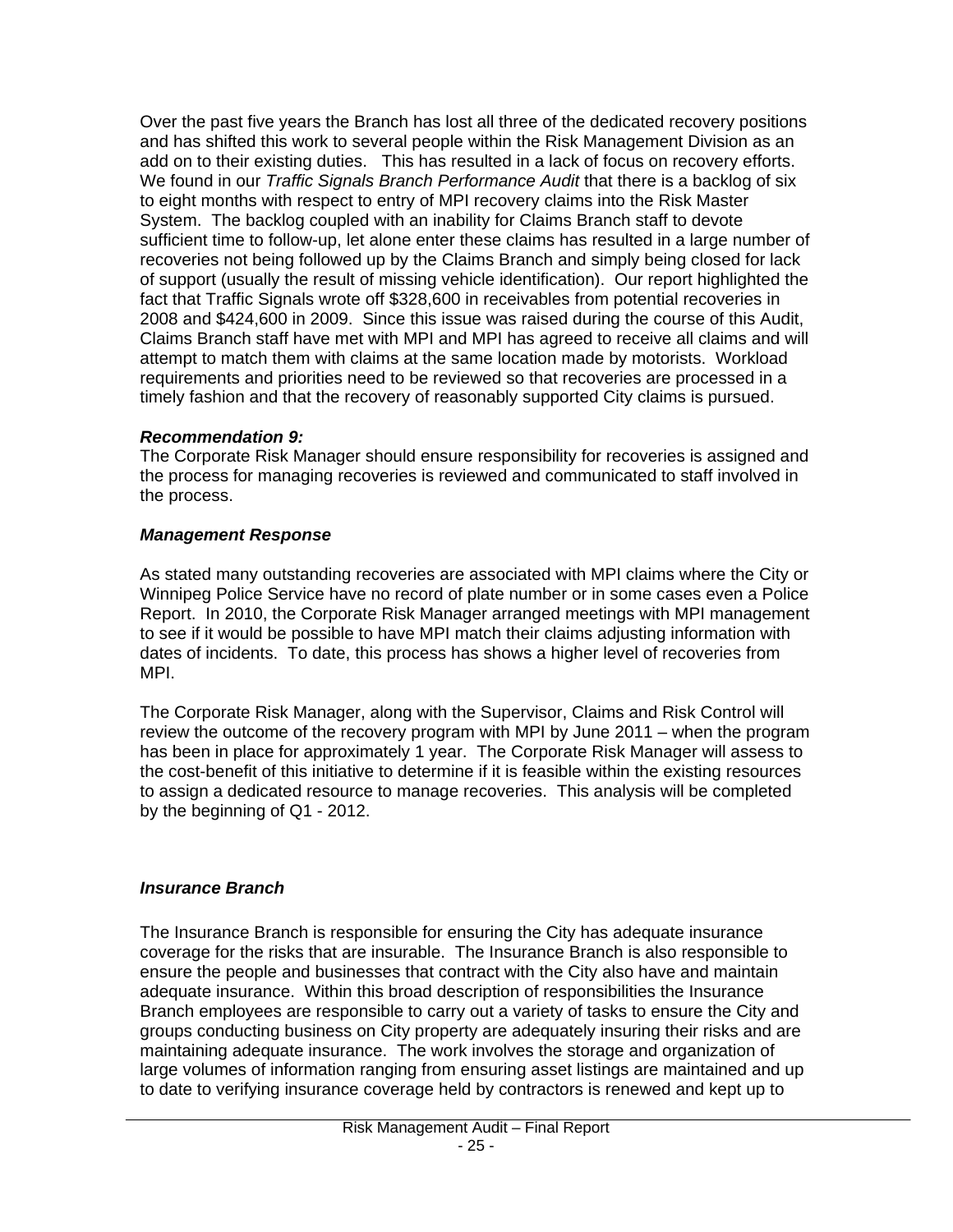date. The Insurance Branch is comprised of three employees, the Supervisor Insurance and Risk Financing, the Insurance Underwriter and an Insurance Clerk. The level of staffing has remained constant over the five years analyzed despite an increase in the amount and complexity of the work being performed.

One of the key responsibilities of the Insurance Branch is ensuring that the City's insurance needs are met in a fiscally prudent manner. The City's insurance costs, not including special project insurance, has been increasing modestly on a year to year basis (See Exhibit 11). Insurance costs have increased 9.4 %over the five year period under review. The increase in premiums is reasonable considering the 69.3 % increase in the value of assets being insured (see Exhibit 12) and the City adding \$100,000,000 in Excess Property coverage in 2007 at a cost of \$50,000, effectively increasing the single occurrence limit to \$400,000,000 for property claims.



Exhibit 12

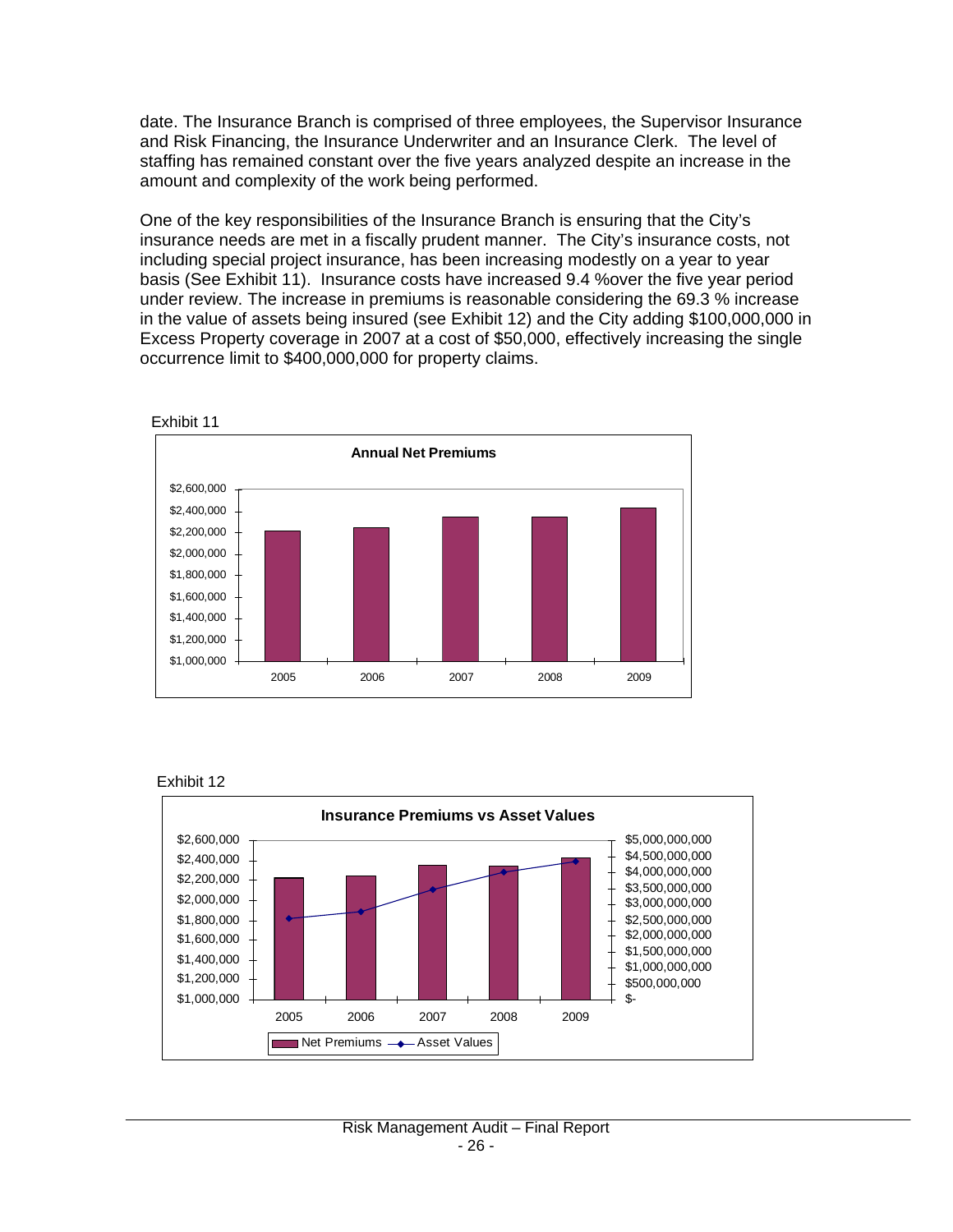#### *For the most part the insurance and risk financing processes are sound but the coverage and deductible level decision process should be revisited*

The purchase of insurance is a significant portion of the total cost of risk financing, as it is currently calculated (i.e. self insured losses plus third party insurance costs), making up approximately one third to one half of the total costs of risk financing through self insurance and third party insurance. The City's current insurance contract is a ten month extension of a previous five year contract which was entered into after an open competitive bidding process. The extension was granted, without a competitive bid process due to extenuating circumstances (i.e. Corporate Risk Manager recently resigned and City entering into several complex P3 type agreements that required a significant amount of the Supervisor Insurance and Risk Financing's time). From our review the decision to extend the current agreement until a time where a proper competitive process could be undertaken was sound. Risk Management is currently in a competitive bid process for a five year contract for insurance services. From our analysis the net insurance premiums and broker fees for the core insurance coverage charged under this agreement have been fair and any increases have been consistent with the growth in the City's asset base. Exhibit 13 outlines the costs.

Exhibit 13

|                   | 2005        | 2006        | 2007        | 2008        | 2009        |
|-------------------|-------------|-------------|-------------|-------------|-------------|
| Net               | \$2,219,794 | \$2,239,667 | \$2,345,065 | \$2,340,907 | \$2,429,310 |
| Premium           |             |             |             |             |             |
| <b>Broker Fee</b> | \$125,000   | \$103,900   | \$106,200   | \$108,500   | \$110,908   |

Our review of the annual broker reports found the City has comprehensive coverage on property and liability insurance and in comparison to the City's claims experience. Noted exceptions in the broker's annual reports are that the City has chosen not to obtain insurance for the following: Environmental Impairment Liability, Employment Practices Liability, Municipal Error's and Omissions, and Public Officials Liability. Risk Management staff have indicated that the City has chosen to not obtain Employment Practices Liability, Municipal Error's and Omissions and Public Officials Liability insurance because they believe the City of Winnipeg Charter Act provides a valid defence to the City from liability in cases of this nature. The City has also chosen not to obtain Environmental Impairment Liability coverage primarily due to it being cost prohibitive in the past. However, for the current competitive bid process Risk Management has included Environmental Insurance with an aim to determine if it is affordable or if they will continue to self insure.

The deductible on a majority of the City's policies is \$250,000, which is considerably lower than other jurisdictions. The City of Calgary's deductible is \$2,000,000 and the City of Toronto's deductible is \$5,000,000. Typically the higher the deductible the lower the cost of insurance because the city has chosen to self insure all amounts under the deductible. We noted that a formal analysis of the effect on insurance premiums at different deductible levels has not been conducted. Through our discussions with the Corporate Risk Manager it is likely that in order to receive material benefits in insurance premium reductions the City would have to increase its deductible to the \$2 million to \$5 million range and presently the City could not afford to self insure at this level as the Insurance Reserve Fund does not have sufficient funds. As a result these self insured losses would have to come from general revenue. Ultimately, an optimal balance has to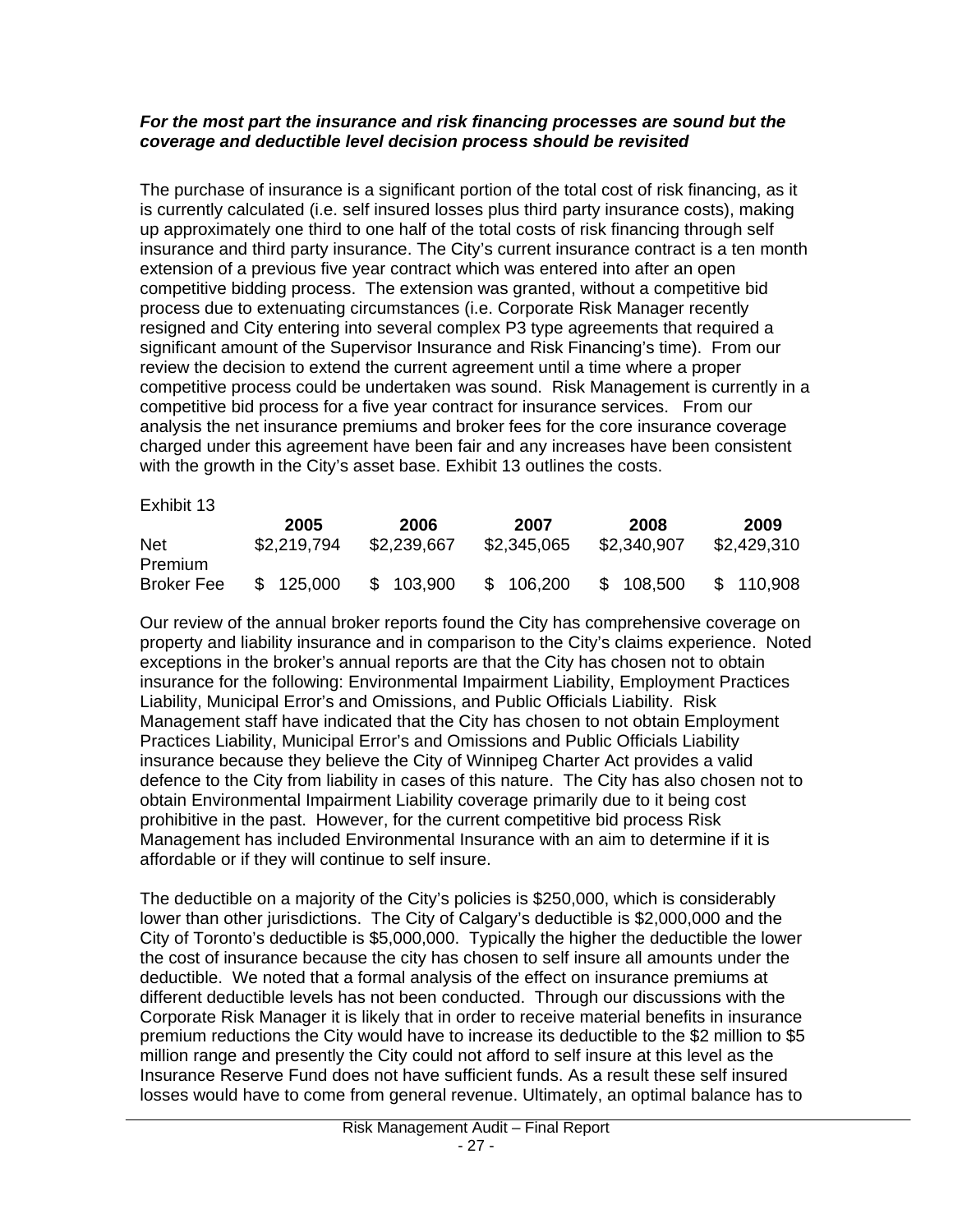be struck to lower the total cost of risks which includes at a minimum the cost of insurance from third parties and the cost of self-insurance.

We noted in both cases the decisions relating to the levels and types of insurance and the deductible level were not supported by a documented analysis. From a review of the file it was not evident what factors were considered in arriving at these decisions. We expect that coverage and deductible decisions to be supported by a documented analysis containing an evaluation of the City's exposure, the likelihood of occurrence and the cost of insuring the risk.

Subsequent to the audit we noted that processes and procedures are in development to ensure that sufficient information is available to provide a full analysis to support deductible level and insurance coverage decisions in the future.

# *Recommendation 10:*

The Corporate Risk Manager should ensure a full analysis is performed to support decisions with respect to deductible levels and the extent and type of insurance coverage, especially the noted omissions in the annual broker's report, which includes: Environmental Impairment Liability, Employment Practices Liability, Municipal Error's and Omissions, and Public Officials Liability. This analysis should include an evaluation of the City's exposure, the likelihood of occurrence and the cost of insuring the risk.

# *Management Response*

The adequacy of the City's core insurance programs and the deductible level is evaluated each year prior to annual renewal on May 1. Risk Management will continue to work towards ensuring more formal processes, procedures and analyses are documented to support the City's decision regarding the City's exposure, likelihood of risk occurrence and costs to transfer the risk. The Corporate Risk Manager along with the Supervisor, Insurance and Risk Financing expect that these formal processes and procedures will be in place by Q2 2012.

# *Annual insurance renewal process is working well overall*

The City is required to renew its insurance policies annually. The City's insurance broker prepares a report annually outlining the City's current coverage and offers some advice regarding whether to switch insurance carriers and any gaps in the current insurance coverage. We noted that in some cases the brokers have recommended to switch carriers when the current carrier's rates were not reasonable compared to market ensuring the City is paying a competitive rate for its insurance needs.

Quarterly, the City is required to provide a statement of property values that summarizes the value of the property being insured to the broker. These statements of values are important as they are the basis on which the City's property is insured. The City's premiums are based on the items and values on the list. Therefore, the completeness and accuracy of the statement of values is very important. These quarterly reports are submitted using the data from the annual submission which is updated with known additions and deletions from both inquires to the departments and reviewing a list a property additions and deletions complied by the Planning Property and Development. This process is not as involved as the annual process. From our review, sufficient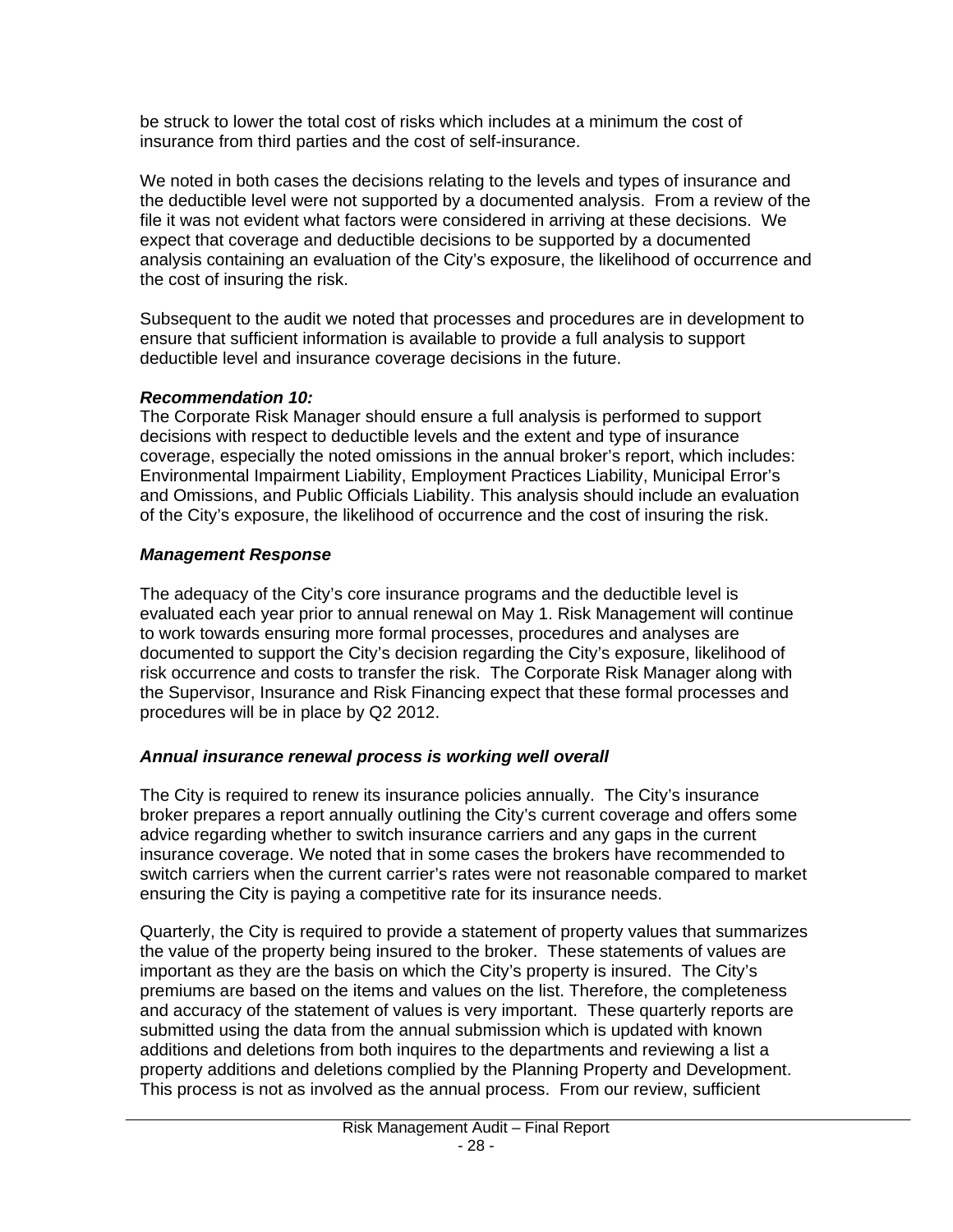practices are in place to ensure the quarterly statement of values are complete, accurate and submitted on a timely basis.

An annual statement of values is prepared at renewal and is more labour intensive and requires the cooperation of all the City departments. Each department is responsible for ensuring that the listing of assets and their replacement value is complete and accurate. The Insurance Branch will check the major additions to the listings provided by Planning, Property and Development regarding real estate activities. They do encounter problems in obtaining cooperation from some departments affecting the turnaround time. We noted that the statement of values for insurance purposes is not reconciled to the Peoplesoft asset listings. The Insurance Branch attempted to do this in the past and encountered several issues concerning historical values and the lack of replacement values. The asset information in Peoplesoft consists of historical values and insurance requires replacement value and Peoplesoft does not include all assets, only ones that meet the definition of a capital asset. It was decided the process was too time consuming and ultimately did not add value. Based on the above factors we concur with the decision to discontinue this practice due to the limited value it would add to the process. A goal in the future may be to have the PeopleSoft listing incorporate replacement value so that it could serve as a reasonableness test, if not a full reconciliation.

### *Human Resources*

The Insurance Branch currently has three employees (see Appendix 2). The number of staff has remained unchanged over the past five years. The staff are highly qualified with two of the three being Certified Insurance Professionals (CIP) and the other currently working towards receiving the CIP designation. The workload has increased by 8.9 percent over the past five years (see Exhibit 14) but the staffing complement has remained constant. The increase in volume of work has occurred in most areas except for payments being processed, where first and third party payments responsibility was moved from the Branch. In addition the recoveries for vehicle collisions were added to the Branch workload (see Exhibit 15). Staff time is being devoted solely to operational duties with no time allotted to process improvements or performance data collection or analysis.

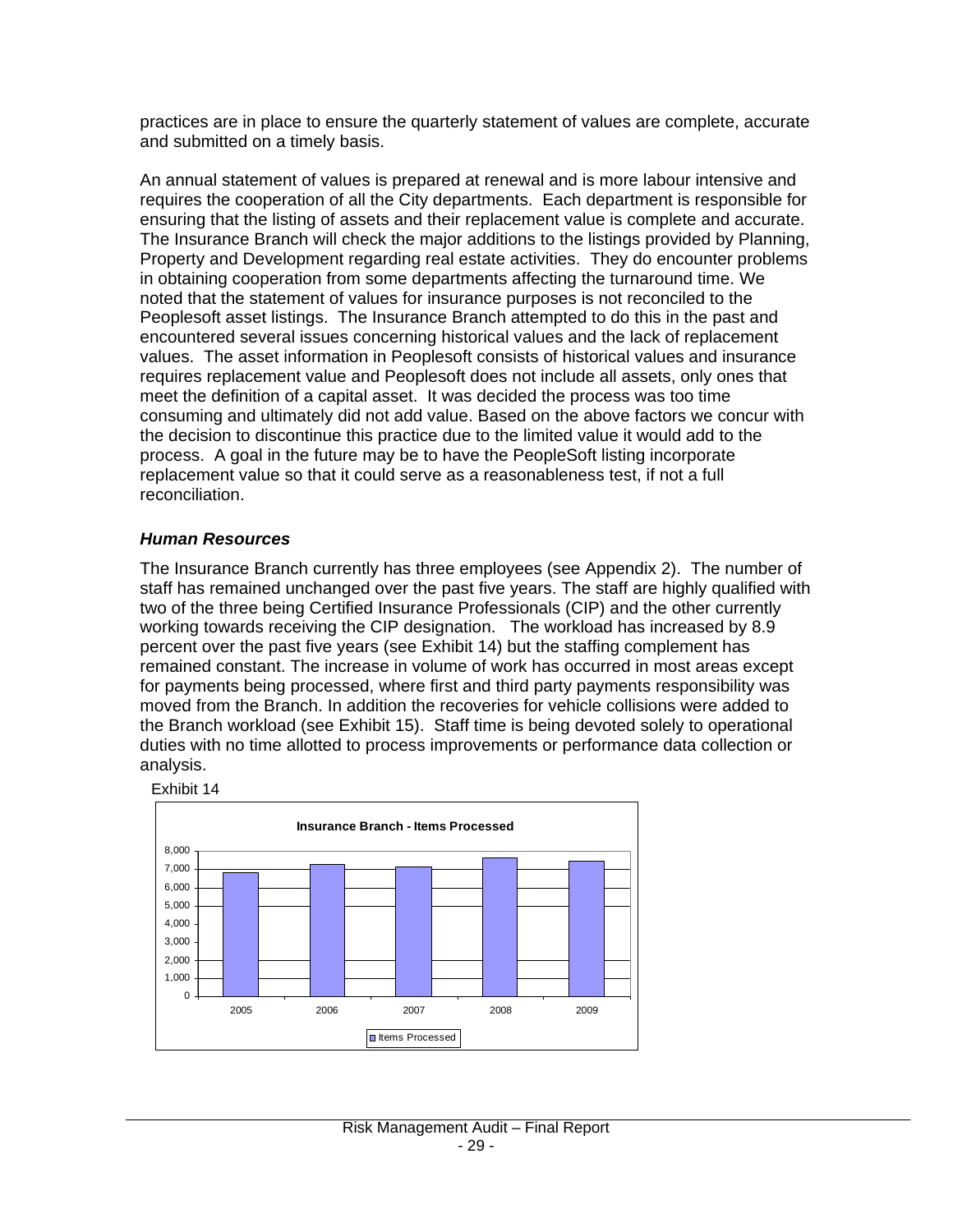#### Exhibit 15 Insurance Branch Workload

|                                      | 2005  | 2006  | 2007  | 2008  | 2009  |
|--------------------------------------|-------|-------|-------|-------|-------|
| <b>Renewal Letters Sent</b>          | 2.500 | 2.625 | 2.760 | 2.850 | 2.720 |
| Certificates Renewed                 | 1.240 | 1.300 | 1.365 | 1.480 | 1.370 |
| <b>Blanket Contractors Tracked</b>   | 600   | 810   | 918   | 1.051 | 981   |
| Various Permits/Bonds/Grant Tracked  | 253   | 351   | 345   | 417   | 553   |
| Use Agreements Tracked               | 203   | 191   | 232   | 194   | 154   |
| <b>Contracts and Bids Reviewed</b>   | 695   | 766   | 767   | 840   | 847   |
| <b>Payments Processed</b>            | 1.258 | 1.132 | 674   | 664   | 689   |
| Certificates arranged through Broker | 72    | 87    | 89    | 105   | 112   |
| Total                                | 6.821 | 7.262 | 7.150 | 7.601 | 7.426 |

The Supervisor of Insurance and Risk Financing (Supervisor) is responsible for ensuring the City has adequate insurance coverage. The Supervisor has been able to balance dealing with the special projects and managing the branch. Special Projects (e.g. P3s, Assiniboine Park Conservancy, water treatment plants, etc.) have evolved over time to increasingly complex arrangements requiring unique insurance needs which require considerable time from the Supervisor because of their complexity and the need to be familiar with the project in order to be able to identify the risks and adequately prepare the RFP's to obtain the proper insurance for these projects. In the future, if the number and/or complexity of the special projects increases more reliance may need to be placed on our external brokers for advice and the Supervisor take on more of an oversight role for these special projects to allow the Supervisor adequate time to effectively manage the performance of the Branch.

The Insurance Underwriter and Clerk positions involve a considerable amount of followup with departments and external parties. The work also involves a lot of filing of paper documents which they identify as inefficient and time consuming. The Branch is currently exploring opportunities to convert to electronic filing where possible. We also found that there is adequate cross-training between these two positions, where each position can cover the majority of the other person's works during periods of absence.

We did note that major responsibilities and practices are documented for the Underwriter and Clerk positions. However, we noted that they have not been updated since 2004. This documentation consists primarily of brief instructions on how to perform a specific task supplemented with emails or guidance on how to deal with unique situations. We noted that there was no documentation for the Supervisor position. Documentation of the major duties and guidelines of each position is important in ensuring continuity in the event of staff absences or turnover and ensuring consistency in practices.

#### *Recommendation 11:*

The Corporate Risk Manager should ensure the Supervisor Insurance and Risk Financing position's major practices and the Insurance Branch policies are codified and the Insurance Underwriter and Insurance Clerk procedures are kept up to date.

#### *Management Response*

Policy and procedural manuals are under development and will be completed by Q1 2012.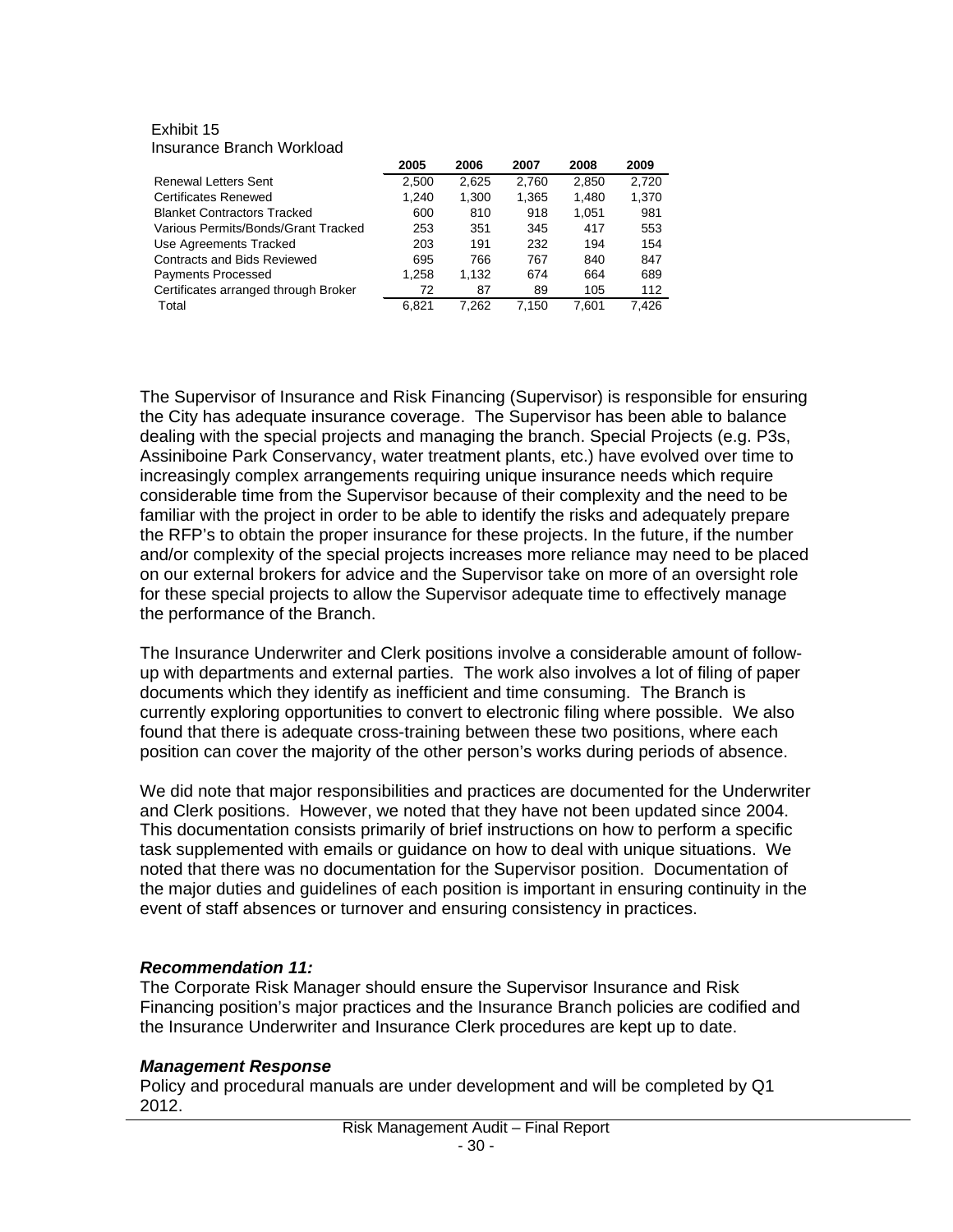#### *Insurance Reserve Fund*

The Insurance Reserve Fund (IRF) is established to fund the City's cost of risk and to provide a cushion for departments in years where claims exceed the budgeted normal expected amount. It is funded by charging annual premiums to the departments. The intention of the IRF is to be used for insured losses with uninsurable losses to come out of general revenue, as currently there is no specific reserve set up for uninsurable losses. Exhibit 16 shows that the net expenses out of the IRF have been increasing from 2005 to 2008 with an 18.6% reduction in 2009.



Exhibit 17 provides a further breakdown of the net IRF expenses and in 2008 and we can see a significant increase in the Claims-Over Deductible category and a corresponding increase in recoveries. Both were a result of the payment of claims to the City by the homeowners and reimbursement from our third party insurer regarding the St. James basement claims. In 2009 Claims – Over Deductible declined significantly and Claims – Under Deductible saw an increase. The \$280,000 under Other in 2005 was related to deficit avoidance.

#### Exhibit 17 **IRF Expenditures and Recoveries**

|                   | 2005 |           | 2006 | 2007       |      |           | 2008 |             | 2009 |             |
|-------------------|------|-----------|------|------------|------|-----------|------|-------------|------|-------------|
| <b>Premiums</b>   | \$   | 3,129,803 | S    | 3,078,021  | S    | 3.241.990 | S    | 3.240.821   | \$   | 3,486,556   |
| Claims-Over       | \$   | 1,772,495 | \$   | 2,102,484  | \$   | 2,601,011 | \$   | 3,597,855   | S    | 1,501,692   |
| Claims-Under      | \$   | 496.599   | S    | 520,328    | \$.  | 503.361   | \$   | 600.741     | \$   | 842,905     |
| <b>Tree Roots</b> | \$   | 191.266   | S    | 191.753    | S    | 225.282   | S    | 225.710     | S    | 182.455     |
| Other             | \$   | 280.000   |      |            |      |           |      |             |      |             |
| Recoveries        | \$   | (690,678) | - \$ | (606, 986) | - \$ | (650.254) | \$.  | (1.547.592) |      | (1,035,377) |
|                   |      |           |      |            |      |           |      |             |      |             |
| Net expenditures  | \$   | 5,179,485 | S    | 5.285.600  | S    | 5.921.390 | S    | 6.117.535   | \$.  | 4,978,231   |

#### *The responsibility for the day to day management of the Insurance Reserve Fund should be clarified*

We found that although the Corporate Controller is the fund manager and is ultimately accountable for the IRF, it is unclear what role and responsibility each person, branch or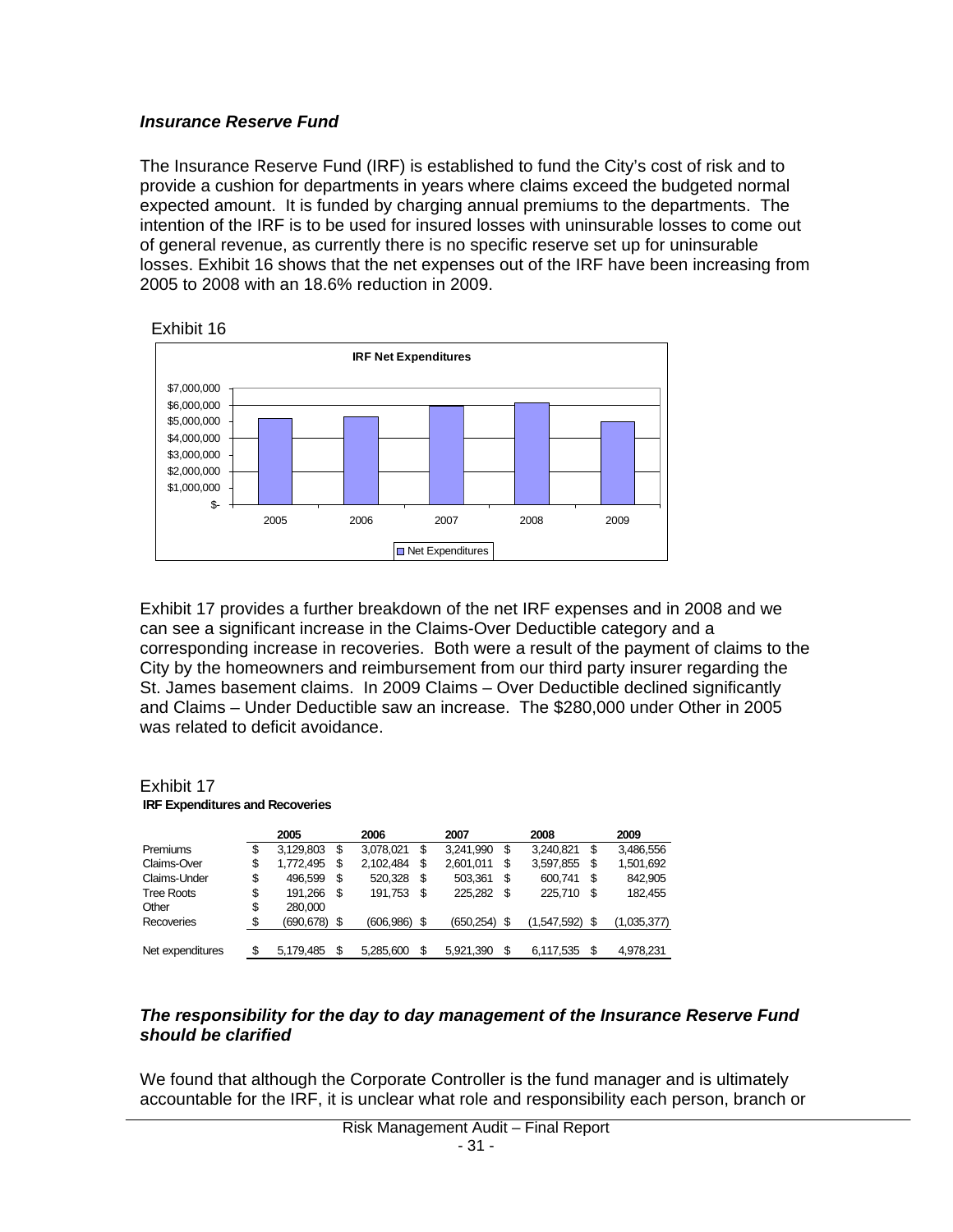division has with respect to the day to day management of the IRF. The maintenance and level of the reserve should be part of a risk financing strategy which is currently the responsibility of the Insurance Branch. However, the majority of the entries are generated through the claims and recoveries processed through the Claims Branch. This is further complicated by the fact that the setting of the contribution rates, the accounting and reporting for the IRF is performed by the Corporate Controller's Division in Corporate Finance. The result is that no one area has taken full responsibility for the day to day management of the IRF. The responsibility for the day to day management of the IRF must be clarified in order for it to be managed effectively.

### *Recommendation 12:*

The Corporate Controller should establish clear responsibility for the day to day management of the IRF. We recommend that the Corporate Risk Manager be given the responsibility to manage the IRF on behalf of the Corporate Controller.

#### *Management Response*

The IRF is an integral component of the City's Risk Management framework and, by virtue, the day to day operations of the Risk Management division. As head of the division, the Corporate Risk Manager is involved in the day to day management of the IRF. Having said that, it is timely to reaffirm responsibilities in the day to day management of the IRF. The Fund Manager will provide direction on the day to day IRF management responsibilities by Q3 2011.

# *The Insurance Reserve Fund balance is below the recommended level*

In recent years, due to the effect of a few significant claims being awarded to claimants, the balance in the city's Insurance Reserve Fund (IRF) has dropped to a low level. In 2005, the IRF's balance was \$7,340,000 and in 2009 it was \$1,639,000, a drop of \$5,701,000 or 77.7% (see Exhibit 18). This dramatic drop is primarily attributed to a single claim. However, the 2008 and 2009 balance of the IRF was far below the \$4.5 million recommended in a 2004 Insurance Reserve Fund Assessment conducted by AON Reed Stenhouse. Subsequent to the audit period, we noted that the December 31, 2010 fund balance increased to \$3,690,167. The recommended balance was for insured losses only; they further suggested that the City build up a reserve for uninsured losses at a rate of \$250,000 per year until the balance reaches \$2.0 million. A failure to have adequate reserves exposes the City to uncontrolled fluctuations in operating expenses in any given year as all losses that exceed the reserve must be paid from general revenue. Also a small reserve significantly limits the City's ability to increase the deductible and potentially lower its insurance premiums and ultimately its total cost of risk.

Exhibit 18

|                                                                                     | 2005 | 2006 | 2007 | 2008 | 2009 | 2010 |
|-------------------------------------------------------------------------------------|------|------|------|------|------|------|
| IRF Balance \$7,340,000 \$7,952,000 \$7,985,000 \$1,769,000 \$1,639,000 \$3,690,167 |      |      |      |      |      |      |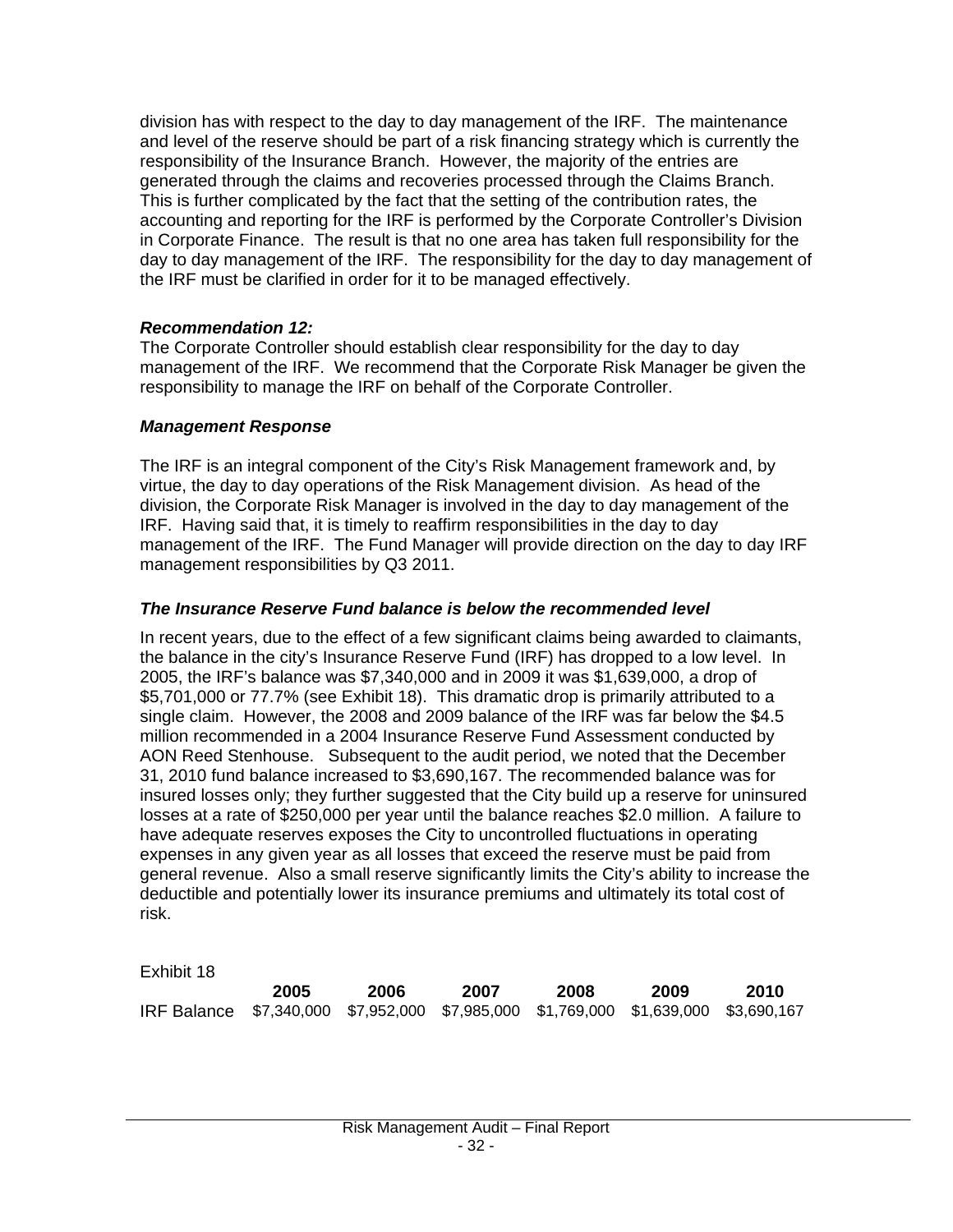# *Funding formula for the Insurance Reserve Fund should be re-evaluated*

Currently the IRF is being funded by premiums charged to each department to cover the settlement of insurable risks. During our audit we were unable to definitively determine the basis used in setting the current premiums rates for each department. From our discussions with Risk Management Division and Corporate Controller's Division staff the annual premiums are calculated by applying an inflation factor to the initial base premium that was brought forward when the Corporate Controller's Division assumed responsibility for the accounting of the IRF. Neither group was able to confirm what methodology was used to determine the initial base premium, but from those discussions it appeared that it was at least partially based experience and affordability (i.e. size of the department). This initial base premium has not been adjusted to reflect the current claims experience of each department potentially resulting in an inequitable distribution of IRF premiums. The current funding formula or basis for charging premiums is not optimal. The current formula lacks an ongoing claims experience based rate calculation, such as a five year rolling average, which would reward departments for lower claims experience. Currently, departments have a set amount that rises by some inflationary factor and they have no incentive to lower their claims because any excess is taken directly from the IRF and not their operational budgets. In the current environment there is a disincentive to have a robust, or any loss prevention program at the department level for insurable losses because their costs are fixed, whether the departments' actual claims are over or under the IRF premium charge does not matter because the department's costs are fixed at the premium amount. AON Reed Stenhouse suggested, in a 2004 Insurance Reserve Fund Assessment, that one funding option would be to base premiums on a five year rolling average and also base it partially on affordability. This suggested funding option would serve to reward departments with good risk management practices, which would include claims management and loss prevention.

#### *Recommendation 13:*

The Corporate Risk Manager should conduct a review to determine the appropriate fund balance for the Insurance Reserve Fund and develop a plan to take the steps necessary to ensure it is funded at the appropriate level. We further recommend that a review of the fund be performed at least every five years. As part of this review the Corporate Risk Manager should re-evaluate the funding mechanism for the IRF to ensure that it encourages departments to implement and/or sustain good risk management practices.

#### *Management Response*

The IRF was independently reviewed in 2004 and the balance in the reserve was sufficient at that time.

In the past couple years; the IRF has been subject to paying unusually significant claims, as well as having fund balance reductions with one time transfers to the General Revenue Fund. The IRF fund balance considers the risk the City is willing to assume with other measures available to protect the City in the event losses exceed the IRF balance. Rates charged impact departmental budgets and is a consideration in the annual operating budget process.

There is value in having a rate setting process that considers experience and risk. A formula driven approach based on a rolling five year average of claims/exposure to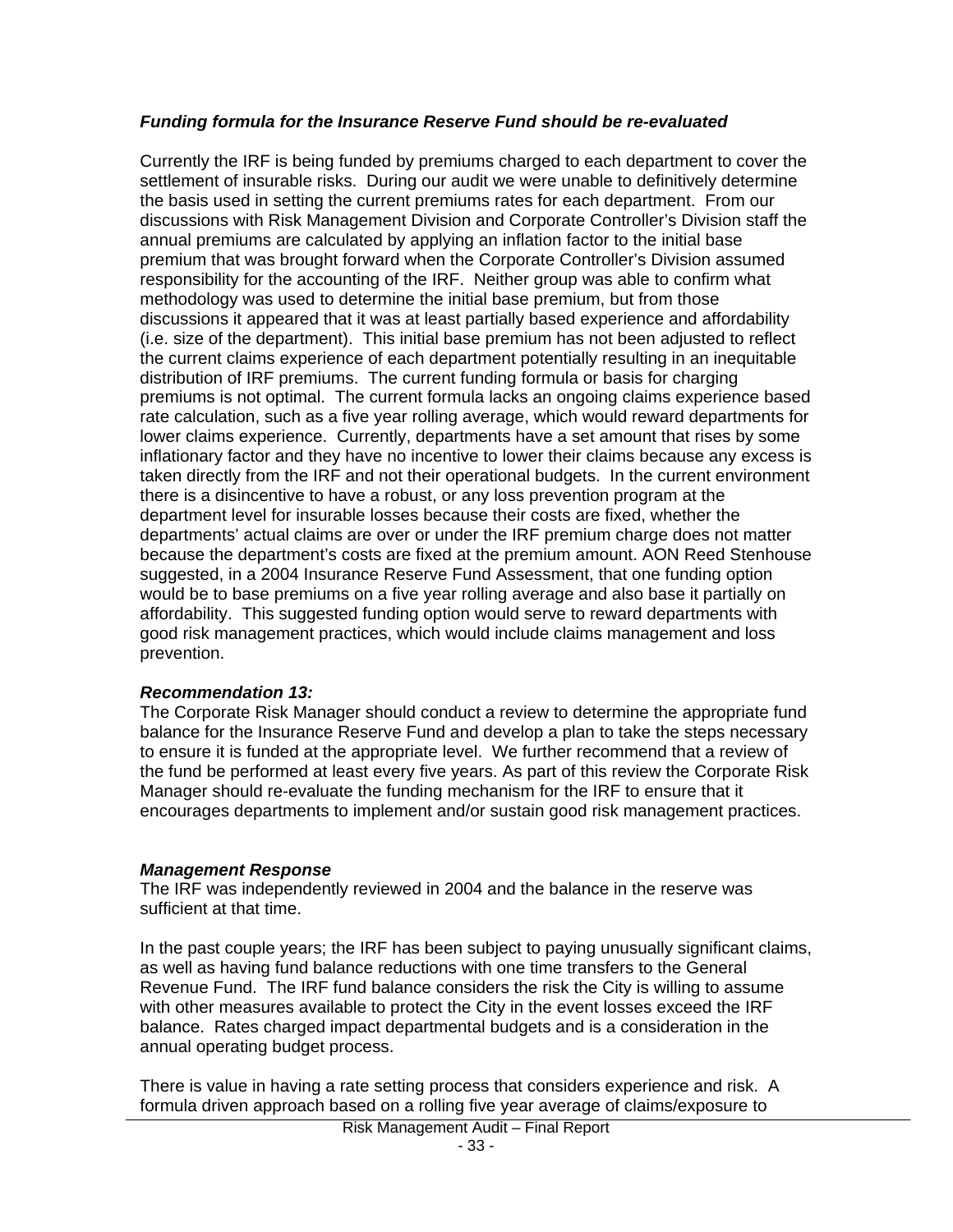recognize and charge the users has been developed to generate sufficient revenue to the IRF in the future. A proposed program design has been completed and will be presented to the Chief Financial Officer for consideration in the 2012 operating budget process. The IRF balance, including these rates, will remain subject to approval by Council through the operating budget.

Additionally, since the IRF was last independently reviewed in 2004, we will be requesting that an independent analysis be done prior to December 31, 2013, subject to approval of a budget for this review.

# *Accounting practices for the IRF need to be updated and clarified*

The IRF is supposed to only be used for funding a department's insurable losses. When a claim is paid by Risk Management they code the cheque requisition and charge the appropriate department with an expense to their corresponding insurance expense account. At the end of the year, the actual expenses in each department are compared to the IRF premium and if the actual expenses are less than the IRF premium the balance is expensed and transferred to the IRF. If the actual expenses are greater than the premium, an entry is made to transfer funds from the IRF to the departmental expense account to reduce the actual expenses to the amount of the IRF premium. This ensures that departments are never charged more than the budgeted IRF premium for insurable losses. These entries relating to actual claims make up the majority of the entries made to each department's insurance expense accounts and these are usually made by the staff in the Claims Branch who have the most information about the claim in order to determine if it is an insurable or non-insurable expense. However, departments have the ability to make direct entries into their insurance expense accounts. For some departments this is necessary as they process their own claims, but for most this is not necessary. There is a risk; given that a department's insurable expense is limited to the IRF premium, that departments may charge other non-insurable losses into the expense account. We determined that there were no procedures in place to review for these types of transactions and we found that no one had been assigned that specific responsibility. We understand that the position responsible for accounting for the IRF was previously in Risk Management and that position was eliminated and the accounting function was moved under Corporate Finance Controller Division. This is another example where there exists a shared responsibility for the accounting for the IRF. This shared responsibility can lead to confusion over who is responsible for ensuring the accuracy of the entries posted to the IRF with each party assuming the other party is performing the task.

The current practice of charging claim losses to the department's respective loss expense accounts and then clearing them at the end of the year to the IRF without a review of the entries does not appear to add any value. The loss expenses, both insurable and uninsurable are being tracked in the Risk Master system. Risk Master can produce monthly reports to departments that would outline their expense in order to monitor their progress. Given the fact the departments are only charged the IRF premium for insurable losses there is no reason that valid expenditures, determined by the qualified staff in the Claims Branch could not be directly charged to the IRF. This would serve to eliminate unnecessary accounting entries, clarify the responsibility for managing the entries made to the IRF by assigning it to the most qualified and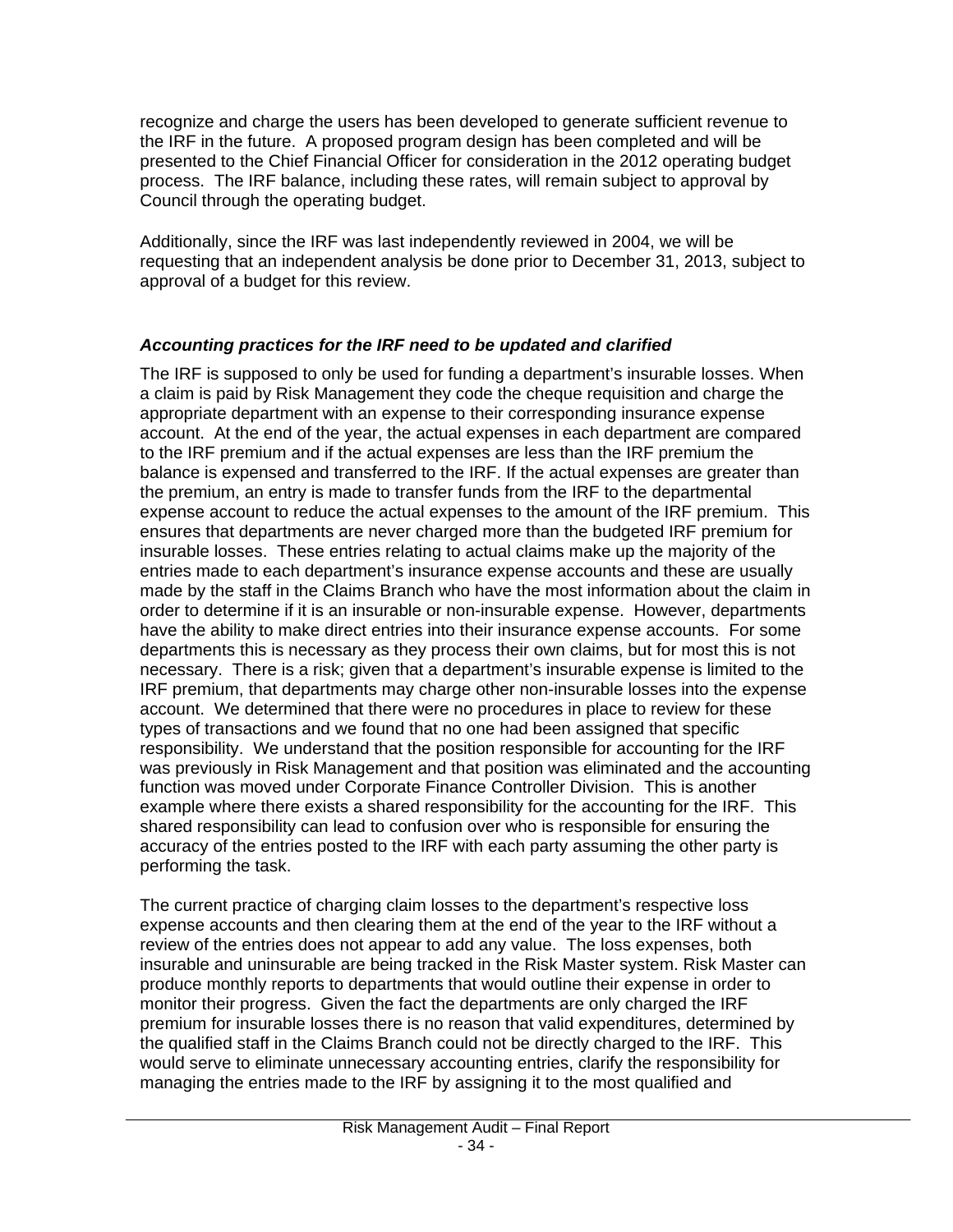<span id="page-35-0"></span>independent group, the Claims Branch and still provide the departments and Risk Management Division with the necessary information they need to manage their claims.

# *Recommendation 14:*

The Corporate Risk Manager should review the accounting and oversight practices for the IRF both departmentally and corporately with a mind in eliminating non-value added accounting practices and establishing clear lines of responsibility for the entries made to the IRF.

# *Management Response*

The practice of charging departmental accounts for losses rather than direct to the IRF serves a purpose in that departmental controllers will see these charges in their departmental general ledgers/accounting and creates accountability at the departmental level for losses incurred. Relying solely on Risk Master reports may serve to provide less scrutiny on the charges ultimately charged to the IRF. These entries are important in terms of moving to a more "loss prevention" model at the departmental level.

The accounting practice will be reviewed to determine if better processes can be utilized. The Corporate Controller will review this with departmental controllers with a view to make any changes to be effective for the 2012 fiscal year accounting.

# *Workers Compensation Branch*

The Workers Compensation Branch assists departments in managing the Workers Compensation Board (WCB) claimant file. The Branch ensures the claim documentation is sufficient and in order to facilitate the timely processing of a WCB claim on the City's behalf and the file is kept up to date. The Branch is responsible for providing advice to departments on the compensability of a WCB claim. The Branch provides ongoing management of the claim with a clear goal of safely returning the employee to active employment where possible and ensuring the provision of appropriate financial support in the interim. Essentially, the Workers Compensation Branch is a resource utilized by the departments to help ensure they are in compliance with the Workers Compensation Act and the respective collective agreements.

The City of Winnipeg is a self insured employer, which means that in lieu of annual premiums to the Workers Compensation Board the City assumes liability for the actual costs of all claims plus administration costs. In accordance with the majority of collective agreements the City continues full salary throughout the disability period. The City has an agreement in place with WCB whereby WCB adjudicates the City's claims and pay for related costs out of a City fund held by the WCB. The WCB charges the City an administration fee for this service in accordance with a pre-determined fee schedule.

Under the Workers Compensation Act the employee is entitled to wage loss benefits equal to 90% of the loss of earning capacity for any work related injury. All collective agreements relating to City employees, with the exception of Amalgamated Transit Union (ATU), provide for a supplement of this benefit to a maximum of 100% of the loss of earning capacity. The ATU collective agreement is consistent with the Workers Compensation Act and provides a benefit equal to 90% of loss of earnings.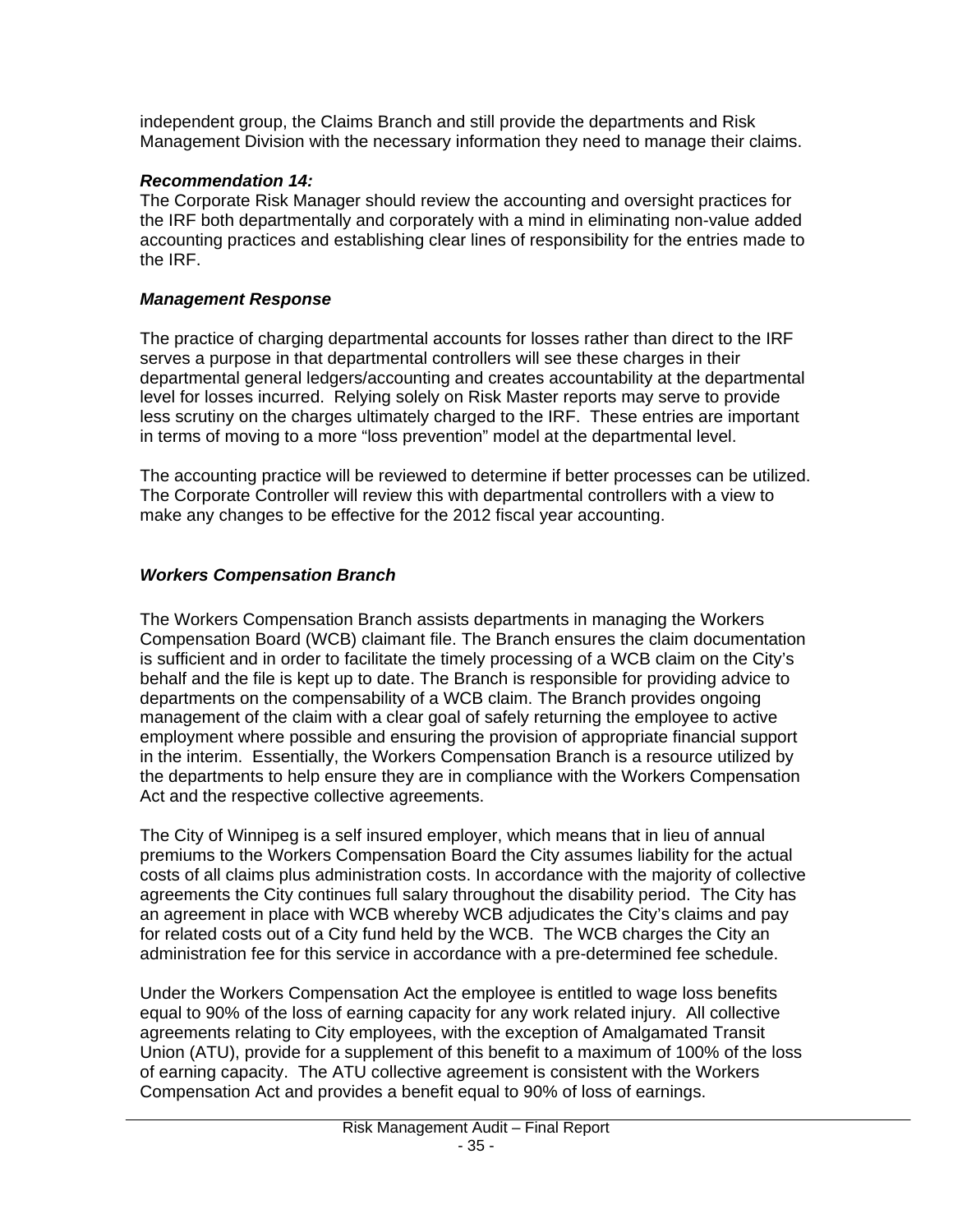### *Workers Compensation related expenses had increased until 2007 but have been decreasing since then*

Workers compensation related costs rose dramatically from 2005 to 2007. Exhibit 19 shows that from 2005 to, 2007 WCB cost went from \$5,050,362 in 2005 to \$7,523,679 in 2007, a 49 percent increase. These increases were primarily due to increases in the compensation and pension benefits paid, while administration fees rose 21.5 percent during this same period. From the high in 2007 we have seen a decreasing trend in total workers compensation related costs with a reduction of 11.7 percent from 2007 to 2009. Administration fees are still on an increasing trend with an 11.1 percent increase during the same period.



The Winnipeg Police Service and the Winnipeg Fire Paramedic **Service** consistently represent approximately half of the total costs. (see Exhibit 20) There has been an increase in workers compensation

costs from 2005 to 2009 in these two departments as well as Public Works. From our analysis we found the costs associated with the WPS are more a result of their higher wages than poor Loss Time Injury statistics.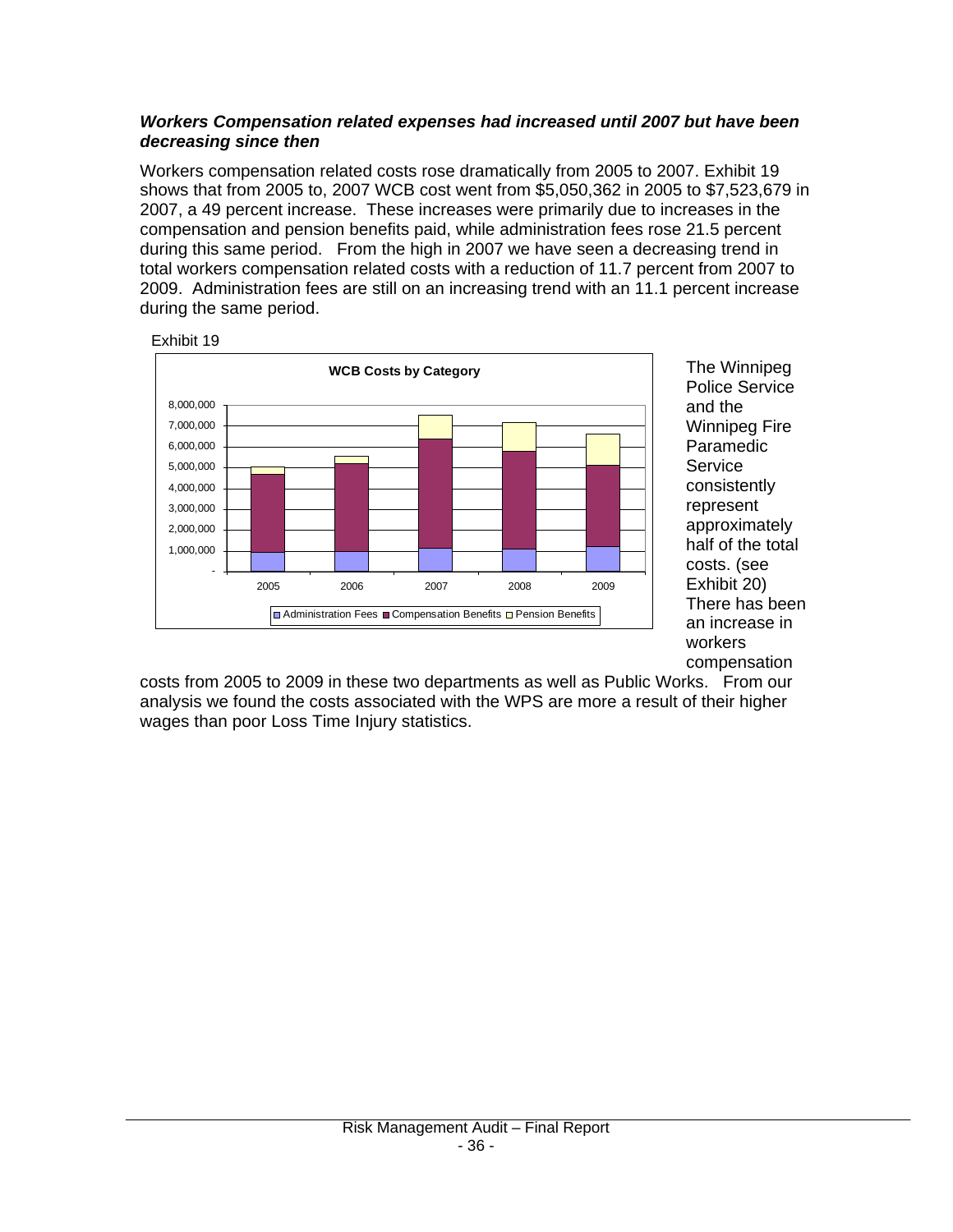#### Exhibit 20

#### **Workers Compensation Costs by Department**

| <b>DEPARTMENT</b>                                 | 2005      | 2006                     | 2007      | 2008                     | 2009                     |
|---------------------------------------------------|-----------|--------------------------|-----------|--------------------------|--------------------------|
| <b>POLICE SERVICES</b>                            | 1,368,518 | 1,365,883                | 2,124,398 | 2,197,402                | 1,616,183                |
| FIRE PARAMEDIC SERVICES                           | 1.252.620 | 1.709.832                | 1,773,283 | 1,485,362                | 1,441,423                |
| RESERVE CLEARING & DISTRIBUTION CLEARING (Note 1) | 158.514   | 173.396                  | 858.878   | 949.087                  | 1,178,586                |
| PUBLIC WORKS                                      | 412.945   | 606.173                  | 661.637   | 751,114                  | 715,062                  |
| <b>TRANSIT SYSTEM</b>                             | 472.499   | 508.846                  | 670.313   | 618.485                  | 686,409                  |
| <b>WATER &amp; WASTE</b>                          | 721.738   | 772.534                  | 809,644   | 725.949                  | 639.763                  |
| PP&D - BUILDING SERVICES (Note 2)                 | 137.076   | 63,480                   | 82,358    | 124.383                  | 144,193                  |
| <b>COMMUNITY SERVICES</b>                         | 95.006    | 199,910                  | 204,541   | 150.950                  | 120,968                  |
| <b>FLEET MANAGEMENT</b>                           | 88.113    | 66.542                   | 72.898    | 31.671                   | 50.050                   |
| PP&D - CIVIC BUILDING                             | 113.741   | 52.421                   | 214,232   | 75.908                   | 33,867                   |
| CORPORATE SUPPORT SERVICES DEPARTMENT             | 5.668     | 17,598                   | 7.675     | 11.347                   | 6,200                    |
| <b>ANIMAL SERVICES</b>                            | 4,958     | 5.304                    | 11.016    | 15.715                   | 3,110                    |
| <b>ASSESSMENT</b>                                 | 1.988     | 4,343                    | 1.274     | 5,529                    | 1,387                    |
| WINNIPEG PARKING AUTHORITY (Note 3)               | 2,253     |                          | 9.766     | 9,378                    | 1,247                    |
| <b>GOLF COURSES</b>                               | 9.289     | 12.741                   | 12.799    | 1.476                    | 1.128                    |
| <b>CITY CLERKS</b>                                | 74        | 6.562                    | 2.757     | 3,670                    | 142                      |
| CORPORATE FINANCE DEPARTMENT                      | 17,698    | 6.873                    | 5.075     | 20                       | 89                       |
| <b>CAO SECRETARIAT</b>                            | ٠         | 264                      | 4         | ۰                        | $\sim$                   |
| <b>EPC SECRETARIAT</b>                            | ٠         | $\overline{\phantom{a}}$ | ٠         | ٠                        | $\overline{\phantom{a}}$ |
| <b>EMPLOYEE BENEFITS BOARD</b>                    | 684       | ٠                        |           | $\overline{\phantom{a}}$ |                          |
| <b>GLACIAL SAND AND GRAVEL</b>                    | 1.973     | 953                      | 1.132     | $\overline{\phantom{a}}$ |                          |
| PUBLIC WORKS-CONSTRUCTION BRANCH (Note 4)         | 184.985   | 1,204                    |           | $\overline{\phantom{a}}$ |                          |
| <b>MUSEUMS</b>                                    | 23        |                          |           | ٠                        |                          |
|                                                   | 5.050.362 | 5,574,861                | 7,523,679 | 7,157,445                | 6,639,808                |

#### Notes:

Note 1 Reserve and Distribution Clearing are amounts charged to the Workers Compensation Reserve, does not include the Dept. Fatality Surcharge

Note 2 Building Services Fund became part of PP&D in 2007.

Note 3 Winnipeg Parking Services became an SOA in 2006.

Note 4 Construction Services Division of Public Works is shown separately for the first time in 2005.

### *The Workers Compensation claims process is functioning as intended but existing process documentation needs to be reviewed and updated.*

Departments are ultimately responsible for managing the WCB claims and ensuring they are in compliance with the Worker's Compensation Act. Each department has at least one staff person responsible for ensuring that the claims are filed within the required time period and the required documentation to support the claim is completed and submitted. Each department is also responsible for reviewing the accuracy and completeness of monthly statements received from WCB which are distributed by the Workers Compensation Branch in Risk Management. The Workers Compensation Branch acts as a liaison between the departments and WCB to facilitate the timely processing of WCB claims. The Branch is the single point of contact between the City and the WCB and all correspondence both to and from WCB is directed through the Branch.

The Workers Compensation Branch maintains a file for each claimant that provides support for the original claim as well as ongoing correspondence with WCB, the claimant and the department regarding the ongoing efforts to facilitate a claimant's timely return to the workplace. The Branch also retains documentation related to departmental efforts to accommodate and/or facilitate a claimant's return to work. The Workers Compensation Board maintains the medical records that support the claim as they adjudicate the claims to determine if they are eligible for Workers Compensation benefits.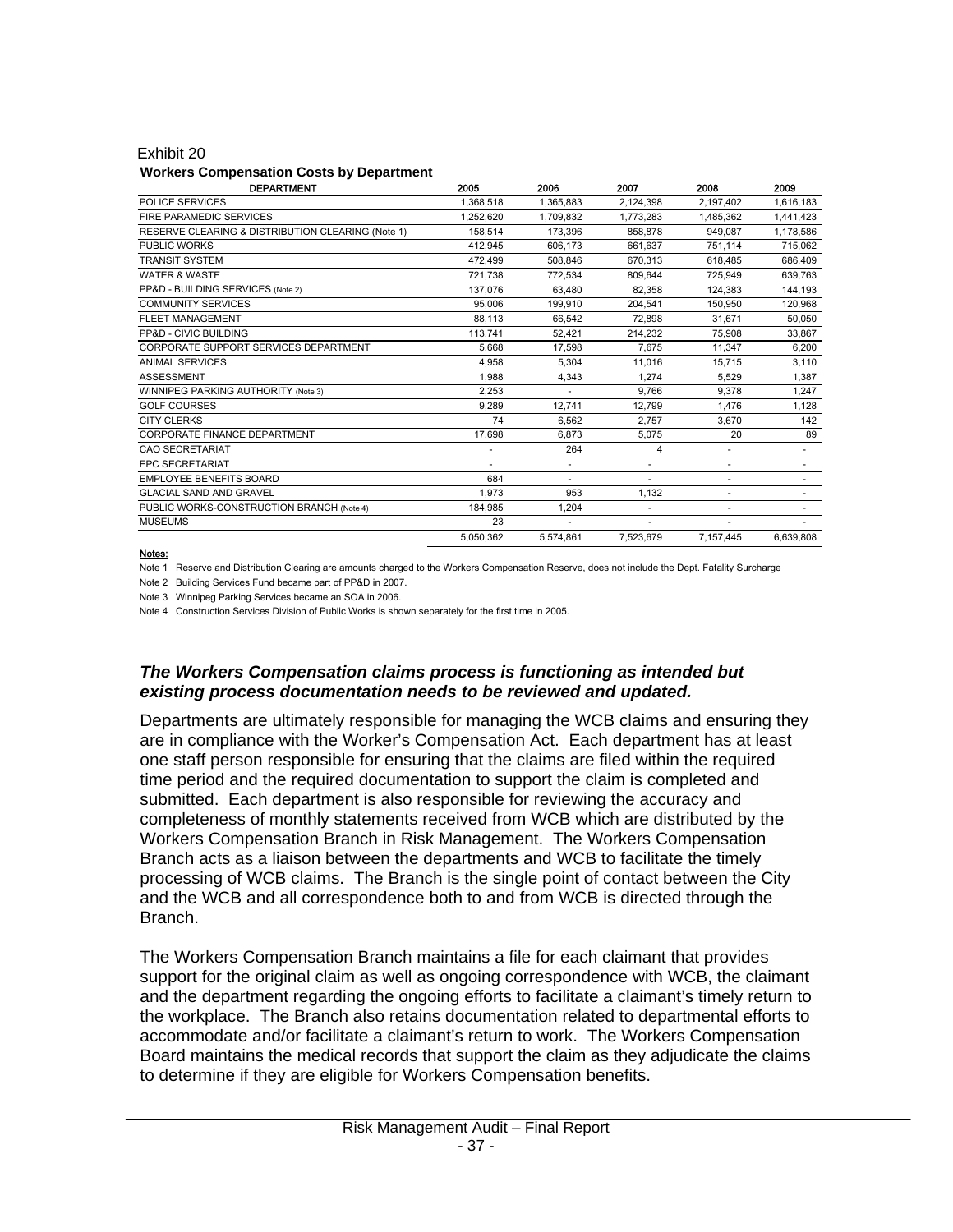For active employees departments pay the salary and benefits directly and the Workers Compensation Board pays all other related claims costs (i.e. medical treatments) from an account funded by the City but managed by WCB. The Workers Compensation Board also issues benefits related to the family of employees that have died due to a job related accident or illness.

We reviewed twenty Workers Compensation files and noted that in all cases there was adequate documentation on file to support the claim, the claim had been filed with the WCB within the required timeframe and there was documentation on file that the department had attempted to make reasonable accommodations where applicable.

However, we did note that although there was a policy and procedure manual in place for the Workers Compensation Branch it was last updated in 1992. While we acknowledge staff are knowledgeable about the policies and procedures to be followed, we also noted that only one member of the staff has most of the WCB specific business knowledge. It is important to review and update the documentation of significant policies and procedures to ensure they are current and are applied in a consistent manner within the Branch and in the departments and over time as staff is replaced.

# *Prevention of workplace injuries must be strengthened*

Although the Workers Compensation Branch is not responsible for administration of the workplace safety programs in the departments, the effectiveness of these programs can have a direct impact on Worker's Compensation costs. One of the measures used to rate the effectiveness of the City's workplace safety program is the Loss Time Injury



Statistic which measures the number of loss time injuries per 100 FTEs. The City of Winnipeg's lost time due to injury experience is almost double the provincial average (see Exhibit 21). The Manitoba average is declining while the City's

experience is starting to improve slightly. Clearly the City has some room to improve in this area.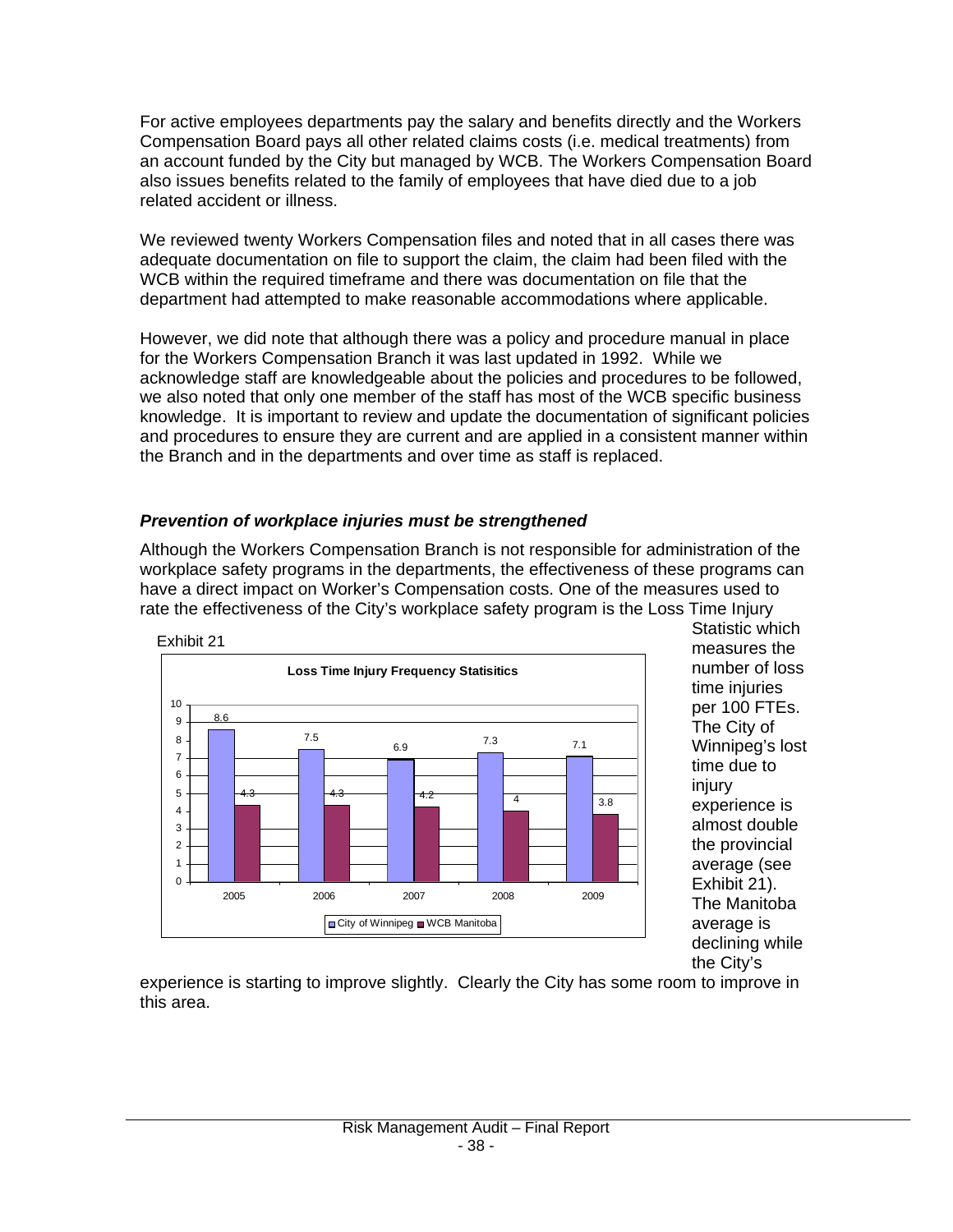Another measure commonly used and is the "Loss Time Injury – Severity" which is the number of hours lost due to lost time injury per 100 workers per year. The City is

showing a favorable trend (LTI Severity of 1,500 in 2006 to 1,087 in 2009, a 27.5% drop –see Exhibit 22). This could mean that City is doing a better job at preventing serious iniuries and also could mean that the City is doing a better job at rehabilitating an



injured worker. More analysis needs to be performed by the City to determine the underling reasons for the decline.

It is also important to note that there has been clear direction from the CAO to significantly reduce LTI rates at the City. In 2010, nine city departments were given a target of a 25% reduction in LTI-Frequency in two years and the other seven more office worker oriented departments were given a target of a LTI-Frequency of zero within two years. One of the guiding principles in the Workers Compensation Act is "the prevention of workplace injuries and diseases".

Prevention of workplace injuries and illnesses should be at the cornerstone of every program and is crucial to effectively managing WCB costs. The Workers Compensation Branch is not responsible in any aspect for workplace safety; this is clearly the responsibility of the departments. We interviewed staff responsible for workplace safety in the major departments in the City and noted that there exists a large degree of variation in the robustness of their respective Workers Compensation Administration and Workplace Safety programs. We also observed best practices in place, such as working with the School of Medical Rehabilitation's Occupational Therapy program to have their students do their practicum at City departments (Public Works and Water and Waste). This added very little cost to the department's' safety program but provided considerable value in identifying and understanding the mechanisms of injury and how to alter work practices to prevent further injury. We encourage other departments to utilize this valuable resource in the future.

We also noted that of the departments that had a large component of their staff involved in high physical demanding work, Transit's record was among the top and has actually seen a significant decrease in the LTI Frequency rate of 7.7 to 5.4. It is also interesting to note that Transit has the only union where they do not top up the standard WCB benefits of 90% of loss of earnings. This may be something to consider in future collective agreements, as ultimately the City wants to ensure its workers return to work as soon as possible to aid in their rehabilitation. There is likely more incentive to return to work more quickly if a worker is not receiving 100 percent of their earnings. However, this must be weighed against the principle of not placing an injured worker at a financial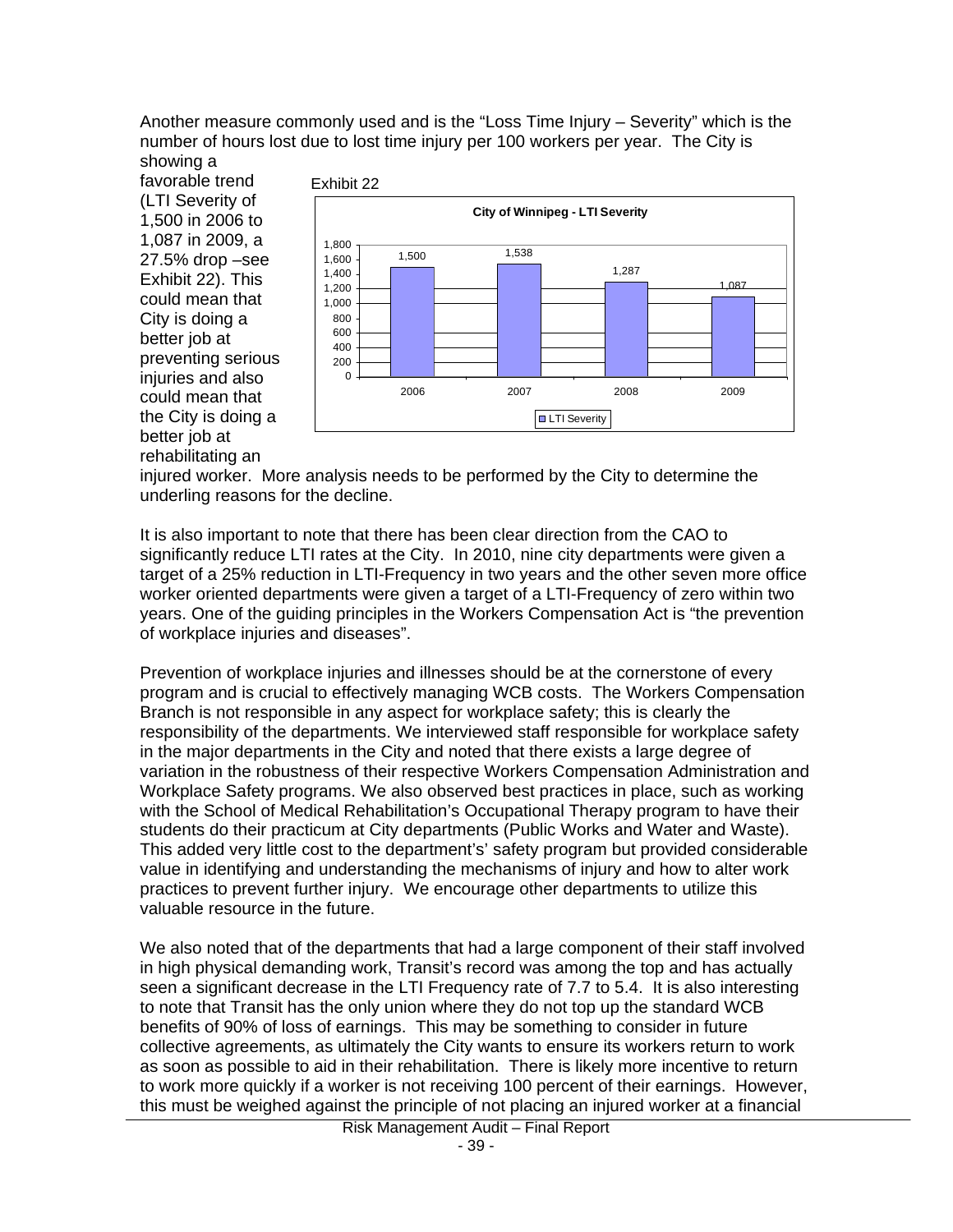disadvantage for being injured at the workplace. We also noted that some departments, like Public Works and Water and Waste have more robust reporting to senior management of workplace safety issues while others have very limited reporting. Regular reporting of key safety information to senior management helps ensure that the appropriate attention and resources are provided to workplace health and safety issues.

Although there is a forum through the Organizational Safety Committee for workplace safety staff from each department to share workplace safety related issues, we noted that this group has met very infrequently over the period under audit (one or two times a year) and the forum has not been used as a place to share best practices. Through discussions with organizational safety representatives at the corporate level we understand that the corporate direction is to make these meetings more frequent and to have an established agenda which includes a deeper look at workplace injury data and use it as a forum to share best practices.

We also found from our discussions with safety staff that one of the most common reasons cited for the City's higher Loss Time Injury statistics and the perceived ineffectiveness of the existing safety programs is the age of the City's workforce. The City's workforce has been getting older and is still performing the same hard physical labour that they have for years resulting in injuries that are more frequent, chronic and severe in nature. Another reason cited is the use of long shifts, where more injuries occur at the end of these long shifts. Finally, there is little incentive to return to work when the worker is receiving 100% benefits. To date these are only suggested reasons and no analysis has been performed to determine if these are actually contributing factors. More analysis on the nature of workplace injuries needs to be performed on a City–wide basis. We also noted that at the corporate level more attention is being placed on tracking and analyzing workplace injury data and we encourage this. We encourage Corporate Support Services to develop a set of standard performance measures to monitor the City's safety program's progress on preventing workplace injuries. These performance measures, once established, could be reported annually at the management and senior management level. In addition, Corporate Support Services should continue to report on the nature of injuries throughout the City to help focus injury prevention efforts in areas that will provide the most impact.

#### *Human Resources*

The Workers Compensation Branch currently has three employees with one of the employees also performing work for the Claims Branch (See Appendix 2). Prior to 2005 the branch had six employees with two dedicated to managing claims files. Currently, the Workers Compensation Coordinator is responsible for managing all WCB claims. This considerable reduction in staff has resulted in the Workers Compensation Branch only being able to perform the bare minimum of services to ensure the WCB claims are processed in a timely manner and provide the departments with information to facilitate the timely return of claimants to work. There is little time available to analyze WCB statistics or scrutinize WCB decisions or billings or perform other supervisory duties as the Coordinator's time is fully occupied managing claimant files. The scrutinization of the WCB reports is left to the WCB clerks in the departments. The loss of the analyst position limits the Branch's ability to monitor trends in claims and claims management as well as WCB administration fees which have increased 32.6 percent over a five year period. This reliance on one person only to manage claims has resulted in a significant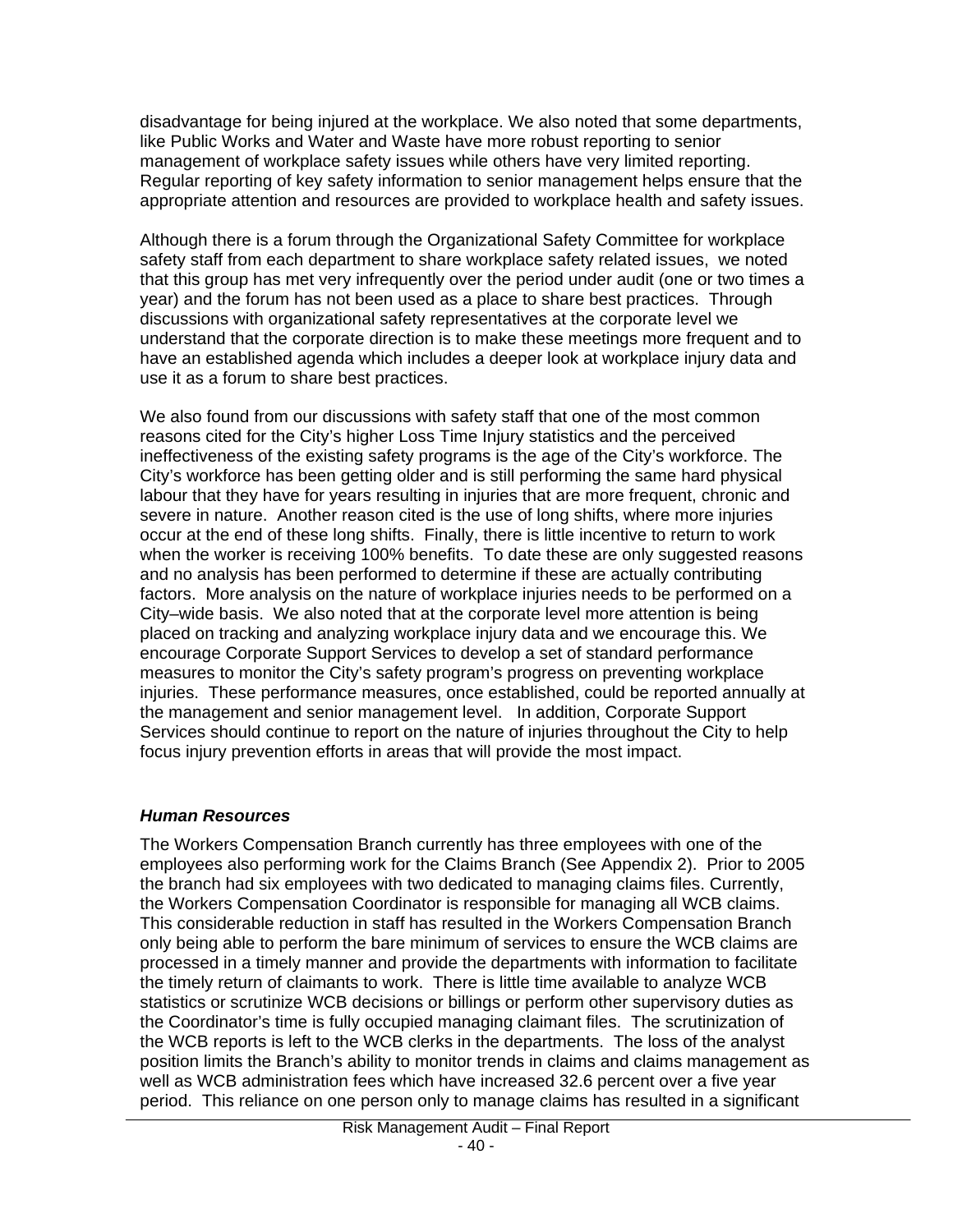amount of key person risk. There is only one person in the Risk Management Division, let alone the Workers Compensation Branch with any significant knowledge of WCB practices and procedures and the Workers Compensation Act. This coupled with the fact that the Coordinator is currently eligible to retire and the procedures manual in place needs to be reviewed and updated, poses a significant risk of loss of crucial business knowledge. Currently, there is no succession plan in place to address this issue.

# *Recommendation 15:*

The Corporate Risk Manager should develop a succession plan for the Workers Compensation Branch, with a focus on the Workers Compensation Coordinator position. A review and update of the current policies and procedures manual should be included in this plan.

### *Management Response*

A succession plan for the Workers Compensation Coordinator has been developed and the procedures/policy manual will be reviewed and updated as required.

# *Adequacy of the Workers Compensation Reserve should be revisited*

The Workers Compensation Reserve is set up to pay for the costs associated with a fatality of a worker. In 2006 the Workers Compensation Reserve had a balance of \$7,705,000 and in 2009 the balance was \$3,173,000. This is a significant reduction (58.8%) and despite the results of a 2005 report from Eckler Partners Ltd which analyzed the adequacy of the reserve and determined that a reserve level of \$2.5 million is adequate, there is a concern that this could easily be depleted by a few large claims. This is of particular concern given the fact that the presumptive clause in the Workers Compensation Act could be further expanded to include more types of cancers for firefighters. Should this happen, the number of fatality claims related to work related diseases could increase significantly and could deplete the reserve.

#### *Recommendation 16:*

The Corporate Risk Manager should conduct a review of the adequacy of the Workers Compensation Reserve. We further recommend that a formal review be performed at least every five years or when any significant changes are made to the Workers Compensation Act.

# *Management Response*

The Workers Compensation Reserve was independently reviewed in 2004 and the balance in the reserve was sufficient at that time. Amendments to the Firefighters Presumptive Clause was announced by the provincial government. Specifically, in the latter part of 2010, the Firefighters Presumptive clause was amended to include multiple myeloma, primary site prostate, breast cancer and skin cancer. The Risk Manager will undertake a review as to the adequacy of the Workers Compensation Reserve Fund given this new factor. An independent analysis will be done prior to December 31, 2013, subject to Council approval of a budget for this review.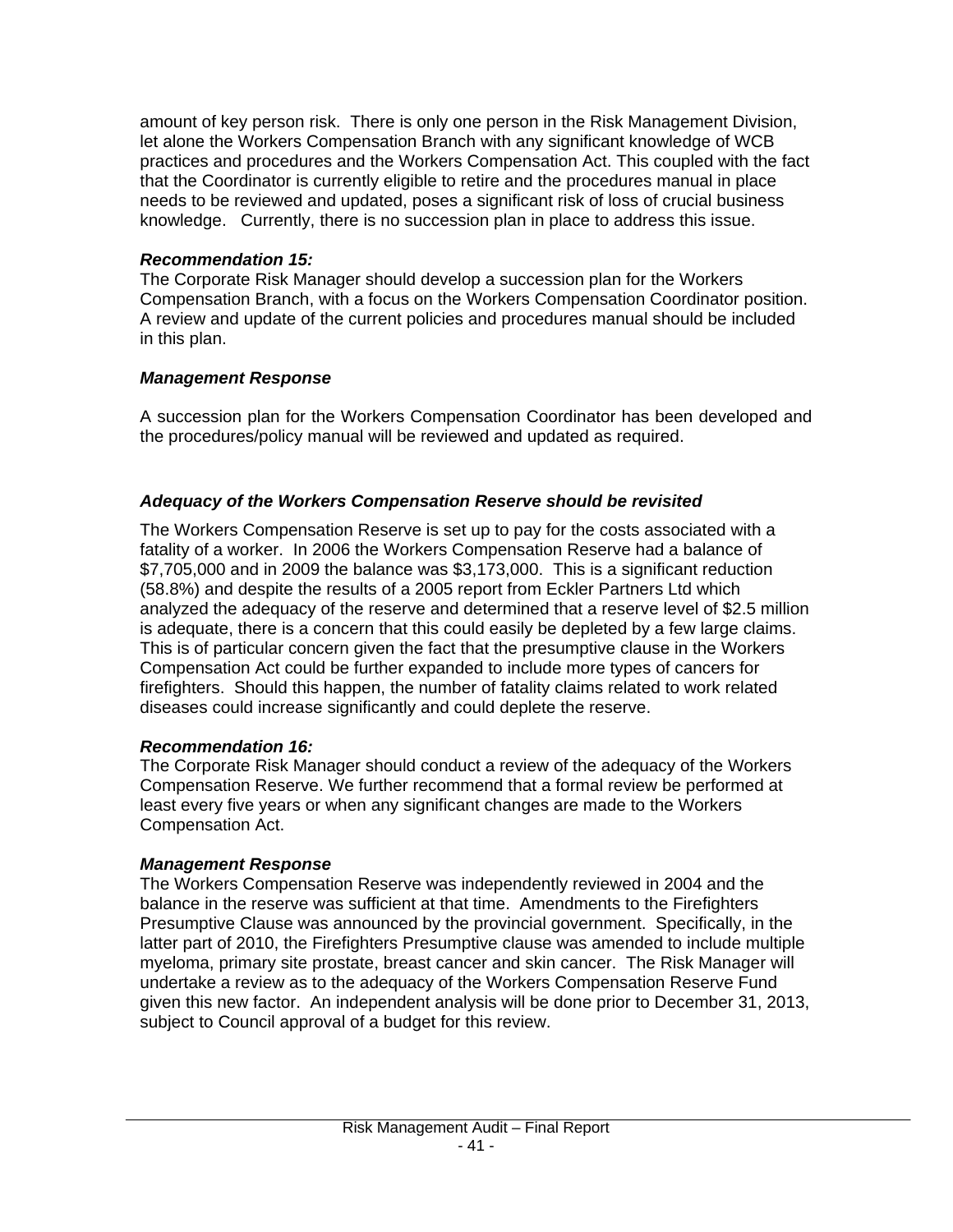<span id="page-42-0"></span>

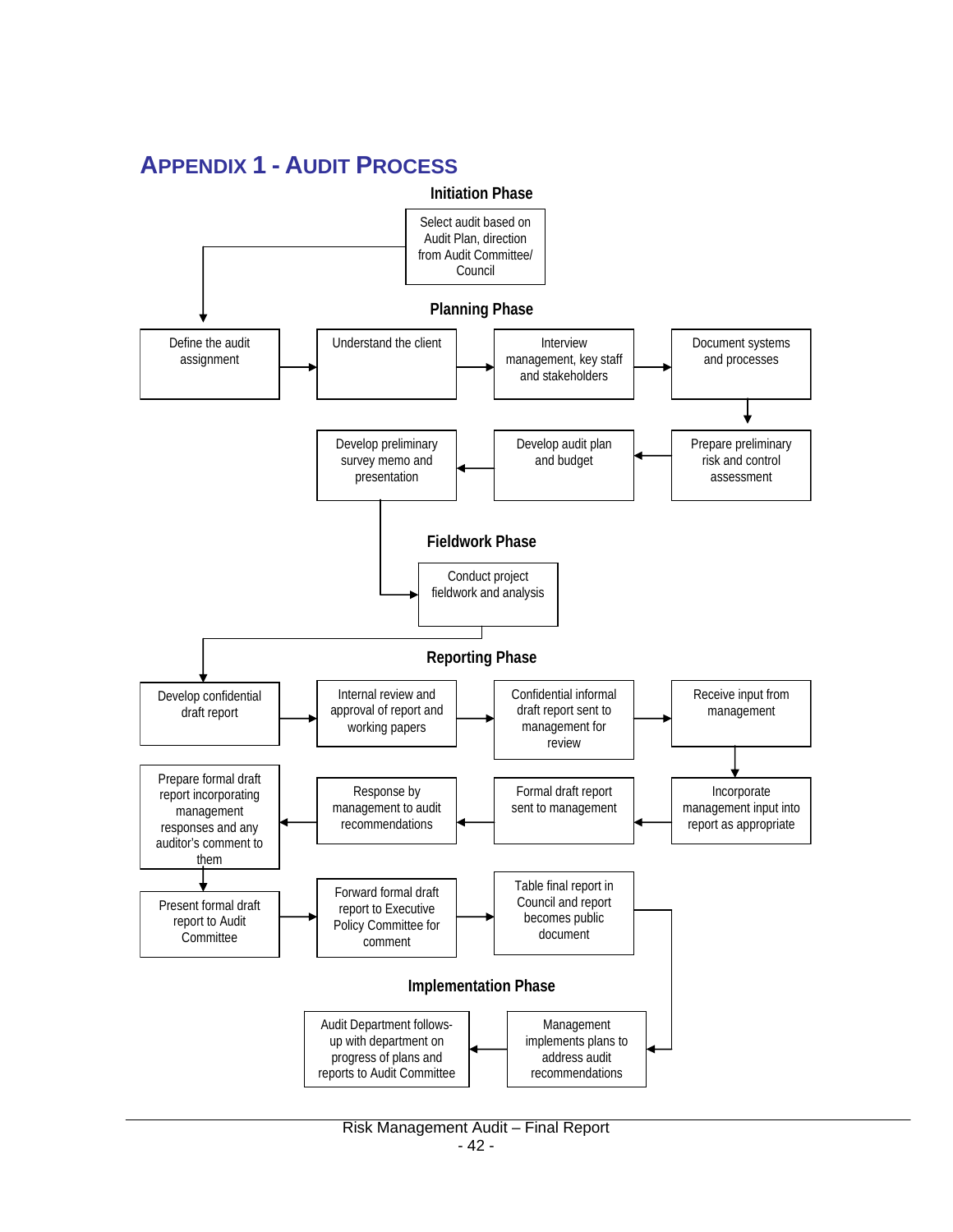# <span id="page-43-0"></span>**APPENDIX 2 – ORGANIZATIONAL CHART** - MARCH 2011

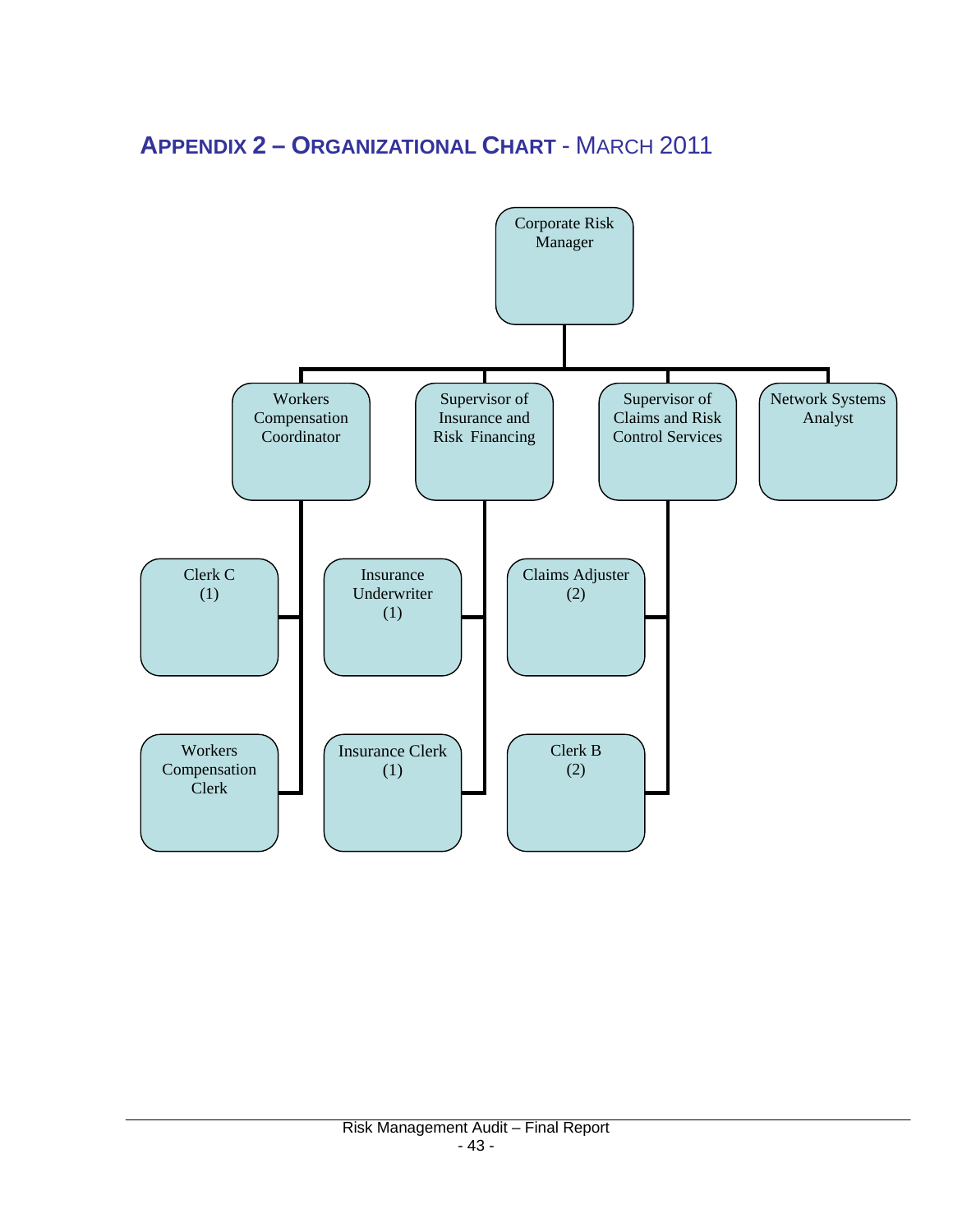# <span id="page-44-0"></span>**APPENDIX 3 – SUMMARY OF RECOMMENDATIONS**

# *Recommendation 1:*

The Corporate Risk Manager needs to develop an operational plan for the Risk Management Division that includes the following:

- a clearly defined mission,
- clearly defined and measurable goals and strategies designed to fulfill the mission,
- a risk assessment to identify the key risks that could prevent the achievement of goals and strategies, and
- action plans to manage these risks.

The operational plan should be revisited and adjusted annually to reflect the dynamic environment the City operates within. We further recommend that the division hold a facilitated planning session to ensure all Risk Management staff are involved in the planning process and use this as a venue to help identify any underlying risks, internally and externally, that could impede the achievement of the Division's objectives.

#### *Recommendation 2:*

The Risk Management Division should develop and report on, a comprehensive set of performance measures for each key area of the business. Examples of key measures include claims processing time, staff productivity, etc. The performance information should provide insight into whether the Division is efficiently and effectively achieving its goals and objectives. The Risk Management Division should also establish a set of service standards, in particular for its Claims Branch. Ideally, service standards should be established and approved by Council as well as full consideration of resources available to the Branch.

#### *Recommendation 3:*

The Corporate Risk Manager should conduct a workflow and workload analysis for the positions within the Claims Branch and prepare a formal operational plan on how to address any potential staffing shortages affecting service delivery.

#### *Recommendation 4:*

The Corporate Risk Manager should ensure there are adequate processes in place to manage the use of overtime and the use of external adjusters. These processes should include, at a minimum, formal approval of overtime, managing to the budget and a standard contract for adjusters and a pre-qualified contractor listing for external adjusters.

# *Recommendation 5:*

The Corporate Risk Manager should ensure that the key practices, procedures and policies for the Claims Branch are updated in the Loss Procedures Manual. The Corporate Risk Manager should review the feasibility of establishing settlement guidelines by type of claim and by the amount of the claim where possible with an aim to streamline the claims adjusting and settlement process.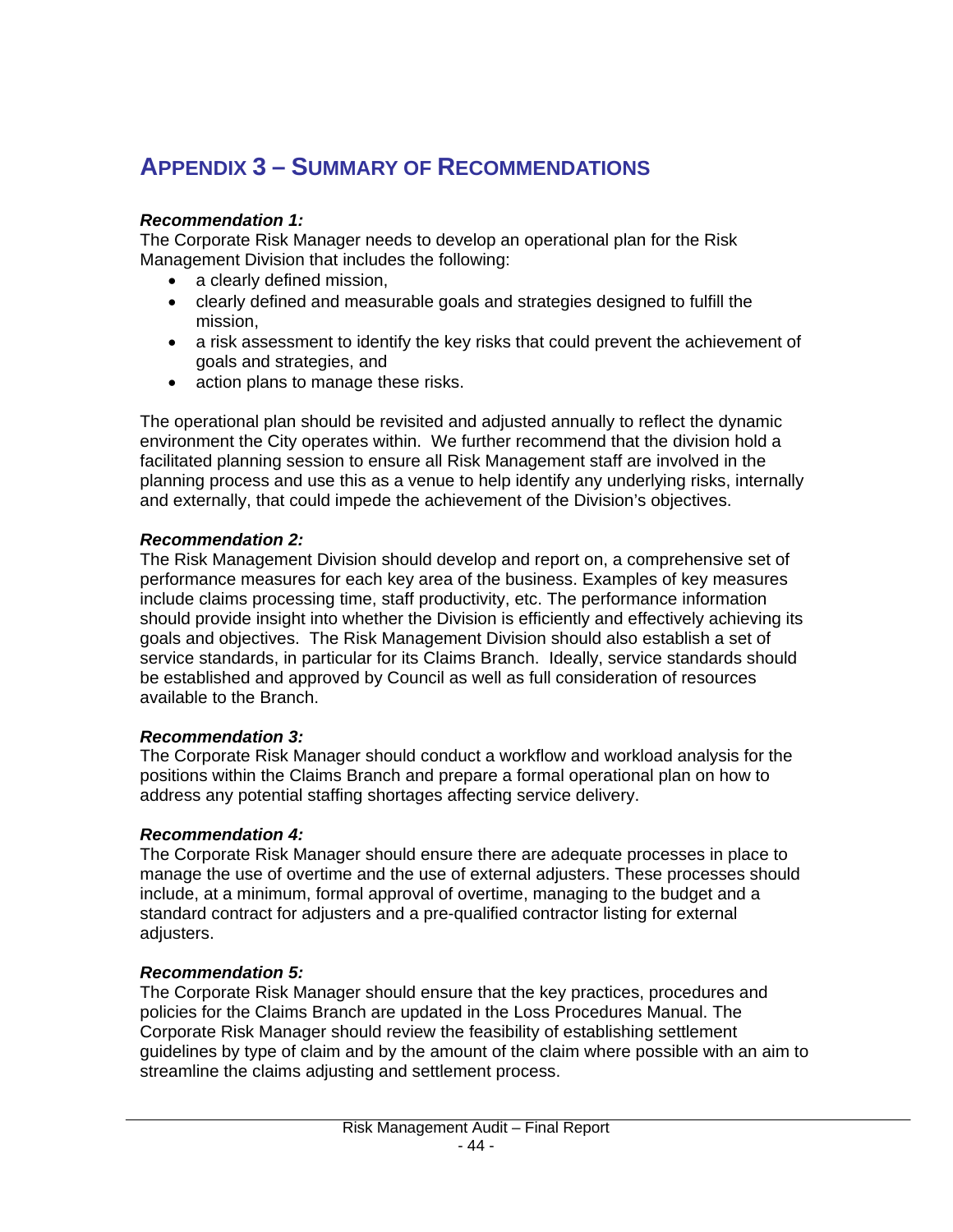# **APPENDIX 3 – SUMMARY OF RECOMMENDATIONS CONTINUED**

#### *Recommendation 6:*

The Corporate Risk Manager should ensure there is adequate segregation of duties for the processing of payments to claimants.

#### *Recommendation 7:*

The Chief Financial Officer (CFO) should revaluate the claims settlement authorization limits with a mind to further delegating some of the CFO's authority to the Corporate Risk Manager and City Solicitor. We further recommend that the Corporate Risk Manager authorization limit should be increased to at least \$25,000. The Corporate Risk Manager should reevaluate claims settlement limits within the division with a mind to further delegating a portion of his settlement authority to the Supervisor Claims The CFO should take the necessary actions to affect these changes.

#### *Recommendation 8:*

The Corporate Risk Manager should ensure that a process is established to track and report on the handling of appeals. At minimum, the number of appeals, the type, the result and processing time to resolution of each appeal should be monitored.

#### *Recommendation 9:*

The Corporate Risk Manager should ensure responsibility for recoveries is assigned and the process for managing recoveries is reviewed and communicated to staff involved in the process.

#### *Recommendation 10:*

The Corporate Risk Manager should ensure a full analysis is performed to support decisions with respect to deductible levels and the extent and type of insurance coverage, especially the noted omissions in the annual broker's report, which includes: Environmental Impairment Liability, Employment Practices Liability, Municipal Error's and Omissions, and Public Officials Liability. This analysis should include an evaluation of the City's exposure, the likelihood of occurrence and the cost of insuring the risk.

#### *Recommendation 11:*

The Corporate Risk Manager should ensure the Supervisor Insurance and Risk Financing position's major practices and the Insurance Branch policies are codified and the Insurance Underwriter and Insurance Clerk procedures are kept up to date.

#### *Recommendation 12:*

The Corporate Controller should establish clear responsibility for the day to day management of the IRF. We recommend that the Corporate Risk Manager be given the responsibility to manage the IRF on behalf of the Corporate Controller.

#### *Recommendation 13:*

The Corporate Risk Manager should conduct a review to determine the appropriate fund balance for the Insurance Reserve Fund and develop a plan to take the steps necessary to ensure it is funded at the appropriate level. We further recommend that a review of the fund be performed at least every five years. As part of this review the Corporate Risk Manager should re-evaluate the funding mechanism for the IRF to ensure that it encourages departments to implement and/or sustain good risk management practices.